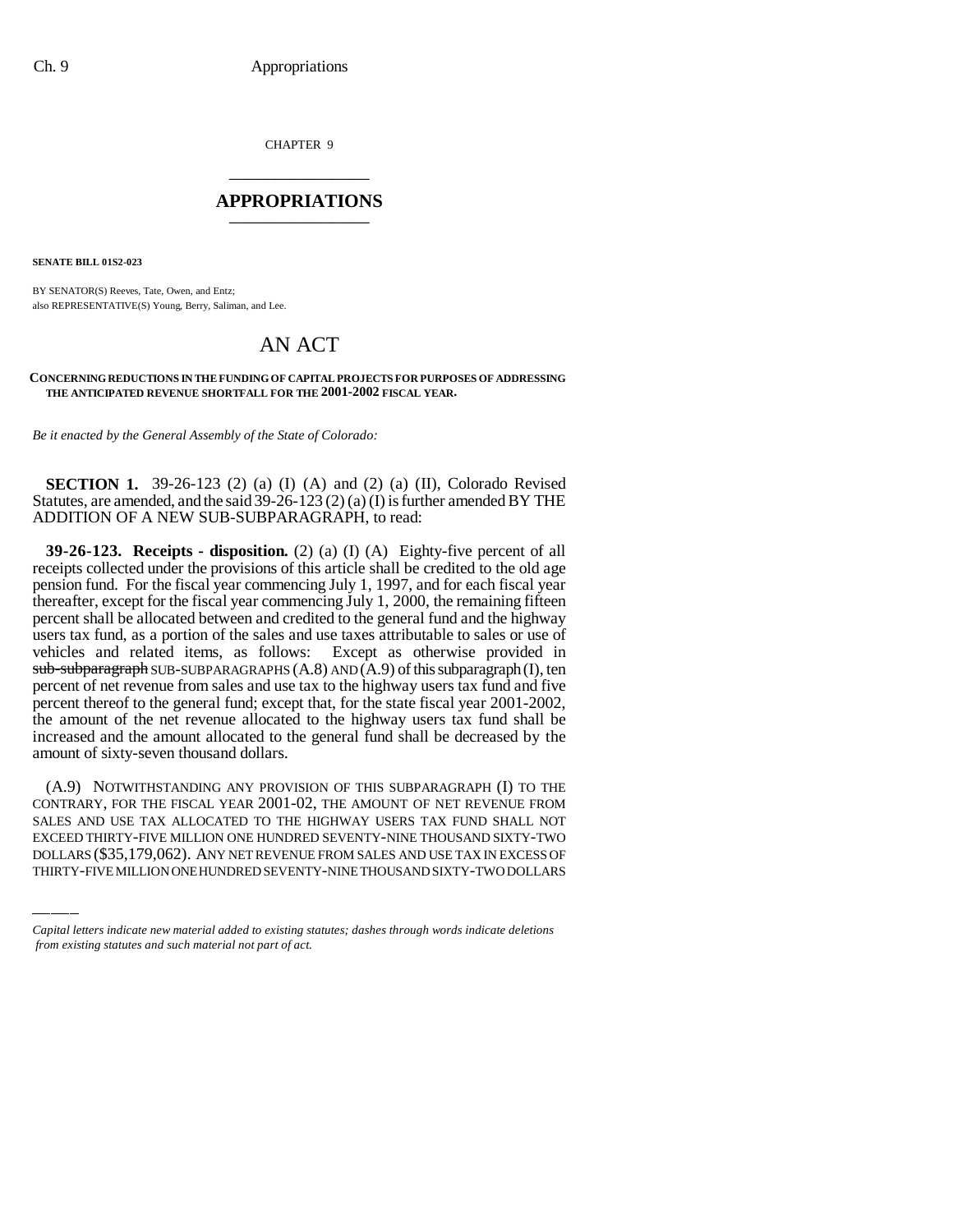(\$35,179,062) THAT WOULD HAVE OTHERWISE BEEN ALLOCATED TO THE HIGHWAY USERS TAX FUND PURSUANT TO SUB-SUBPARAGRAPH (A) OF THIS SUBPARAGRAPH (I) SHALL BE ALLOCATED TO THE GENERAL FUND.

(II) (A) EXCEPT AS OTHERWISE PROVIDED IN SUB-SUBPARAGRAPH (B) OF THIS SUBPARAGRAPH (II), in any fiscal year, if the revenue estimate prepared in accordance with section 24-75-201.3 (2), C.R.S., indicates that, after making required expenditures, making the allocation to the highway users tax fund in accordance with sub-subparagraph  $(A)$  of subparagraph  $(I)$  of this paragraph  $(a)$ , and maintaining the statutorily required reserve, there will not be sufficient general fund revenue to fund general fund expenditures up to the statutory appropriation limit, the governor shall direct the state treasurer to reduce the amount of sales and use taxes credited to the highway users tax fund as necessary to provide the additional general fund revenue to fully fund the general fund expenditures up to the statutory appropriation limit.

(B) THE PROVISIONS OF SUB-SUBPARAGRAPH (A) OF THIS SUBPARAGRAPH (II) SHALL NOT APPLY IN FISCAL YEAR 2001-02.

**SECTION 2.** 24-75-302 (2) (n.5), Colorado Revised Statutes, is amended, and the said 24-75-302 is further amended BY THE ADDITION OF A NEW SUBSECTION, to read:

**24-75-302. Capital construction fund - capital assessment fees calculation.** (2) As of July 1, 1988, and July 1 of each year thereafter through July 1, 2005, a sum as specified in this subsection (2) shall accrue to the capital construction fund. The state treasurer and the controller shall transfer such sum out of the general fund and into the capital construction fund as moneys become available in the general fund during the fiscal year beginning on said July 1. Transfers between funds pursuant to this subsection (2) shall not be deemed to be appropriations subject to the limitations of section 24-75-201.1. The amount which shall accrue pursuant to this subsection (2) shall be as follows:

(n.5) On March 1, 2002, forty-five million eight hundred thousand three hundred fifty-five dollars pursuant to S.B. 01-232, enacted at the first regular session of the sixty-third general assembly.

(5) ON THE EFFECTIVE DATE OF THIS SUBSECTION (5), PURSUANT TO S. B. 01S2-023, ENACTED AT THE SECOND EXTRAORDINARY SESSION OF THE SIXTY-THIRD GENERAL ASSEMBLY, THE STATE TREASURER AND THE CONTROLLER SHALL TRANSFER TWO HUNDRED NINETEEN MILLION TWO HUNDRED SIXTY-SIX THOUSAND EIGHT HUNDRED FIFTY-THREE DOLLARS FROM THE CAPITAL CONSTRUCTION FUND TO THE GENERAL FUND CREATED IN SECTION 24-75-201 (1).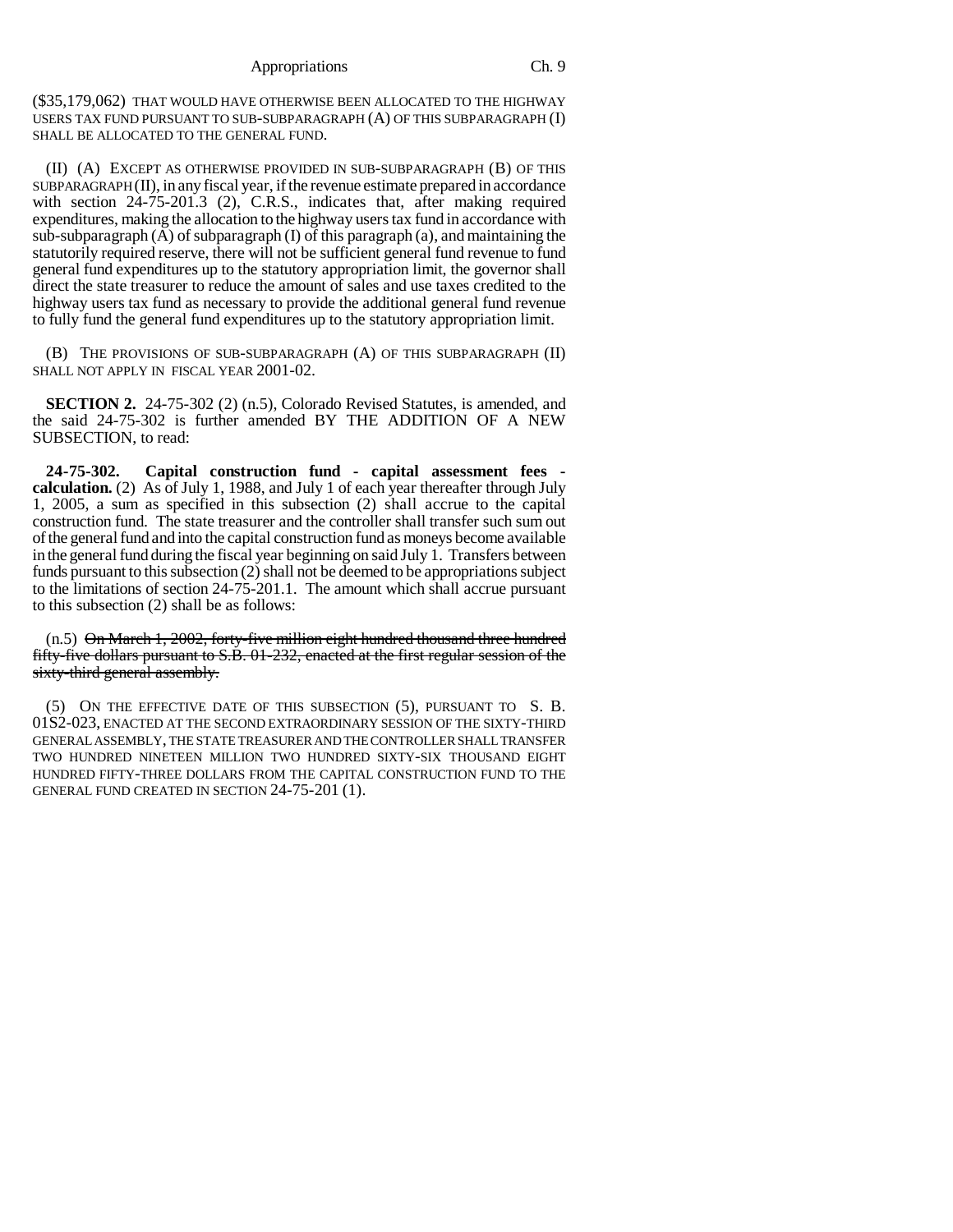**SECTION 3**. Part V (9)(B) and the affected totals of section 3 of chapter 364, Session Laws of Colorado 1999, and the affected totals of Part V as amended by section 6 of chapter 412, Session Laws of Colorado 2000, as said Part V (9)(B) and the affected totals are further amended by section 14 of chapter 363, Session Laws of Colorado 2001, are amended to read:

### Section 3. **Capital construction appropriation.**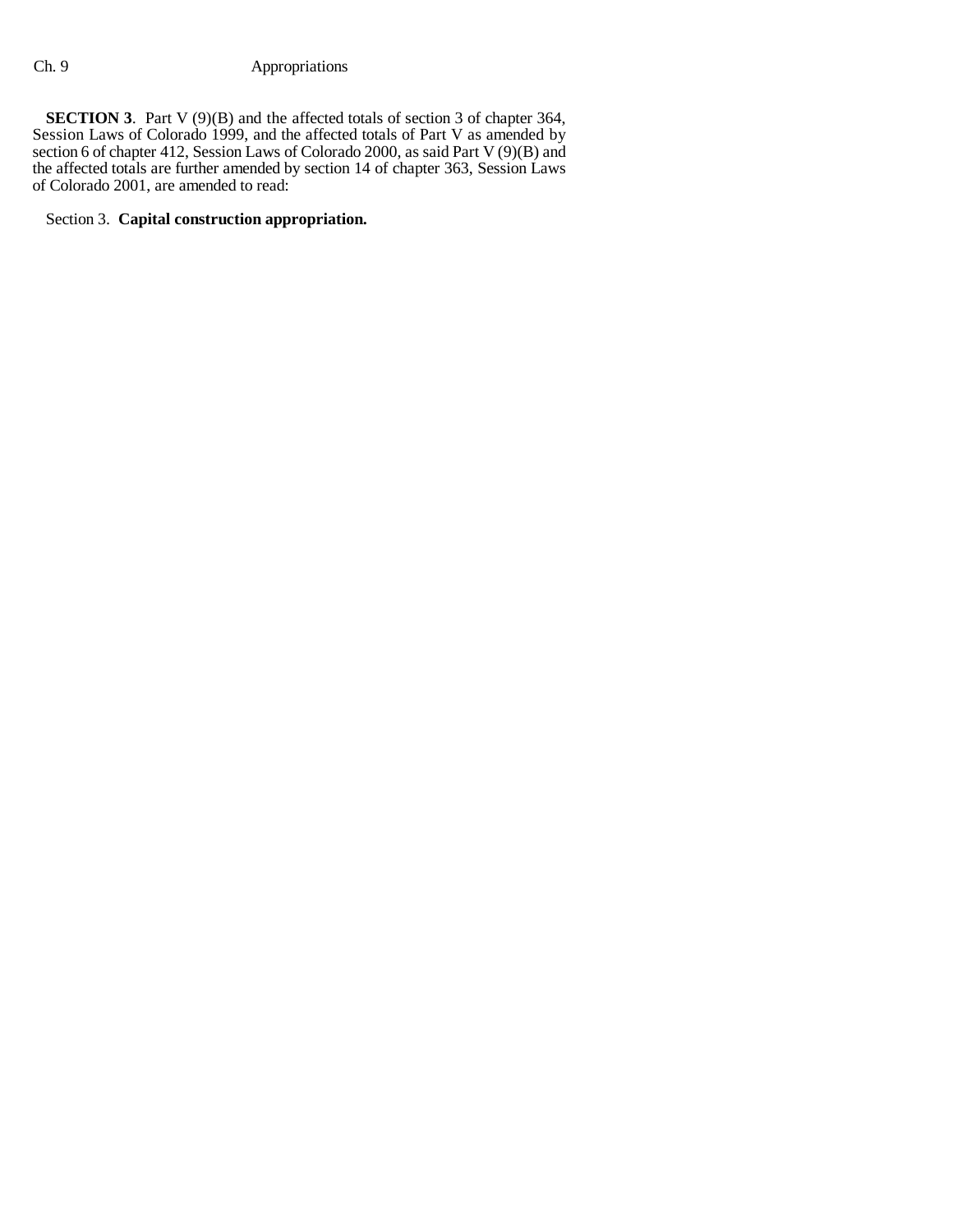|                 |              |              | <b>APPROPRIATION FROM</b> |              |               |              |  |  |  |  |
|-----------------|--------------|--------------|---------------------------|--------------|---------------|--------------|--|--|--|--|
|                 |              |              | <b>CAPITAL</b>            |              |               |              |  |  |  |  |
|                 |              | CAPITAL      | CONSTRUCTION              |              | <b>CASH</b>   |              |  |  |  |  |
| ITEM &          |              | CONSTRUCTION | <b>FUND</b>               | <b>CASH</b>  | <b>FUNDS</b>  | FEDERAL      |  |  |  |  |
| <b>SUBTOTAL</b> | <b>TOTAL</b> | <b>FUND</b>  | <b>EXEMPT</b>             | <b>FUNDS</b> | <b>EXEMPT</b> | <b>FUNDS</b> |  |  |  |  |
|                 |              |              |                           |              |               |              |  |  |  |  |
| \$              |              |              |                           |              |               |              |  |  |  |  |

**PART V DEPARTMENT OF HIGHER EDUCATION**

|                                   | (9) UNIVERSITY OF COLORADO HEALTH SCIENCES CENTER |            |                         |           |
|-----------------------------------|---------------------------------------------------|------------|-------------------------|-----------|
| (B) Capital Construction Projects |                                                   |            |                         |           |
| Fitzsimons, Infrastructure        |                                                   |            |                         |           |
| Development                       | 22,000,000                                        | 10,780,000 | 11,220,000 <sup>a</sup> |           |
| Center on Studies for             |                                                   |            |                         |           |
| <b>Clinical Performance</b>       | 3,000,000                                         | 3,000,000  |                         |           |
|                                   | 50,592                                            | 50,592     |                         |           |
| <b>Fitzsimons Trust Fund</b>      | 7,800,000                                         | 7,800,000  |                         |           |
| American Indian and               |                                                   |            |                         |           |
| Alaska Native Programs,           |                                                   |            |                         |           |
| Programs for Public               |                                                   |            |                         |           |
| Psychiatry, and                   |                                                   |            |                         |           |
| TeleHealth/TeleEducation          |                                                   |            |                         |           |
| Facility                          | 13,289,417                                        |            | $10,656,576^b$          | 2,632,841 |
|                                   | 46,089,417                                        |            |                         |           |
|                                   | 43,140,009                                        |            |                         |           |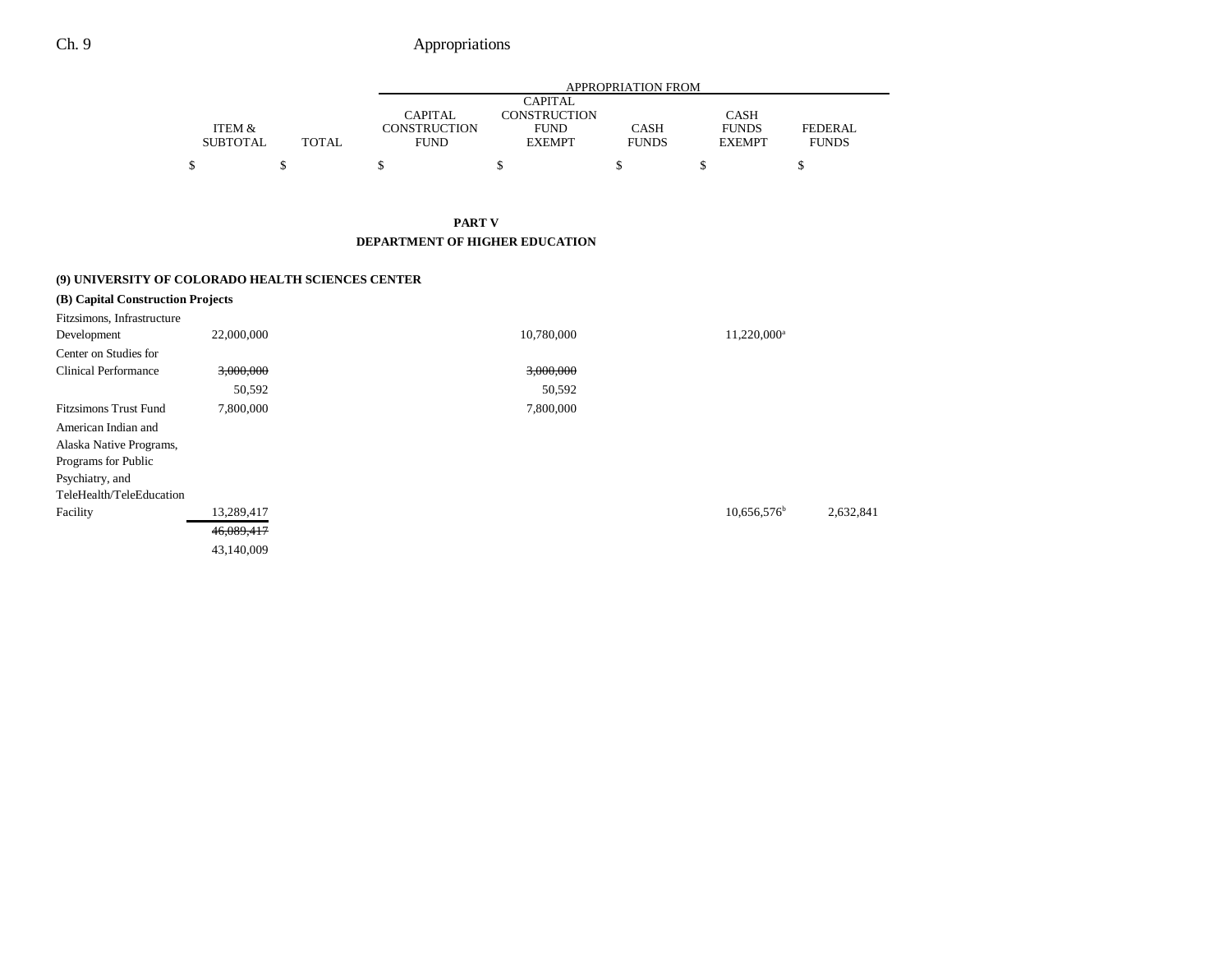#### 48,603,279

45,653,871

a This amount shall be from exempt institutional sources.

b This amount shall be from exempt institutional sources and is shown here for informational purposes only. Therefore, it shall not be accounted for in the State's Capital Construction Fund and the limitations on encumbrance timeliness and use of internal workforce do not apply.

| <b>TOTALS PART V</b><br>(HIGHER               |                                |                                |              |                        |              |
|-----------------------------------------------|--------------------------------|--------------------------------|--------------|------------------------|--------------|
| <b>EDUCATION</b>                              | \$304,283,896                  | \$168,745,224                  | \$17,867,769 | \$114,538,328          | \$3,132,575  |
|                                               | \$301,334,488                  | \$165,795,816                  |              |                        |              |
| <b>GRAND TOTALS</b><br>(CAPITAL CONSTRUCTION) | \$507,317,412<br>\$504,368,004 | \$258,714,285<br>\$255,764,877 | \$42,736,930 | $$169,950,677^{\circ}$ | \$35,915,520 |

a Of this amount, \$17,629,141 contains a (T) notation and \$2,215,761 is from the Highway Users Tax Fund pursuant to Section 43-4-201(3)(a), C.R.S.

**SECTION 4.** Part IV (4)(B), (6)(B), (7)(B), (8)(B), and (23)(B), Part V (3)(B), and the affected totals of section 3 of chapter 413, Session Laws of Colorado 2000, and the said Part IV (4)(B) is amended by section 15 of chapter 363, Session Laws of Colorado 2001, are amended to read:

### Section 3. **Capital construction appropriation.**

**PART IVDEPARTMENT OF HIGHER EDUCATION**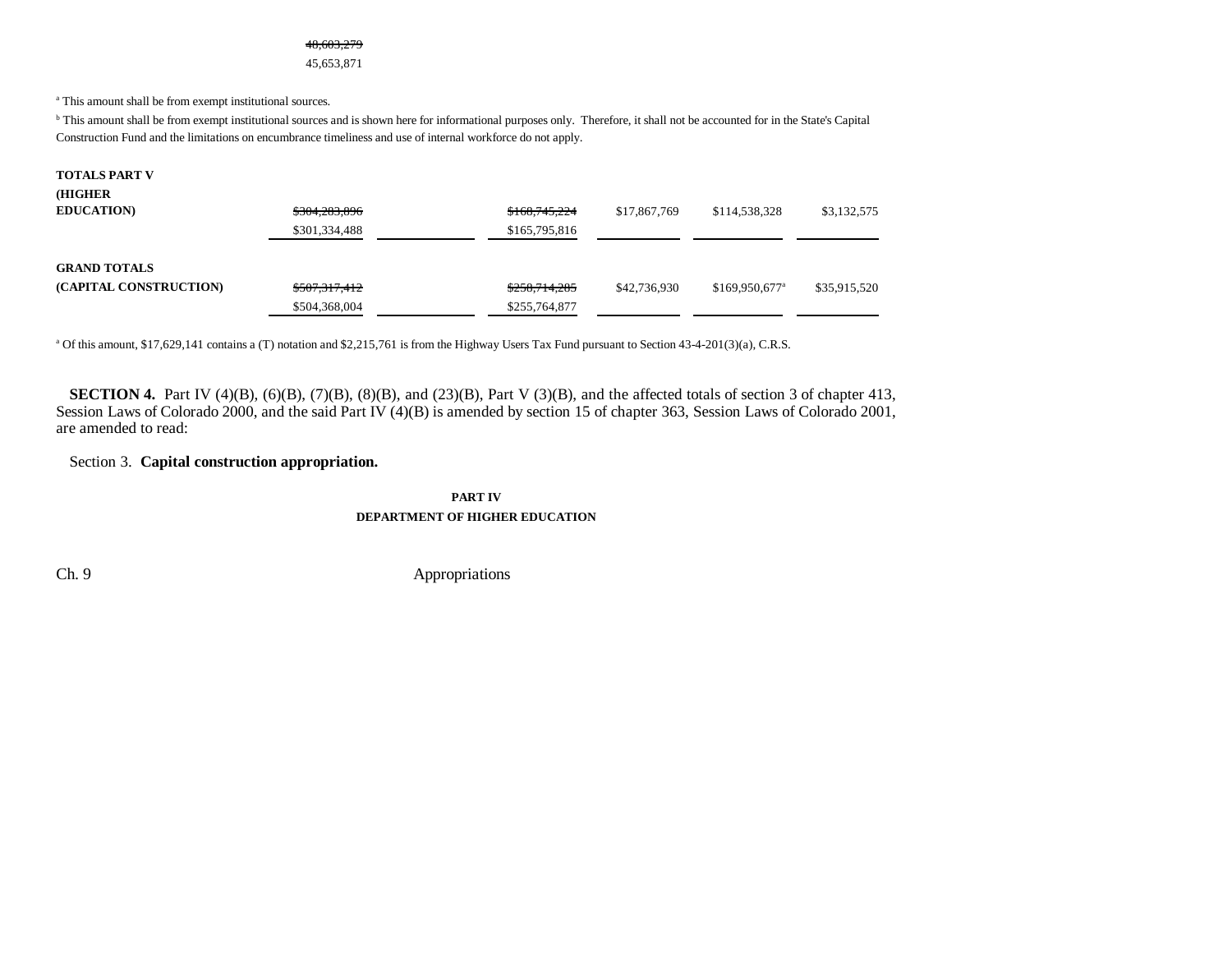-

|                                             |                                                      | APPROPRIATION FROM |                                                                                                                                                               |           |    |                                              |                                |
|---------------------------------------------|------------------------------------------------------|--------------------|---------------------------------------------------------------------------------------------------------------------------------------------------------------|-----------|----|----------------------------------------------|--------------------------------|
|                                             | <b>ITEM &amp;</b><br><b>SUBTOTAL</b><br><b>TOTAL</b> |                    | <b>CAPITAL</b><br><b>CAPITAL</b><br><b>CONSTRUCTION</b><br><b>CONSTRUCTION</b><br>${\rm FUND}$<br><b>CASH</b><br><b>FUND</b><br><b>FUNDS</b><br><b>EXEMPT</b> |           |    | <b>CASH</b><br><b>FUNDS</b><br><b>EXEMPT</b> | <b>FEDERAL</b><br><b>FUNDS</b> |
| \$                                          | \$                                                   |                    | \$                                                                                                                                                            | \$        | \$ | \$                                           | \$                             |
|                                             |                                                      |                    |                                                                                                                                                               |           |    |                                              |                                |
| (4) COLORADO STATE UNIVERSITY               |                                                      |                    |                                                                                                                                                               |           |    |                                              |                                |
| (B) Capital Construction Projects           |                                                      |                    |                                                                                                                                                               |           |    |                                              |                                |
| Chemistry/Biological Sciences               |                                                      |                    |                                                                                                                                                               |           |    |                                              |                                |
| Instructional Laboratories                  |                                                      |                    |                                                                                                                                                               |           |    |                                              |                                |
| Upgrades, Phase 2 of 3                      | 7,051,475                                            |                    |                                                                                                                                                               | 7,051,475 |    |                                              |                                |
| University Center for the Arts <sup>3</sup> | 6,396,388                                            |                    |                                                                                                                                                               | 6,315,935 |    | $80.453^{b}$                                 |                                |
| Information and Instructional               |                                                      |                    |                                                                                                                                                               |           |    |                                              |                                |
| Technology in Education for                 |                                                      |                    |                                                                                                                                                               |           |    |                                              |                                |
| the Year 2000, Project 1                    | 2,593,806                                            |                    |                                                                                                                                                               | 2,593,806 |    |                                              |                                |
| Auditorium/Gymnasium                        |                                                      |                    |                                                                                                                                                               |           |    |                                              |                                |
| Complex, Second Floor                       |                                                      |                    |                                                                                                                                                               |           |    |                                              |                                |
| Renovation                                  | 1,019,795                                            |                    |                                                                                                                                                               | 1,019,795 |    |                                              |                                |
| San Luis Valley Research                    |                                                      |                    |                                                                                                                                                               |           |    |                                              |                                |
| Center Improvements, Phase 1                |                                                      |                    |                                                                                                                                                               |           |    |                                              |                                |
| of 3                                        | 617,823                                              |                    |                                                                                                                                                               | 617,823   |    |                                              |                                |
|                                             | 247,106                                              |                    |                                                                                                                                                               | 247,106   |    |                                              |                                |
| <b>Plant Sciences Building</b>              |                                                      |                    |                                                                                                                                                               |           |    |                                              |                                |
| Renovation, Phase 1 of 3                    | 869,774                                              |                    |                                                                                                                                                               | 869,774   |    |                                              |                                |
| Microbiology Building                       |                                                      |                    |                                                                                                                                                               |           |    |                                              |                                |
| Addition                                    | 5,800,000                                            |                    |                                                                                                                                                               |           |    | 5,800,000 <sup>a</sup>                       |                                |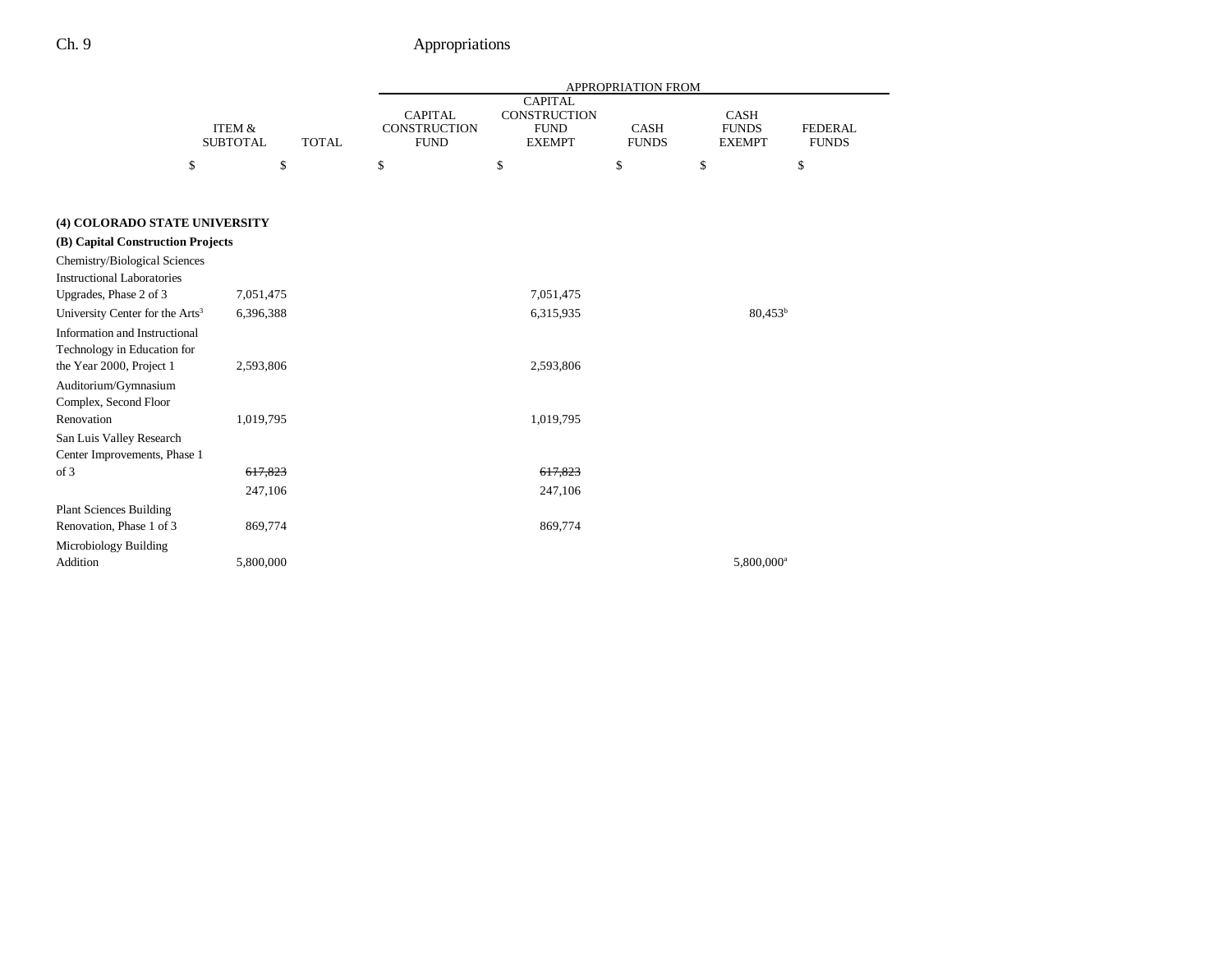| <b>Chemistry Building Addition</b>   | 481.000    | 481,000 <sup>a</sup>   |
|--------------------------------------|------------|------------------------|
| Land Acquisition Plan - Main         |            |                        |
| Campus Addition                      | 480,000    | $480,000^{\rm a}$      |
| Land Acquisition Plan -              |            |                        |
| <b>Foothills Campus Addition</b>     | 326,000    | $326,000^a$            |
| Moby Arena, Air Conditioning         | 750,000    | 750,000 <sup>a</sup>   |
| Engineering Building,                |            |                        |
| Entrance Enhancements and            |            |                        |
| <b>Install Outdoor Student Plaza</b> | 400,000    | $400,000$ <sup>a</sup> |
| Corbett-Parmelee Dishroom            |            |                        |
| Expansion                            | 625,000    | 625,000 <sup>a</sup>   |
| Hughes Stadium, Athletic Field       |            |                        |
| <b>Lighting Improvements</b>         | 825,000    | 825,000 <sup>a</sup>   |
|                                      | 28,236,061 |                        |
|                                      | 27,865,344 |                        |
|                                      |            |                        |

#### 34,840,762

34,470,045

a These amounts shall be from exempt institutional sources and are shown here for informational purposes only. Therefore, they shall not be accounted for in the State's Capital Construction Fund and the limitations on encumbrance timeliness and use of internal workforce do not apply.

 $^{\rm b}$  This amount shall be from exempt institutional sources.

**(6) FORT LEWIS COLLEGE (B) Capital Construction Projects**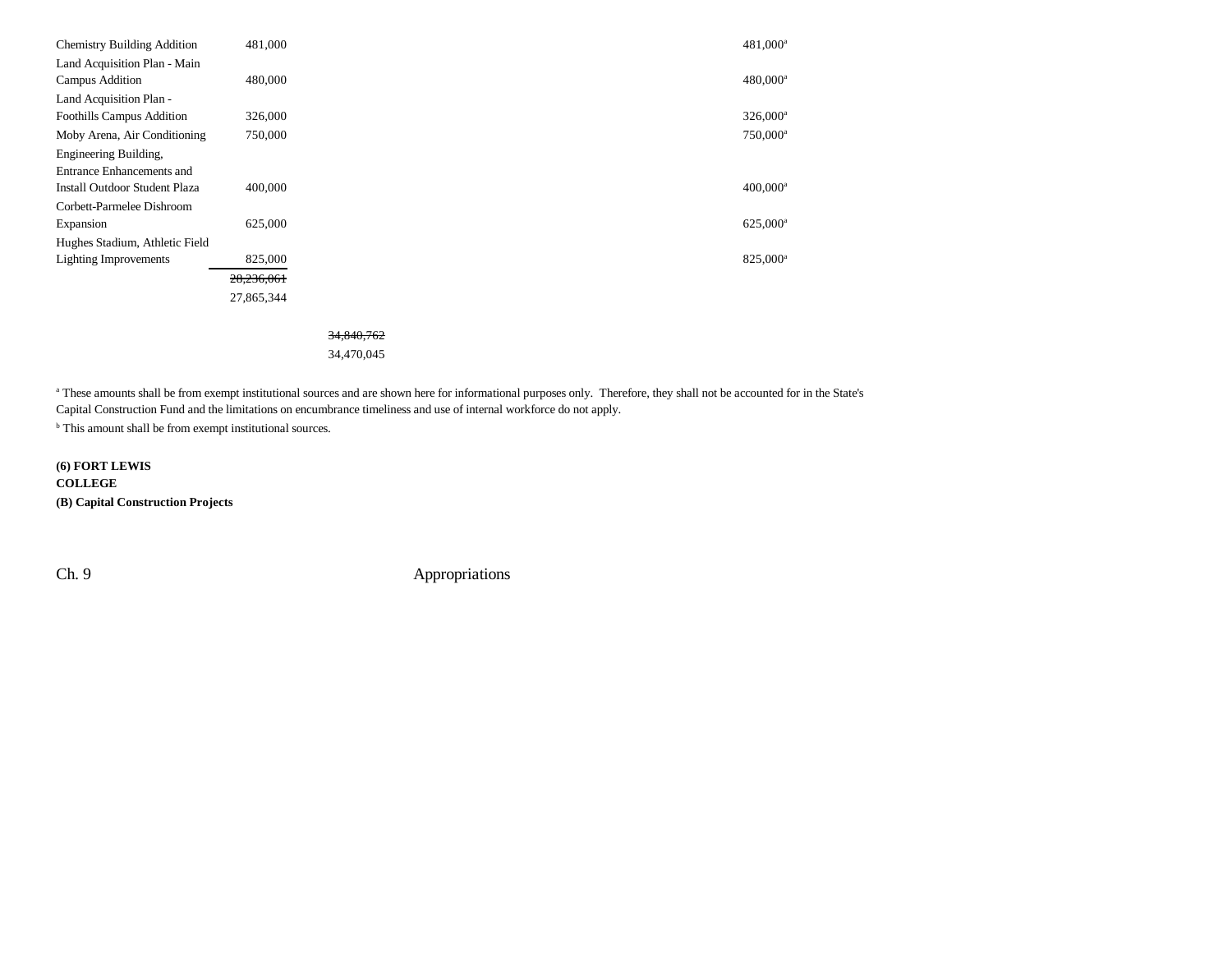|                                   |                           |              | <b>APPROPRIATION FROM</b>                     |                                                                |                      |                                       |                                |
|-----------------------------------|---------------------------|--------------|-----------------------------------------------|----------------------------------------------------------------|----------------------|---------------------------------------|--------------------------------|
|                                   | ITEM &<br><b>SUBTOTAL</b> | <b>TOTAL</b> | <b>CAPITAL</b><br>CONSTRUCTION<br><b>FUND</b> | <b>CAPITAL</b><br>CONSTRUCTION<br><b>FUND</b><br><b>EXEMPT</b> | CASH<br><b>FUNDS</b> | CASH<br><b>FUNDS</b><br><b>EXEMPT</b> | <b>FEDERAL</b><br><b>FUNDS</b> |
| \$                                | \$                        |              | \$                                            | \$                                                             | \$                   | \$                                    | \$                             |
|                                   |                           |              |                                               |                                                                |                      |                                       |                                |
| <b>Brendt Hall Reconstruction</b> |                           |              |                                               |                                                                |                      |                                       |                                |
| Biology/Agriculture/Forestry,     |                           |              |                                               |                                                                |                      |                                       |                                |
| Phase 1 of 3                      | 1,054,728                 |              |                                               | 1,054,728                                                      |                      |                                       |                                |
|                                   | 906,744                   |              |                                               | 906,744                                                        |                      |                                       |                                |
| Hesperus Hall Replacement,        |                           |              |                                               |                                                                |                      |                                       |                                |
| Phase 3 of 3                      | 489,721                   |              |                                               | 489,721                                                        |                      |                                       |                                |
| Exercise Science/Athletic         |                           |              |                                               |                                                                |                      |                                       |                                |
| Facilities, Phase 1 of 2          | 540,854                   |              |                                               | 540,854                                                        |                      |                                       |                                |
| Miller Student Center             |                           |              |                                               |                                                                |                      |                                       |                                |
| Renovation, Phase 3 of 3          | 895,000                   |              |                                               |                                                                |                      |                                       | 895,000 <sup>a</sup>           |
|                                   | 2,980,303                 |              |                                               |                                                                |                      |                                       |                                |
|                                   | 2,832,319                 |              |                                               |                                                                |                      |                                       |                                |
|                                   |                           |              |                                               |                                                                |                      |                                       |                                |
|                                   |                           | 4,520,688    |                                               |                                                                |                      |                                       |                                |
|                                   |                           | 4,372,704    |                                               |                                                                |                      |                                       |                                |
|                                   |                           |              |                                               |                                                                |                      |                                       |                                |

<sup>a</sup> This amount shall be from exempt institutional sources and is shown here for informational purposes only. Therefore, it shall not be accounted for in the State's Capital Construction Fund and the limitations on encumbrance timeliness and use of internal workforce do not apply.

### **(7) UNIVERSITY OF COLORADO AT BOULDER**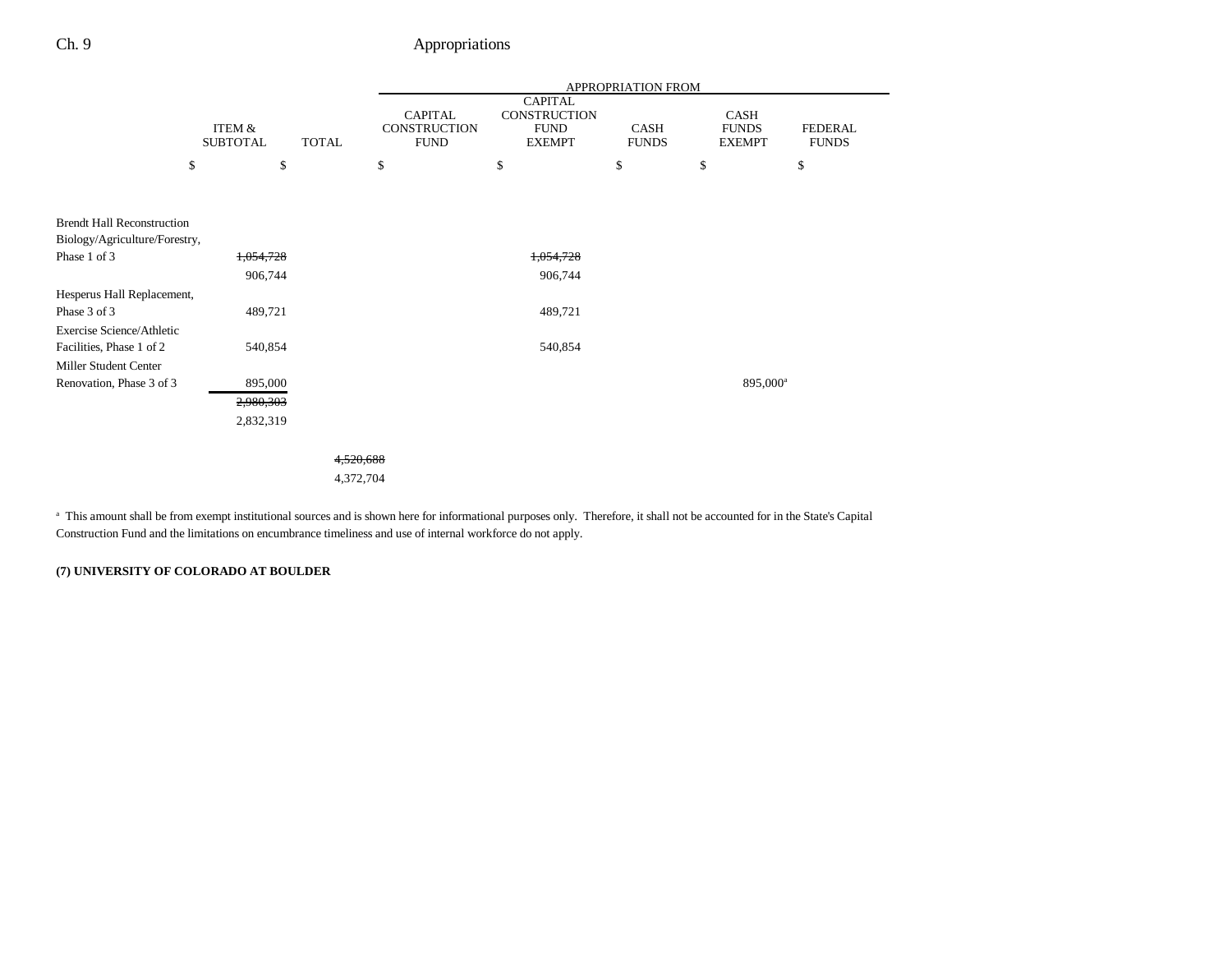| (B) Capital Construction Projects   |            |            |           |                        |
|-------------------------------------|------------|------------|-----------|------------------------|
| Porter Biosciences Building         |            |            |           |                        |
| Renovation, Phase 4 of 4            | 6,460,548  |            | 6,460,548 |                        |
| Alliance for Teaching,              |            |            |           |                        |
| Learning and Society Center,        |            |            |           |                        |
| Phase 1 of 3                        | 3,077,640  |            | 2,121,049 | 956,591 <sup>a</sup>   |
| New Law School, Phase 1 of $44$     | 4,014,115  |            | 2,188,307 | 1,825,808 <sup>a</sup> |
|                                     | 3,818,266  |            | 1,992,458 |                        |
| <b>Business School Renovation</b>   |            |            |           |                        |
| and Addition                        | 3,264,373  |            | 1,983,169 | 1,281,204 <sup>a</sup> |
| <b>Student Housing Renovations,</b> |            |            |           |                        |
| Phase 1 of 3                        | 56,083,000 |            |           | $56,083,000^{\rm b}$   |
| Folsom Field, Stadium               |            |            |           |                        |
| <b>Lighting Installation</b>        | 850,000    |            |           | 850,000 <sup>b</sup>   |
|                                     | 73,749,676 |            |           |                        |
|                                     | 73,553,827 |            |           |                        |
|                                     |            |            |           |                        |
|                                     |            | 78.394.173 |           |                        |

78,198,324

a These amounts shall be from exempt institutional sources.

b These amounts shall be from exempt institutional sources and are shown here for informational purposes only. Therefore, they shall not be accounted for in the State's Capital Construction Fund and the limitations on encumbrance timeliness and use of internal workforce do not apply.

#### **(8) UNIVERSITY OF COLORADO AT COLORADO SPRINGS**

**(B) Capital Construction Projects**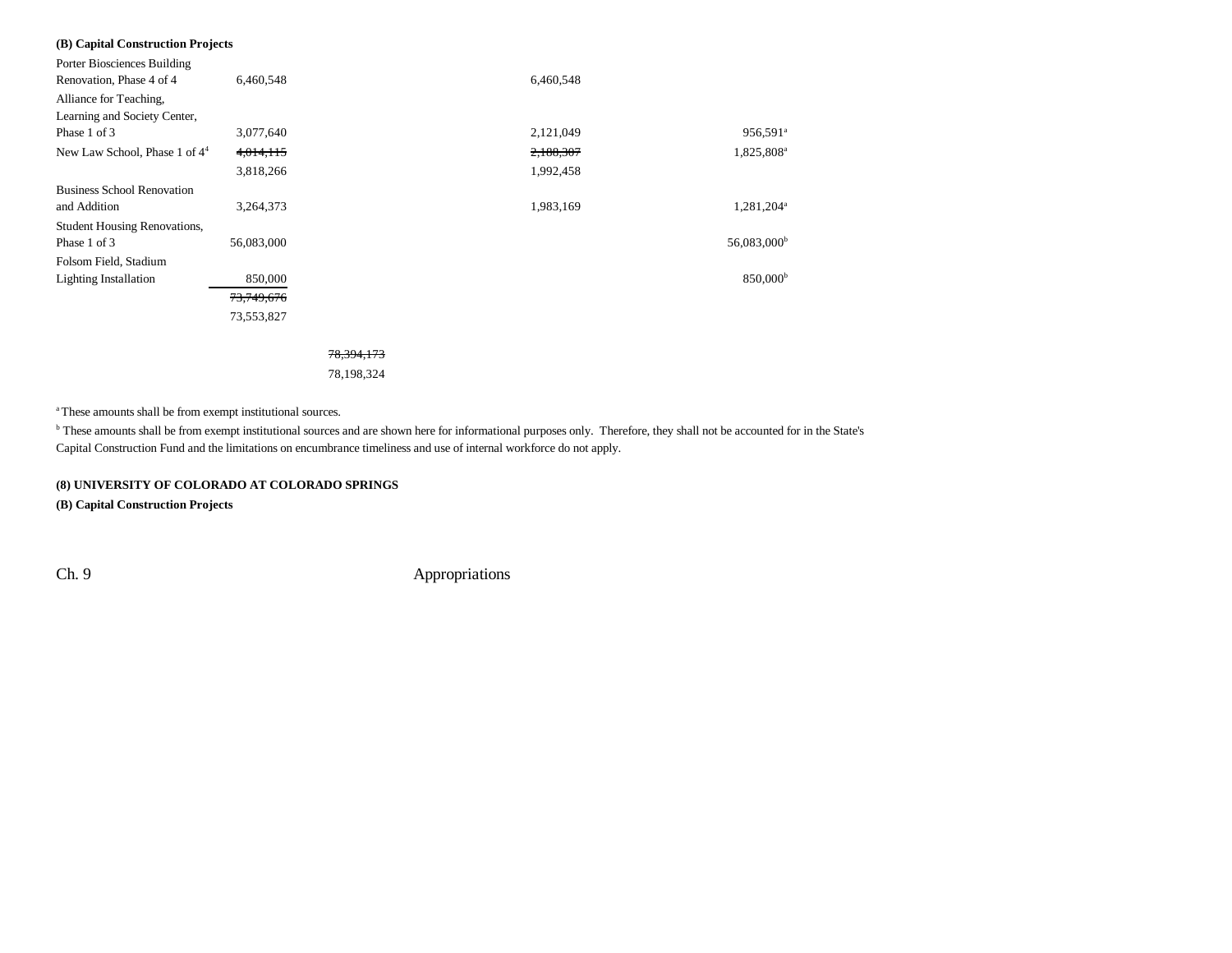-

|                                                    |                           |              |                                               |                                                                       | APPROPRIATION FROM   |                                              |                                |
|----------------------------------------------------|---------------------------|--------------|-----------------------------------------------|-----------------------------------------------------------------------|----------------------|----------------------------------------------|--------------------------------|
|                                                    | ITEM &<br><b>SUBTOTAL</b> | <b>TOTAL</b> | <b>CAPITAL</b><br>CONSTRUCTION<br><b>FUND</b> | <b>CAPITAL</b><br><b>CONSTRUCTION</b><br><b>FUND</b><br><b>EXEMPT</b> | CASH<br><b>FUNDS</b> | <b>CASH</b><br><b>FUNDS</b><br><b>EXEMPT</b> | <b>FEDERAL</b><br><b>FUNDS</b> |
| \$                                                 | \$                        |              | \$                                            | \$                                                                    | \$                   | \$                                           | \$                             |
|                                                    |                           |              |                                               |                                                                       |                      |                                              |                                |
| Library Remodeling and                             |                           |              |                                               |                                                                       |                      |                                              |                                |
| Information Technology and                         |                           |              |                                               |                                                                       |                      |                                              |                                |
| <b>Communication Center</b>                        |                           |              |                                               |                                                                       |                      |                                              |                                |
| Expansion, Phase 4 of 4<br>Main and Cragmor Halls, | 2,221,814                 |              |                                               |                                                                       |                      |                                              |                                |
| Renovation and Technology                          |                           |              |                                               |                                                                       |                      |                                              |                                |
| Upgrade, Phase 2 of 3                              | 7,567,278                 |              |                                               |                                                                       |                      |                                              |                                |
| Engineering Building,                              |                           |              |                                               |                                                                       |                      |                                              |                                |
| Expansion, Renovation and                          |                           |              |                                               |                                                                       |                      |                                              |                                |
| Technology Upgrade, Phase 1<br>of 3                | 1,546,978                 |              |                                               |                                                                       |                      |                                              |                                |
|                                                    | 1,331,895                 |              |                                               |                                                                       |                      |                                              |                                |
| Dwire Hall, Renovation and                         |                           |              |                                               |                                                                       |                      |                                              |                                |
| Technology Upgrade, Phase 1                        |                           |              |                                               |                                                                       |                      |                                              |                                |
| of 3                                               | 966,954                   |              |                                               |                                                                       |                      |                                              |                                |
|                                                    | 672,727                   |              |                                               |                                                                       |                      |                                              |                                |
|                                                    | 12,303,024                |              |                                               | 12,303,024                                                            |                      |                                              |                                |
|                                                    | 11,793,714                |              |                                               | 11,793,714                                                            |                      |                                              |                                |
|                                                    |                           |              |                                               |                                                                       |                      |                                              |                                |

13,336,144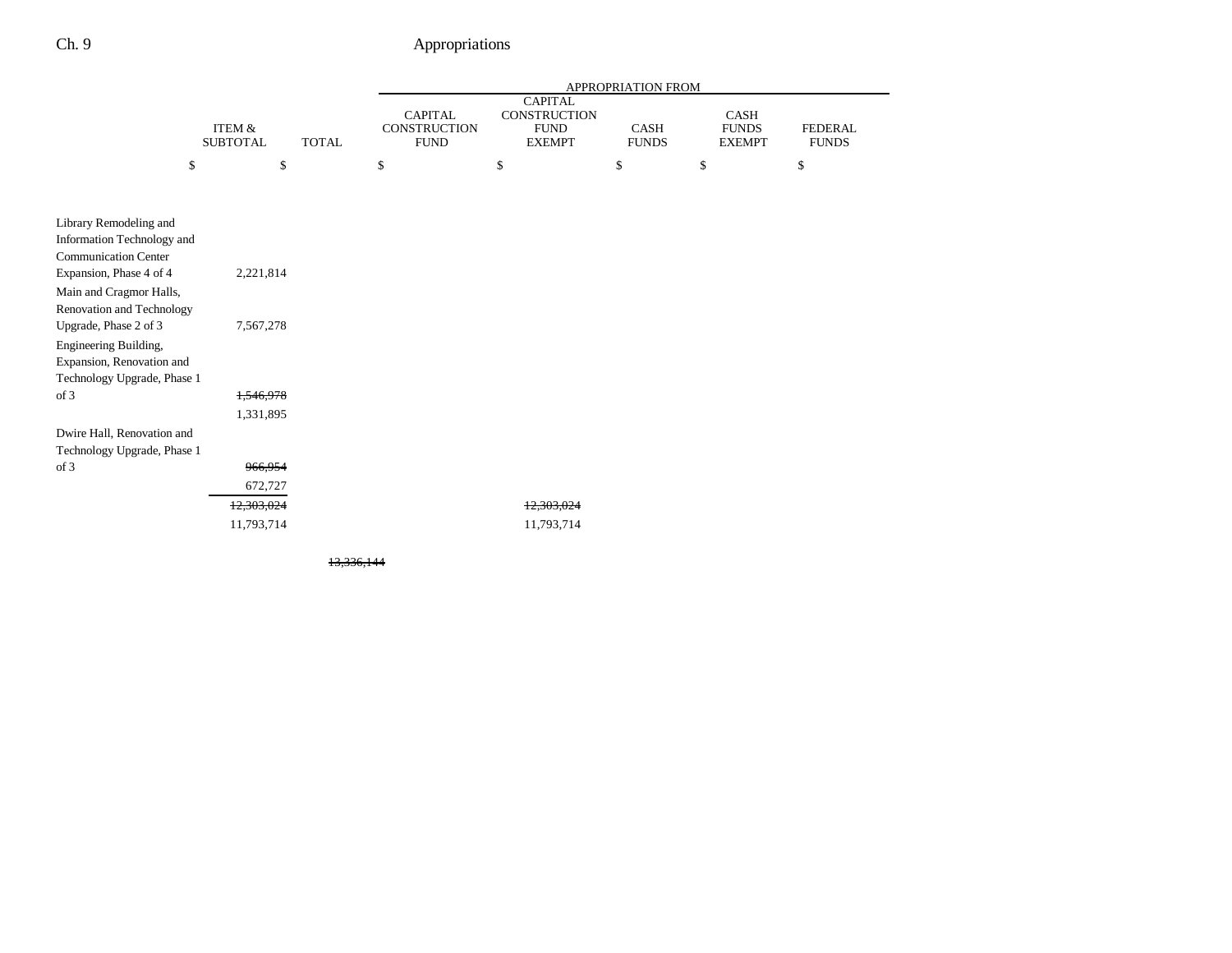12,826,834

| (23) AURARIA HIGHER EDUCATION CENTER |           |               |                              |              |              |             |
|--------------------------------------|-----------|---------------|------------------------------|--------------|--------------|-------------|
| (B) Capital Construction Projects    |           |               |                              |              |              |             |
| Classroom Improvements,              |           |               |                              |              |              |             |
| Phase 2 of 2                         | 2,706,523 |               |                              |              |              |             |
| Arts Building Renovation,            |           |               |                              |              |              |             |
| Phase 1 of 3                         | 957,438   |               |                              |              |              |             |
|                                      | 586,307   |               |                              |              |              |             |
|                                      | 3,663,961 |               | 3,663,961                    |              |              |             |
|                                      | 3,292,830 |               | 3,292,830                    |              |              |             |
|                                      |           | 5,814,649     |                              |              |              |             |
|                                      |           | 5,443,518     |                              |              |              |             |
| <b>TOTALS PART IV</b>                |           |               |                              |              |              |             |
| (HIGHER EDUCATION)                   |           | \$273,818,039 | \$159,620,356                | \$18,712,643 | \$92,417,040 | \$3,068,000 |
|                                      |           | \$272,223,048 | \$158,025,365                |              |              |             |
|                                      |           |               | <b>PART V</b>                |              |              |             |
|                                      |           |               | DEPARTMENT OF HUMAN SERVICES |              |              |             |
|                                      |           |               |                              |              |              |             |
| (3) DIRECT SERVICES                  |           |               |                              |              |              |             |
| (B) Capital Construction Projects    |           |               |                              |              |              |             |

Colorado Mental Health Institute at Pueblo, Forensics Replacement and Master Plan  $4,323,400$   $4,323,400$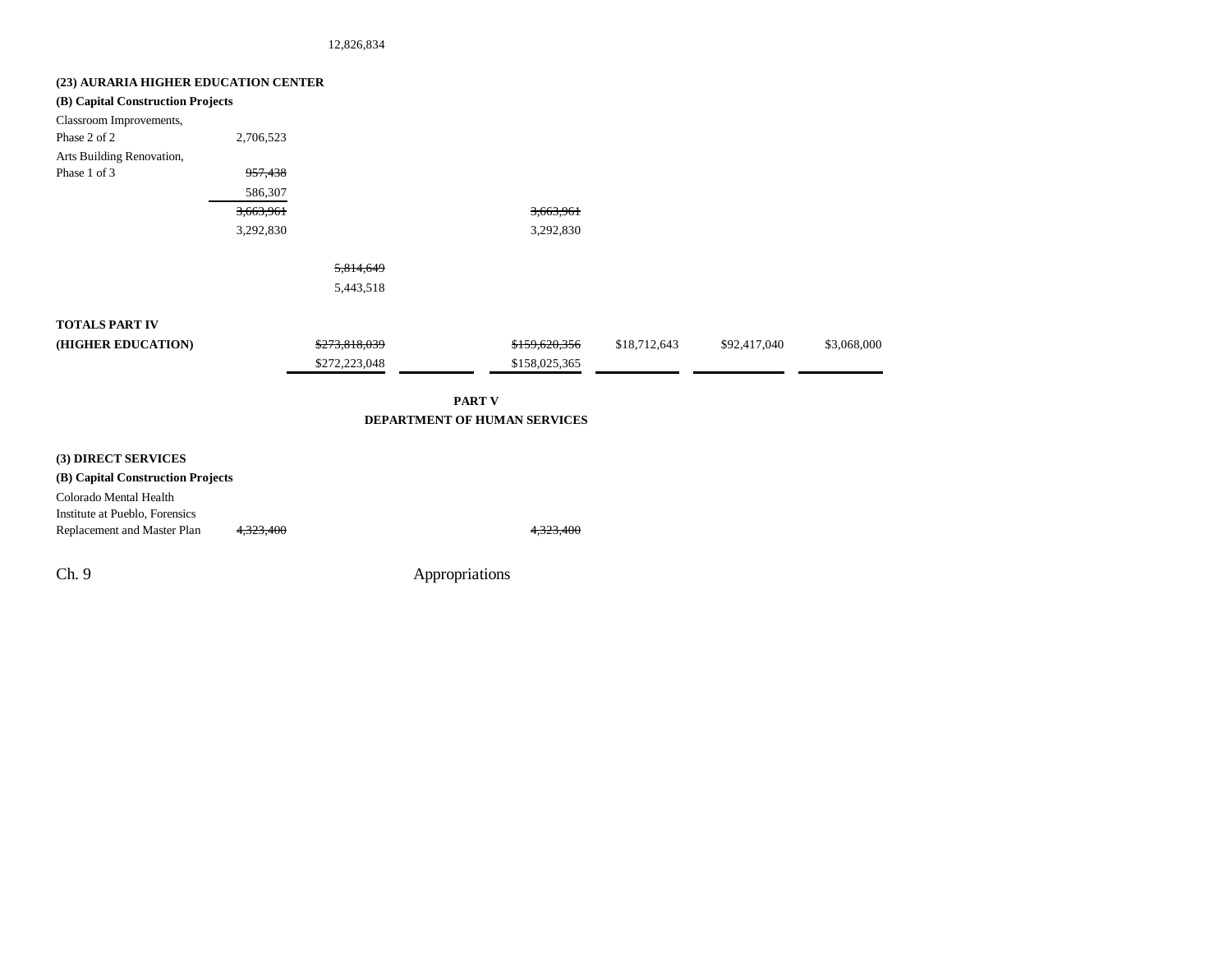|                                                     |                           |              |                                               |                                                                       | APPROPRIATION FROM          |                                       |                                |
|-----------------------------------------------------|---------------------------|--------------|-----------------------------------------------|-----------------------------------------------------------------------|-----------------------------|---------------------------------------|--------------------------------|
|                                                     | ITEM &<br><b>SUBTOTAL</b> | <b>TOTAL</b> | <b>CAPITAL</b><br>CONSTRUCTION<br><b>FUND</b> | <b>CAPITAL</b><br><b>CONSTRUCTION</b><br><b>FUND</b><br><b>EXEMPT</b> | <b>CASH</b><br><b>FUNDS</b> | CASH<br><b>FUNDS</b><br><b>EXEMPT</b> | <b>FEDERAL</b><br><b>FUNDS</b> |
| \$                                                  | \$                        |              | \$                                            | \$                                                                    | \$                          | \$                                    | \$                             |
|                                                     |                           |              |                                               |                                                                       |                             |                                       |                                |
|                                                     | 4,094,604                 |              |                                               | 4,094,604                                                             |                             |                                       |                                |
| Wheatridge Regional Center,                         |                           |              |                                               |                                                                       |                             |                                       |                                |
| Kipling Village Improvements                        | 3,921,857                 |              |                                               | 3,921,857                                                             |                             |                                       |                                |
| <b>State Veterans Nursing Home</b><br>at Fitzsimons | 20,930,671                |              |                                               | 5,006,617                                                             |                             |                                       | 15,924,054                     |
| Colorado Mental Health                              |                           |              |                                               |                                                                       |                             |                                       |                                |
| Institute at Pueblo, Kitchen,                       |                           |              |                                               |                                                                       |                             |                                       |                                |
| Warehouse, Heating Plant                            |                           |              |                                               |                                                                       |                             |                                       |                                |
| Expansion                                           | 1,207,780                 |              |                                               | 1,207,780                                                             |                             |                                       |                                |
|                                                     | 1,000,523                 |              |                                               | 1,000,523                                                             |                             |                                       |                                |
|                                                     | 30, 383, 708              |              |                                               |                                                                       |                             |                                       |                                |
|                                                     | 29,947,655                |              |                                               |                                                                       |                             |                                       |                                |
|                                                     |                           | 32,890,104   |                                               |                                                                       |                             |                                       |                                |
|                                                     |                           |              |                                               |                                                                       |                             |                                       |                                |
|                                                     |                           | 32,454,051   |                                               |                                                                       |                             |                                       |                                |
| <b>TOTALS PART V</b>                                |                           |              |                                               |                                                                       |                             |                                       |                                |
| (HUMAN SERVICES)                                    |                           | \$40,934,730 |                                               | \$20,514,276                                                          |                             |                                       | \$20,420,454                   |
|                                                     |                           | \$40,498,677 |                                               | \$20,078,223                                                          |                             |                                       |                                |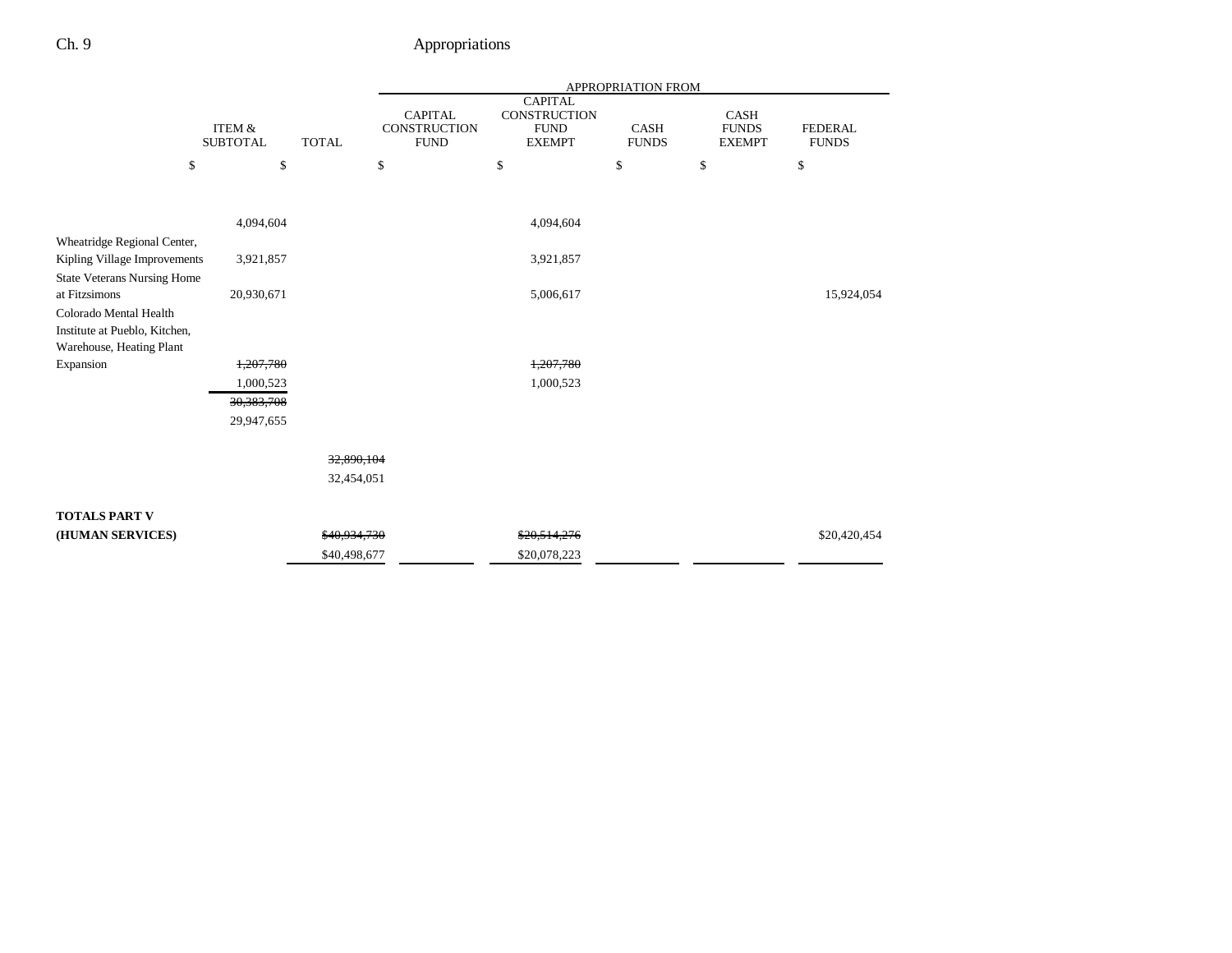| <b>GRAND TOTALS</b>    |               |               |              |                            |              |
|------------------------|---------------|---------------|--------------|----------------------------|--------------|
| (CAPITAL CONSTRUCTION) | \$566,896,829 | \$318,561,603 | \$46,147,821 | \$136.663.563 <sup>a</sup> | \$65,523,842 |
|                        | \$564,865,785 | \$316,530,559 |              |                            |              |

<sup>a</sup> Of this amount, \$1,936,470 contains a (T) notation and \$3,191,818 is from the Highway Users Tax Fund pursuant to Section 43-4-201(3)(a), C.R.S.

**SECTION 5.** Section 3 of chapter 363, Session Laws of Colorado 2001, as Part II (2) and Part XIV (3) of said section 3 are further amended by section 6 of chapter 262, Session Laws of Colorado 2001, is amended, and the said section 3 is further amended BY TH EADDITION OF THE FOLLOWING NEW FOOTNOTES, to read:

**Section 3. Capital construction appropriation.** (1) (a) The sums in this section, or so much thereof as may be necessary for the purposes specified, are hereby appropriated out of any funds accrued or accruing to the capital construction fund not otherwise appropriated and out of the cash funds and federal funds specified for construction projects at the respective institutions and agencies enumerated in this section. Except as otherwise provided in particular line items of appropriation, the appropriations made in this section shall become available upon passage and approval of this act and, if any appropriated project is initiated within the fiscal year, the appropriation therefor shall remain available until completion of the project or for a period of three years, whichever comes first, at which time unexpended and unencumbered balances shall revert to the funds from which they were appropriated.

(b) For purposes of section 20 of article X of the state constitution and pursuant to section 24-75-302 (1) (b), Colorado Revised Statutes, the unrestricted year-end balance of the capital construction fund for the 1991-92 fiscal year shall constitute a reserve. Consequently, any moneys credited to the capital construction fund constitutes a reserve increase and therefore constitutes state fiscal year spending, as defined in section 24-77-102 (17) (a), Colorado Revised Statutes, and any moneys transferred or expended from the capital construction fund constitutes a reserve transfer or expenditure which is excluded from state fiscal year spending, as defined in section 24-77-102 (17) (b), Colorado Revised Statutes.

(c) Moneys appropriated in this section from the capital construction fund include the sum of one hundred three million seven hundred thirty-seven thousand five hundred ninety-one dollars (\$103,737,591) transferred from the general fund to the capital construction fund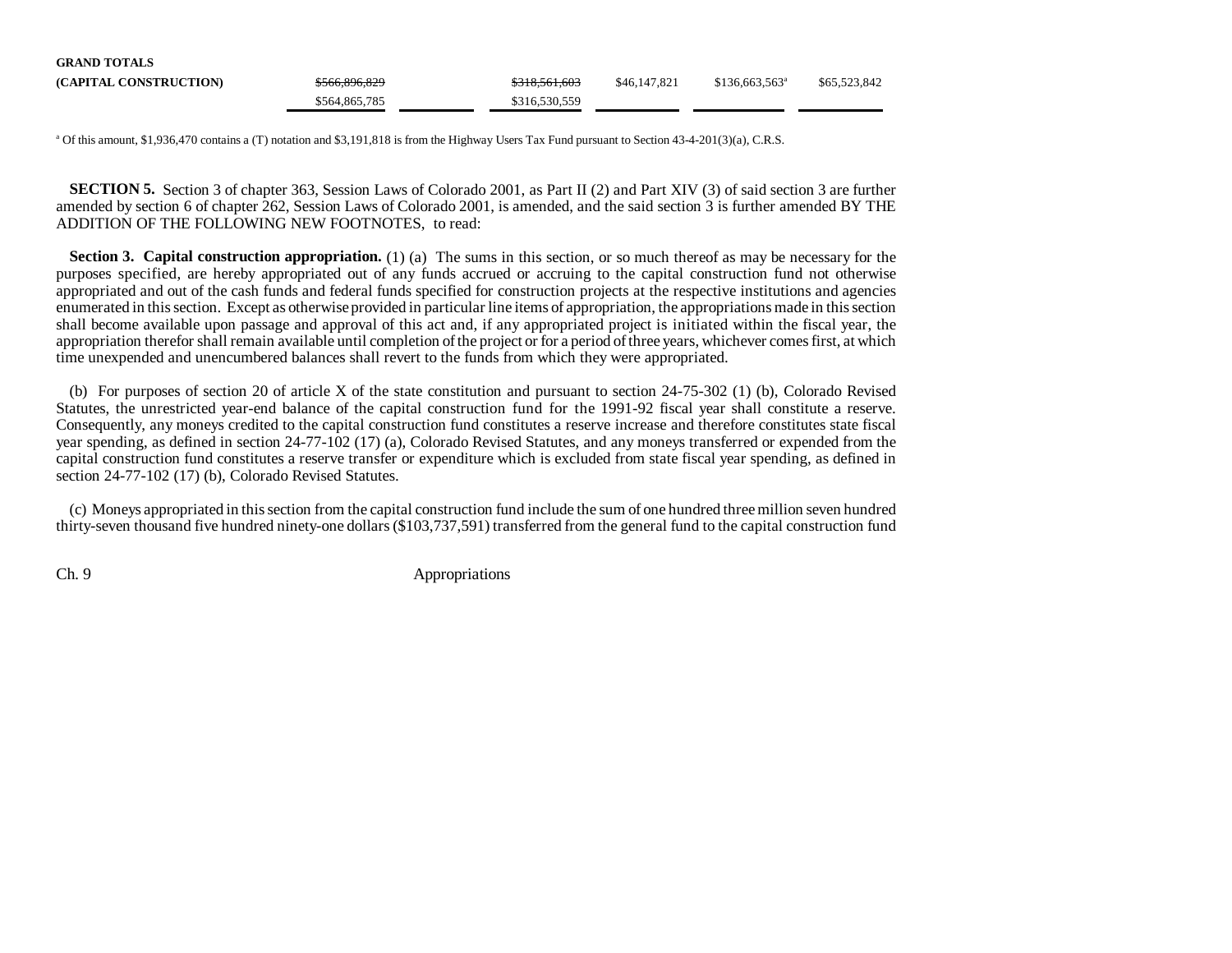|                 |        |                     | APPROPRIATION FROM  |              |               |                |  |  |  |
|-----------------|--------|---------------------|---------------------|--------------|---------------|----------------|--|--|--|
|                 |        |                     | CAPITAL             |              |               |                |  |  |  |
|                 |        | CAPITAL             | <b>CONSTRUCTION</b> |              | <b>CASH</b>   |                |  |  |  |
| ITEM &          |        | <b>CONSTRUCTION</b> | <b>FUND</b>         | <b>CASH</b>  | <b>FUNDS</b>  | <b>FEDERAL</b> |  |  |  |
| <b>SUBTOTAL</b> | TOTAL. | FUND                | <b>EXEMPT</b>       | <b>FUNDS</b> | <b>EXEMPT</b> | <b>FUNDS</b>   |  |  |  |
|                 |        |                     |                     |              |               |                |  |  |  |

pursuant to section 24-75-302, Colorado Revised Statutes, which sum constitutes state fiscal year spending as defined in section  $24-77-102$  (17) (a), Colorado Revised Statutes, and thirty-four million five hundred thousand dollars (\$34,500,000) THIRTY-FOUR MILLION SEVEN HUNDRED NINETY-NINE THOUSAND DOLLARS (\$34,799,000) in interest earnings for the 2000-01 fiscal year in the capital construction fund pursuant to section 24-75-302 (1), Colorado Revised Statutes, and twelve million five hundred forty-one thousand five hundred twenty-five dollars (\$12,541,525) TWENTY-THREE MILLION NINE HUNDRED SEVENTY-FOUR THOUSAND EIGHT HUNDRED SEVENTY-ONE DOLLARS (\$23,974,871) in fund balance, which sums do not constitute state fiscal year spending as defined in section 24-77-102 (17) (b), Colorado Revised Statutes.

(d) Moneys appropriated in this section from cash funds shall constitute state fiscal year spending as defined in section 24-77-102 (17) (a), Colorado Revised Statutes. Moneys appropriated in this section from cash funds exempt do not constitute state fiscal year spending as defined in section 24-77-102 (17) (b), Colorado Revised Statutes.

(e) Moneys appropriated in this section from cash funds from the controlled maintenance trust fund shall be from eighteen million seven hundred fifty-five thousand two hundred forty-five dollars (\$18,755,245) in actual interest earnings for the period January 1, 2000, through December 31, 2001.

(2) Except as otherwise specifically noted, appropriations from state funds shall be reduced by the amount of any funds received from federal, local, private, or other state sources and not appropriated in this act. This restriction shall not apply to any funds received by a state agency or institution of higher education or the Council on the Arts from any state or nonstate source for use in the Art in Public Places program.

(3) Operating and maintenance costs shall be a major consideration in the design and construction of any project involving renovation.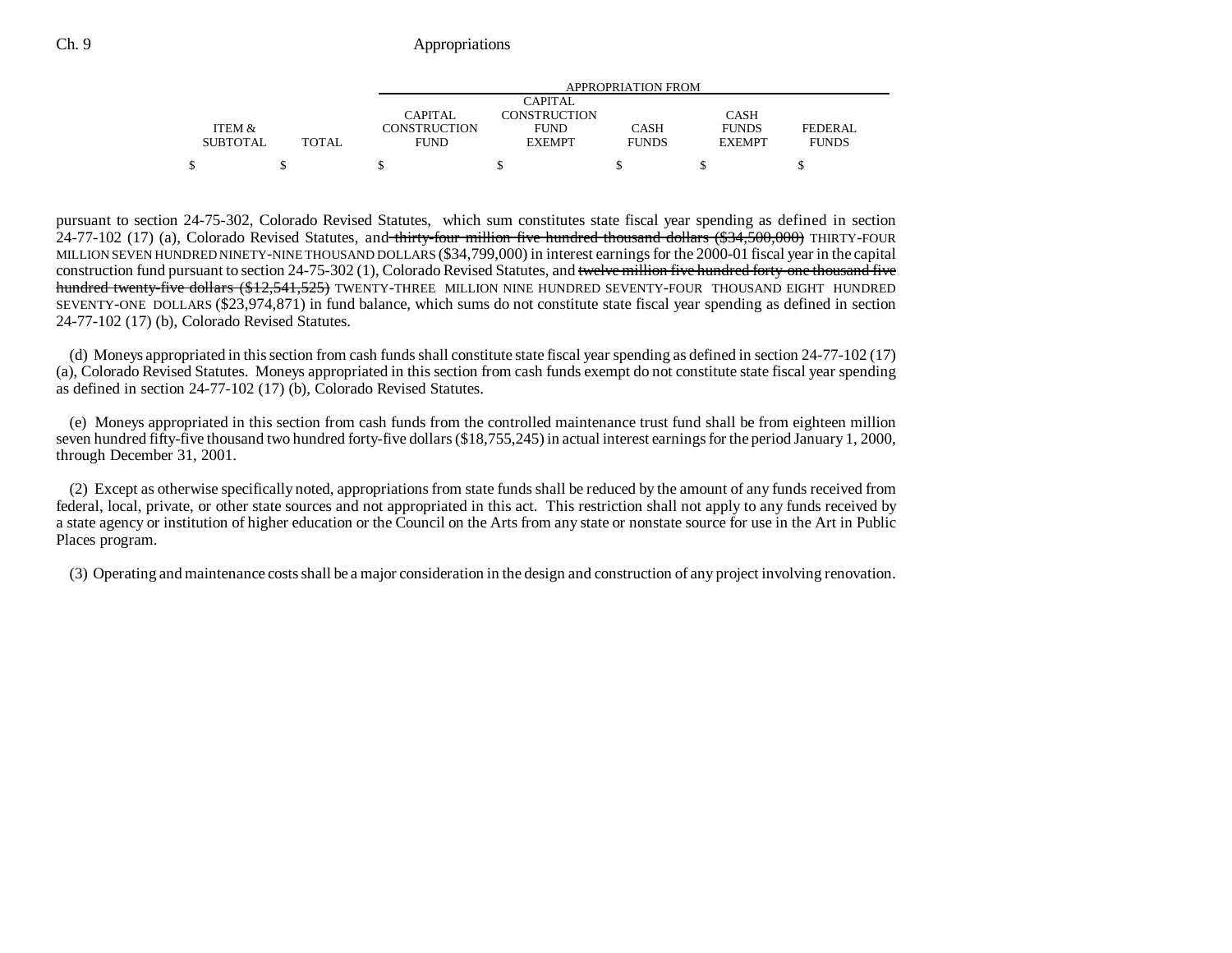(4) A construction project for which the lowest bid is in excess of the appropriation shall be redesigned to conform to the appropriation and may be commenced if approved under the procedures set forth in this subsection (4). The agency shall submit the redesigned project to the state buildings division of the department of administration or, for higher education projects, to the Colorado commission on higher education, which shall assure that the redesigned project meets the program needs of the agency and the necessary quality of the building. The state buildings division and the Colorado commission on higher education shall report all such analyses to the joint budget committee and to the capital development committee on a regular basis. If the redesigned project is approved by the state buildings division or the Colorado commission on higher education, the project may commence. If the redesigned project is not approved, it shall not be commenced until further action is taken by the general assembly to reauthorize the project.

(5) Expenditures of funds appropriated for capital construction shall be in accord with section 17-24-111, Colorado Revised Statutes, which requires institutions, agencies, and departments to purchase such goods and services as are produced by the division of correctional industries from said division.

(6) **Definitions.** As used in this section:

(a) "Physical planning" includes all fees for survey and site investigation and architectural and engineering services, but no contract for architectural/engineering services shall commit the state to physical planning expenses greater than those which are provided in the appropriation. No funds appropriated for any other purpose shall be expended for physical planning.

(b) "Program plan" or "program planning" relates to a specific project or facility and shall include, but is not limited to, an inventory of amounts and types of space currently available; an analysis of amounts, types, and relative locations of space required for current programs as determined by use of accepted state space standards; an analysis of projected programs and space required; and, if a change in facilities is justified based on analysis, recommendations for demolition, remodeling, or construction, including a detailed budget which relates to a realistic timetable for implementation.

### **PART IDEPARTMENT OF AGRICULTURE**

**(1) CONTROLLED MAINTENANCE PROJECTS**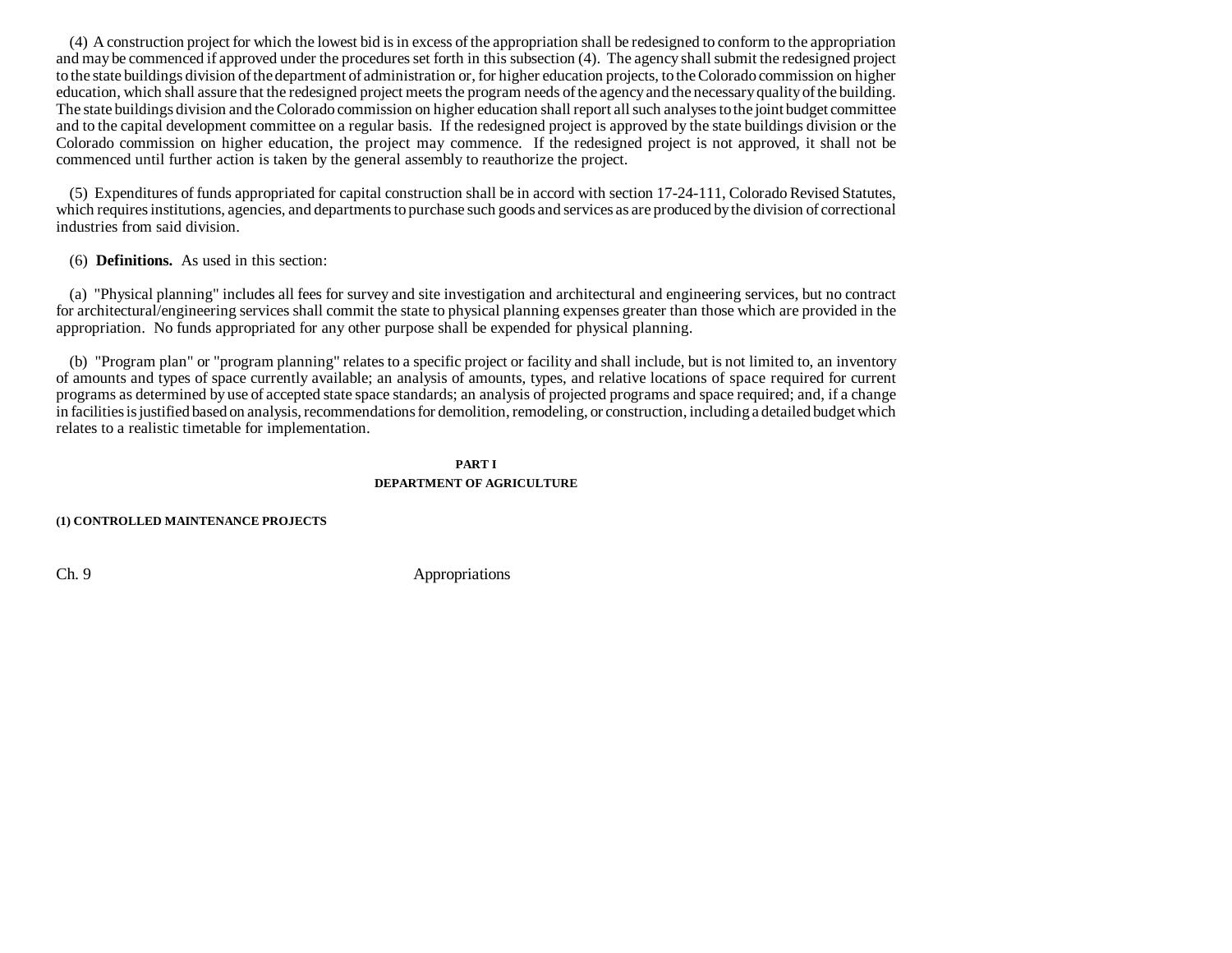|                                                           |                 |              |             | APPROPRIATION FROM |                                |              |               |                |
|-----------------------------------------------------------|-----------------|--------------|-------------|--------------------|--------------------------------|--------------|---------------|----------------|
|                                                           |                 |              |             | <b>CAPITAL</b>     | <b>CAPITAL</b><br>CONSTRUCTION |              | CASH          |                |
|                                                           | ITEM &          |              |             | CONSTRUCTION       | <b>FUND</b>                    | CASH         | <b>FUNDS</b>  | <b>FEDERAL</b> |
|                                                           | <b>SUBTOTAL</b> | <b>TOTAL</b> |             | <b>FUND</b>        | <b>EXEMPT</b>                  | <b>FUNDS</b> | <b>EXEMPT</b> | <b>FUNDS</b>   |
| \$                                                        |                 | \$           | \$          |                    | \$                             | \$           | \$            | \$             |
|                                                           |                 |              |             |                    |                                |              |               |                |
|                                                           |                 |              |             |                    |                                |              |               |                |
| <b>Biochemistry Lab Bldg</b><br>System Replacement, Phase |                 |              |             |                    |                                |              |               |                |
| 2 of 2                                                    | 259,325         |              |             |                    |                                |              |               |                |
| Metrology Lab Building                                    |                 |              |             |                    |                                |              |               |                |
| System Replacement, Phase                                 |                 |              |             |                    |                                |              |               |                |
| 2 of 2                                                    | 169,528         |              |             |                    |                                |              |               |                |
| State Fair, Infrastructure                                |                 |              |             |                    |                                |              |               |                |
| Repair and Replacement,                                   |                 |              |             |                    |                                |              |               |                |
| Phase 3 of 4                                              | 1,143,300       |              |             |                    |                                |              |               |                |
| State Fair, Correct                                       |                 |              |             |                    |                                |              |               |                |
| Accessibility Problems,                                   |                 |              |             |                    |                                |              |               |                |
| Phase 1 of 4                                              | 275,000         |              |             |                    |                                |              |               |                |
|                                                           |                 |              | 1,847,153   |                    | 1,847,153                      |              |               |                |
| <b>TOTALS PART I</b>                                      |                 |              |             |                    |                                |              |               |                |
| (AGRICULTURE)                                             |                 |              | \$1,847,153 |                    | \$1,847,153                    |              |               |                |
|                                                           |                 |              |             |                    |                                |              |               |                |

**PART II DEPARTMENT OF CORRECTIONS**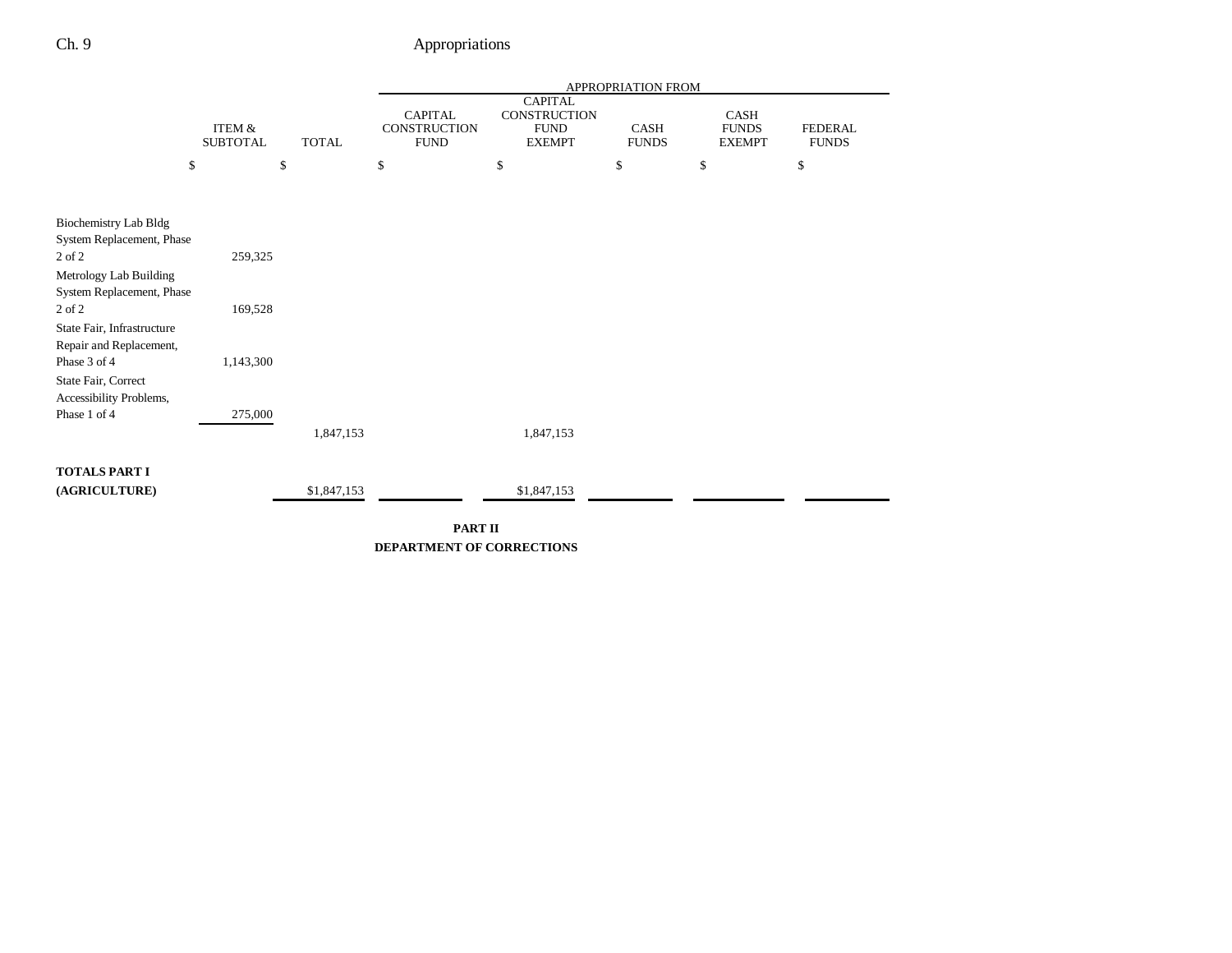#### **(1) CONTROLLED MAINTENANCE PROJECTS**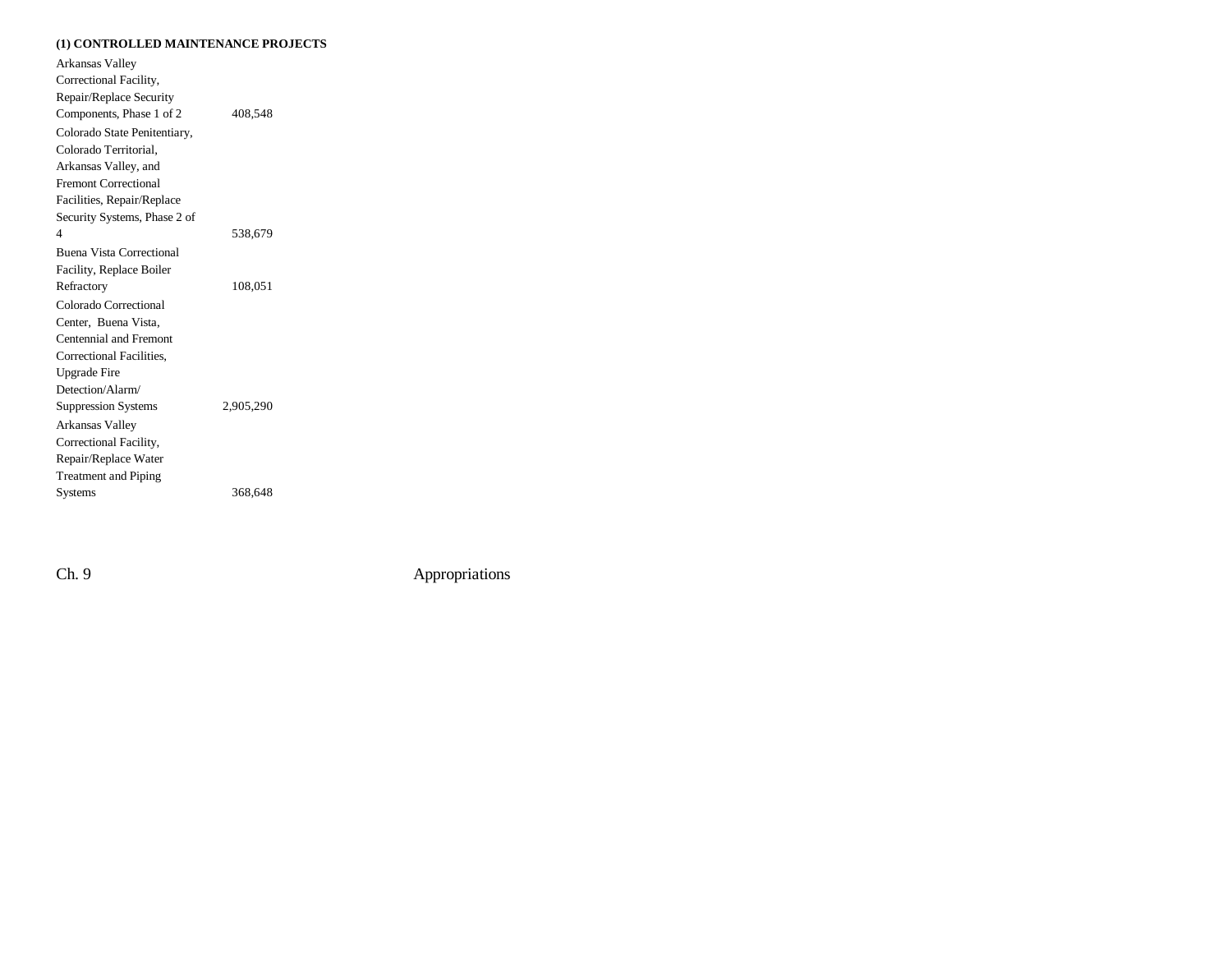|                                   |                           |              |                                               |                                                                       | <b>APPROPRIATION FROM</b> |                                              |                                |
|-----------------------------------|---------------------------|--------------|-----------------------------------------------|-----------------------------------------------------------------------|---------------------------|----------------------------------------------|--------------------------------|
|                                   | ITEM &<br><b>SUBTOTAL</b> | <b>TOTAL</b> | <b>CAPITAL</b><br>CONSTRUCTION<br><b>FUND</b> | <b>CAPITAL</b><br><b>CONSTRUCTION</b><br><b>FUND</b><br><b>EXEMPT</b> | CASH<br><b>FUNDS</b>      | <b>CASH</b><br><b>FUNDS</b><br><b>EXEMPT</b> | <b>FEDERAL</b><br><b>FUNDS</b> |
| \$                                | \$                        |              | \$                                            | \$                                                                    | \$                        | \$                                           | \$                             |
|                                   |                           |              |                                               |                                                                       |                           |                                              |                                |
| <b>Fremont Correctional</b>       |                           |              |                                               |                                                                       |                           |                                              |                                |
| Facility, Repair Utility          |                           |              |                                               |                                                                       |                           |                                              |                                |
| Tunnel, Phase 2 of 2              | 1,246,228                 |              |                                               |                                                                       |                           |                                              |                                |
| Colorado Territorial              |                           |              |                                               |                                                                       |                           |                                              |                                |
| Correctional Facility,            |                           |              |                                               |                                                                       |                           |                                              |                                |
| Sanitary Sewer/Storm Sewer        |                           |              |                                               |                                                                       |                           |                                              |                                |
| Distribution Improvements,        |                           |              |                                               |                                                                       |                           |                                              |                                |
| Phase 2 of 4                      | 395,950                   |              |                                               |                                                                       |                           |                                              |                                |
| <b>Centennial Correctional</b>    |                           |              |                                               |                                                                       |                           |                                              |                                |
| Facility, Repair/Replace          |                           |              |                                               |                                                                       |                           |                                              |                                |
| Roofs, Phase 3 of 4               | 345,540                   |              |                                               |                                                                       |                           |                                              |                                |
|                                   |                           | 6,316,934    |                                               | 6,316,934                                                             |                           |                                              |                                |
| (2) CAPITAL CONSTRUCTION PROJECTS |                           |              |                                               |                                                                       |                           |                                              |                                |
| Arkansas Valley                   |                           |              |                                               |                                                                       |                           |                                              |                                |
| Correctional Facility, High       |                           |              |                                               |                                                                       |                           |                                              |                                |
| <b>Custody Expansion</b>          | 18,720,868                |              |                                               | 18.720.868                                                            |                           |                                              |                                |
|                                   | 17,139                    |              |                                               |                                                                       |                           | $17,139^a$                                   |                                |
|                                   |                           |              |                                               |                                                                       |                           |                                              |                                |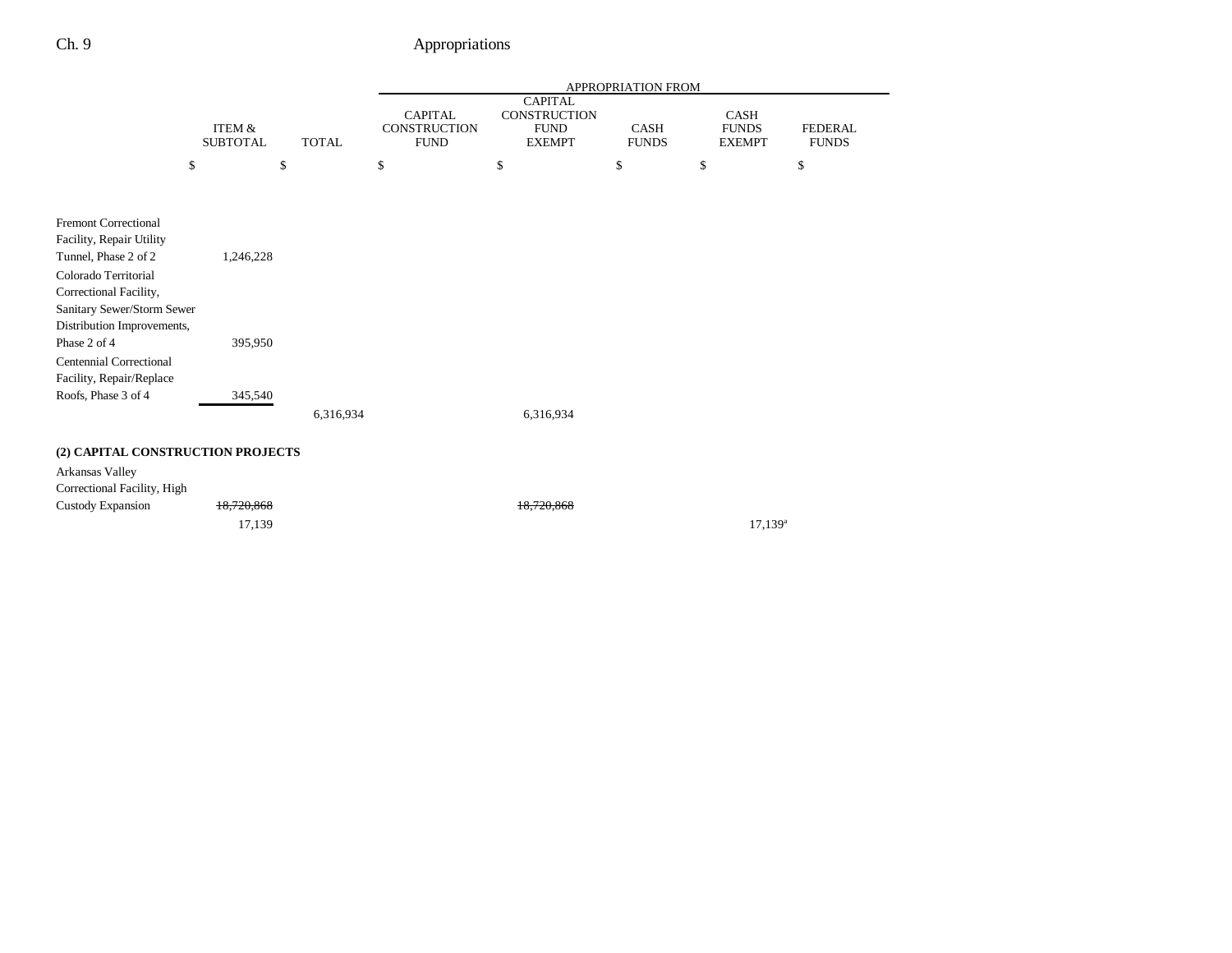| <b>Arkansas Valley</b>                   |                       |            |            |                        |           |
|------------------------------------------|-----------------------|------------|------------|------------------------|-----------|
| Correctional Facility, High              |                       |            |            |                        |           |
| Custody Expansion-                       |                       |            |            |                        |           |
| Available March 1, 2002                  | 1,069,735             |            | 1.069.735  |                        |           |
| San Carlos Correctional                  |                       |            |            |                        |           |
| Facility 250-Bed Expansion               | 18,804,814            |            | 18,804,814 |                        |           |
|                                          | 105,065               |            |            | $105,065^{\circ}$      |           |
| Denver Regional Diagnostic               |                       |            |            |                        |           |
| Center,                                  |                       |            |            |                        |           |
| Expansion/Renovation                     | <del>15,394,593</del> |            | 8,962,261  | 6,432,332*             |           |
|                                          | 746,783               |            |            | 746,783 <sup>a</sup>   |           |
| Fort Lyon Acquisition and                |                       |            |            |                        |           |
| Renovation <sup>1a</sup>                 | 12,312,239            |            | 6.431.839  |                        | 5,880,400 |
|                                          |                       |            |            | 6,431,839 <sup>a</sup> |           |
| Colorado Correctional                    |                       |            |            |                        |           |
| Center, New Recreation                   |                       |            |            |                        |           |
| <b>Building</b>                          | 783,513               |            |            | 783,513 <sup>b</sup>   |           |
| Parole Electronic Records,               |                       |            |            |                        |           |
| Phase 2 of 3 - Available                 |                       |            |            |                        |           |
| March 1, 2002                            | 1,136,730             |            | 1,136,730  |                        |           |
| Correctional Industries,                 |                       |            |            |                        |           |
| Minor Construction Projects <sup>1</sup> | 250,000               |            |            | $250,000^{\circ}$      |           |
|                                          |                       | 68,472,492 |            |                        |           |
|                                          |                       | 14,214,739 |            |                        |           |
|                                          |                       |            |            |                        |           |

<sup>a</sup> This amount THESE AMOUNTS shall be from the Corrections Expansion Reserve Fund.

**b** This amount shall be from sales revenues earned by the Canteen Operation.

 $\cdot$  This amount shall be from sales revenues earned by Correctional Industries.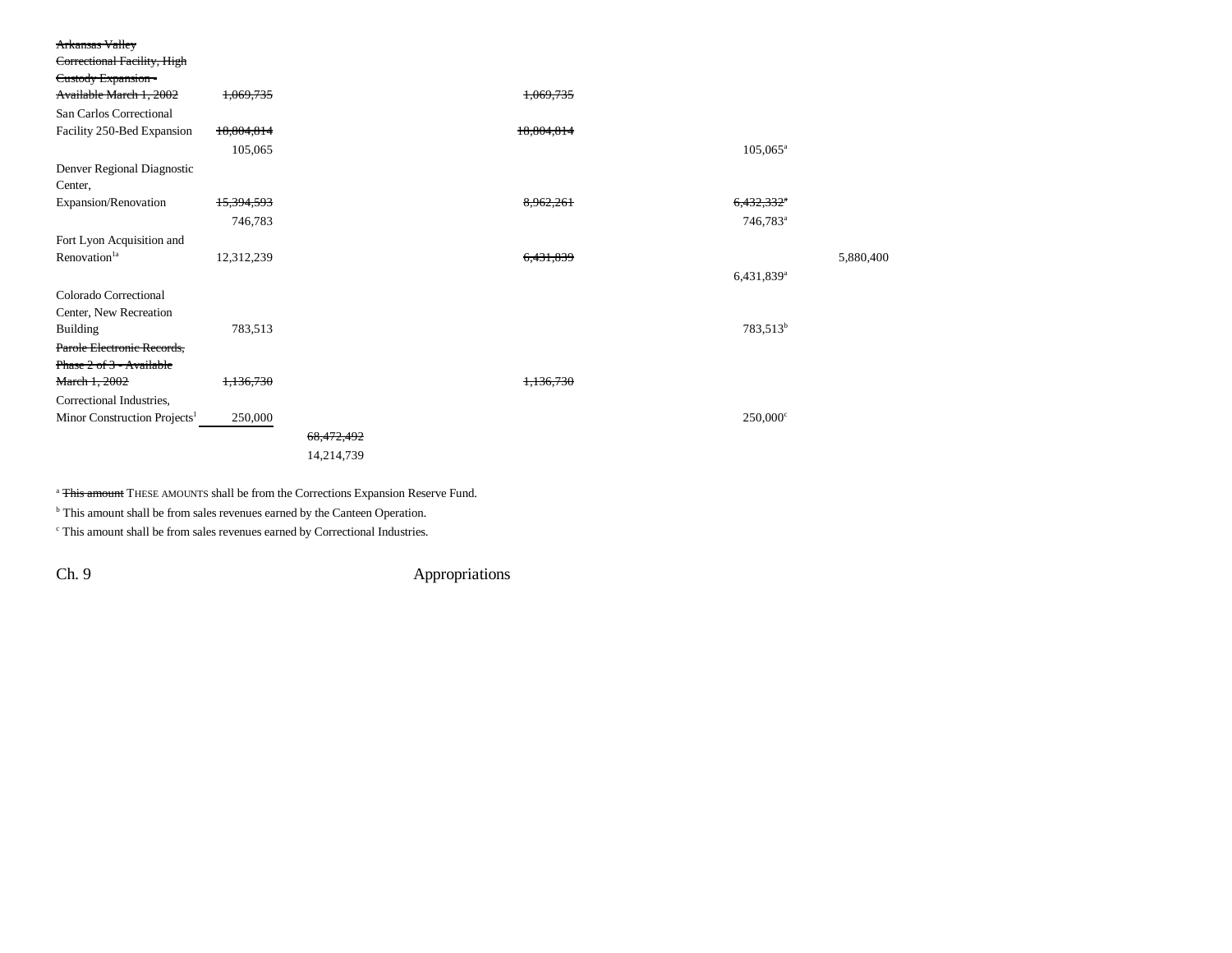|                                                                           |                                      |              | APPROPRIATION FROM                                   |                                                                       |                      |                                       |                                |
|---------------------------------------------------------------------------|--------------------------------------|--------------|------------------------------------------------------|-----------------------------------------------------------------------|----------------------|---------------------------------------|--------------------------------|
|                                                                           | <b>ITEM &amp;</b><br><b>SUBTOTAL</b> | <b>TOTAL</b> | <b>CAPITAL</b><br><b>CONSTRUCTION</b><br><b>FUND</b> | <b>CAPITAL</b><br><b>CONSTRUCTION</b><br><b>FUND</b><br><b>EXEMPT</b> | CASH<br><b>FUNDS</b> | CASH<br><b>FUNDS</b><br><b>EXEMPT</b> | <b>FEDERAL</b><br><b>FUNDS</b> |
|                                                                           | \$                                   | \$           | \$                                                   | \$                                                                    | \$                   | \$                                    | \$                             |
| <b>TOTALS PART II</b>                                                     |                                      |              |                                                      |                                                                       |                      |                                       |                                |
| (CORRECTIONS)                                                             |                                      | \$74,789,426 |                                                      | \$61,443,181                                                          |                      | \$7,465,845                           | \$5,880,400                    |
|                                                                           |                                      | \$20,531,673 |                                                      | \$6,316,934                                                           |                      | \$8,334,339                           |                                |
|                                                                           |                                      |              | <b>PART III</b><br><b>DEPARTMENT OF EDUCATION</b>    |                                                                       |                      |                                       |                                |
| (1) CONTROLLED MAINTENANCE PROJECTS                                       |                                      |              |                                                      |                                                                       |                      |                                       |                                |
| School for the Deaf and the<br>Blind, Electrical Distribution             |                                      |              |                                                      |                                                                       |                      |                                       |                                |
| Upgrade, Phase 2 of 3<br>School for the Deaf and the<br>Blind, Roof       | 212,128                              |              |                                                      |                                                                       |                      |                                       |                                |
| Repair/Replacement<br>Campus-wide, Phase 3 of 3                           | 164,813                              |              |                                                      |                                                                       |                      |                                       |                                |
| School for the Deaf and the<br>Blind, Campus Safety/Fire<br>Lanes Upgrade | 301,000                              |              |                                                      |                                                                       |                      |                                       |                                |
|                                                                           |                                      | 677,941      |                                                      | 677,941                                                               |                      |                                       |                                |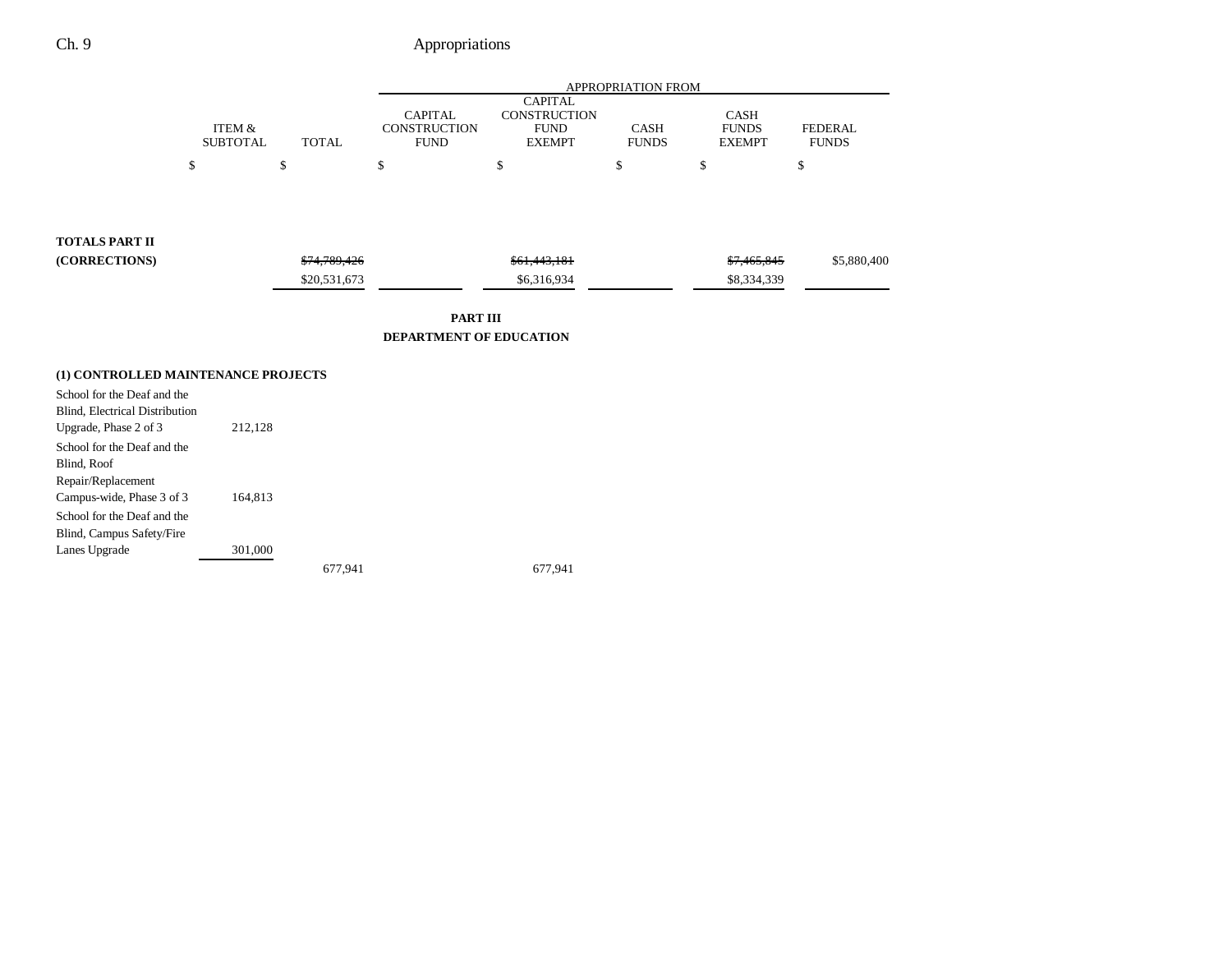| <b>TOTALS PART III</b>                                            |             |                                                                                                                                                                |  |  |  |  |  |  |
|-------------------------------------------------------------------|-------------|----------------------------------------------------------------------------------------------------------------------------------------------------------------|--|--|--|--|--|--|
| (EDUCATION)                                                       | \$677,941   | \$677,941                                                                                                                                                      |  |  |  |  |  |  |
|                                                                   |             |                                                                                                                                                                |  |  |  |  |  |  |
|                                                                   |             |                                                                                                                                                                |  |  |  |  |  |  |
|                                                                   |             | <b>PART IV</b>                                                                                                                                                 |  |  |  |  |  |  |
| <b>GOVERNOR- LIEUTENANT GOVERNOR-STATE PLANNING AND BUDGETING</b> |             |                                                                                                                                                                |  |  |  |  |  |  |
|                                                                   |             |                                                                                                                                                                |  |  |  |  |  |  |
| (1) CAPITAL CONSTRUCTION PROJECT                                  |             |                                                                                                                                                                |  |  |  |  |  |  |
| Colorado Benefits                                                 |             |                                                                                                                                                                |  |  |  |  |  |  |
| Management System                                                 | 2,199,834   | $2,199,834(T)^{a}$                                                                                                                                             |  |  |  |  |  |  |
|                                                                   |             |                                                                                                                                                                |  |  |  |  |  |  |
|                                                                   |             | a This amount shall be a transfer from the capital construction appropriation in the Department of Human Services for the Colorado Benefits Management System. |  |  |  |  |  |  |
|                                                                   |             |                                                                                                                                                                |  |  |  |  |  |  |
| <b>TOTALS PART IV</b>                                             |             |                                                                                                                                                                |  |  |  |  |  |  |
| (GOVERNOR-LIEUTENANT                                              |             |                                                                                                                                                                |  |  |  |  |  |  |
| <b>GOVERNOR-STATE</b>                                             |             |                                                                                                                                                                |  |  |  |  |  |  |
| <b>PLANNING AND</b>                                               |             |                                                                                                                                                                |  |  |  |  |  |  |
| <b>BUDGETING</b> )                                                | \$2,199,834 | $$2,199,834$ <sup>a</sup>                                                                                                                                      |  |  |  |  |  |  |
|                                                                   |             |                                                                                                                                                                |  |  |  |  |  |  |
| <sup>a</sup> Of this amount \$2,199,834 contains a (T) notation.  |             |                                                                                                                                                                |  |  |  |  |  |  |
|                                                                   |             |                                                                                                                                                                |  |  |  |  |  |  |
|                                                                   |             | <b>PART V</b>                                                                                                                                                  |  |  |  |  |  |  |
|                                                                   |             | DEPARTMENT OF HEALTH CARE POLICY AND FINANCING                                                                                                                 |  |  |  |  |  |  |
|                                                                   |             |                                                                                                                                                                |  |  |  |  |  |  |
|                                                                   |             |                                                                                                                                                                |  |  |  |  |  |  |

**(1) CAPITAL CONSTRUCTION PROJECT**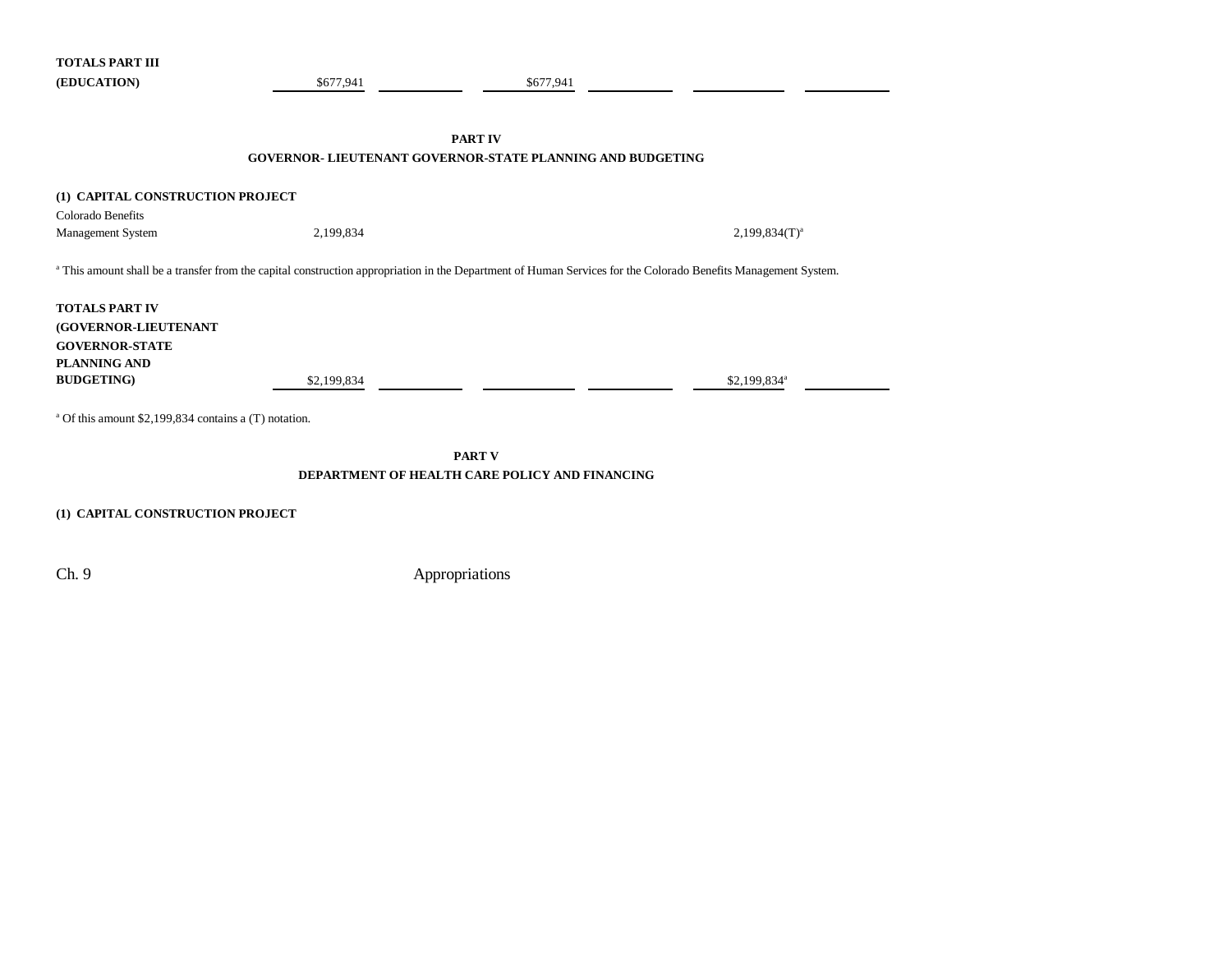|                                                           |                           |              |                                                      | APPROPRIATION FROM                                                    |                             |                                              |                                |
|-----------------------------------------------------------|---------------------------|--------------|------------------------------------------------------|-----------------------------------------------------------------------|-----------------------------|----------------------------------------------|--------------------------------|
|                                                           | ITEM &<br><b>SUBTOTAL</b> | <b>TOTAL</b> | <b>CAPITAL</b><br><b>CONSTRUCTION</b><br><b>FUND</b> | <b>CAPITAL</b><br><b>CONSTRUCTION</b><br><b>FUND</b><br><b>EXEMPT</b> | <b>CASH</b><br><b>FUNDS</b> | <b>CASH</b><br><b>FUNDS</b><br><b>EXEMPT</b> | <b>FEDERAL</b><br><b>FUNDS</b> |
|                                                           | \$                        | \$           | \$                                                   | \$                                                                    | \$                          | \$                                           | \$                             |
| Colorado Benefits<br><b>Management System</b>             |                           | 1,522,929    |                                                      | 804,550                                                               |                             |                                              | 718,379                        |
| <b>TOTALS PART V</b><br><b>(HEALTH CARE</b><br>POLICY AND |                           |              |                                                      |                                                                       |                             |                                              |                                |
| <b>FINANCING</b> )                                        |                           | \$1,522,929  |                                                      | \$804,550                                                             |                             |                                              | \$718,379                      |

**PART VIDEPARTMENT OF HIGHER EDUCATION**

### **(1) ADAMS STATE COLLEGE**

Upgrade Campus Irrigation

**(A) Controlled Maintenance Projects** Various Buildings, Replace Doors and Windows, Phase 1 of 2 393,657

System, Phase 1 of 3 25,000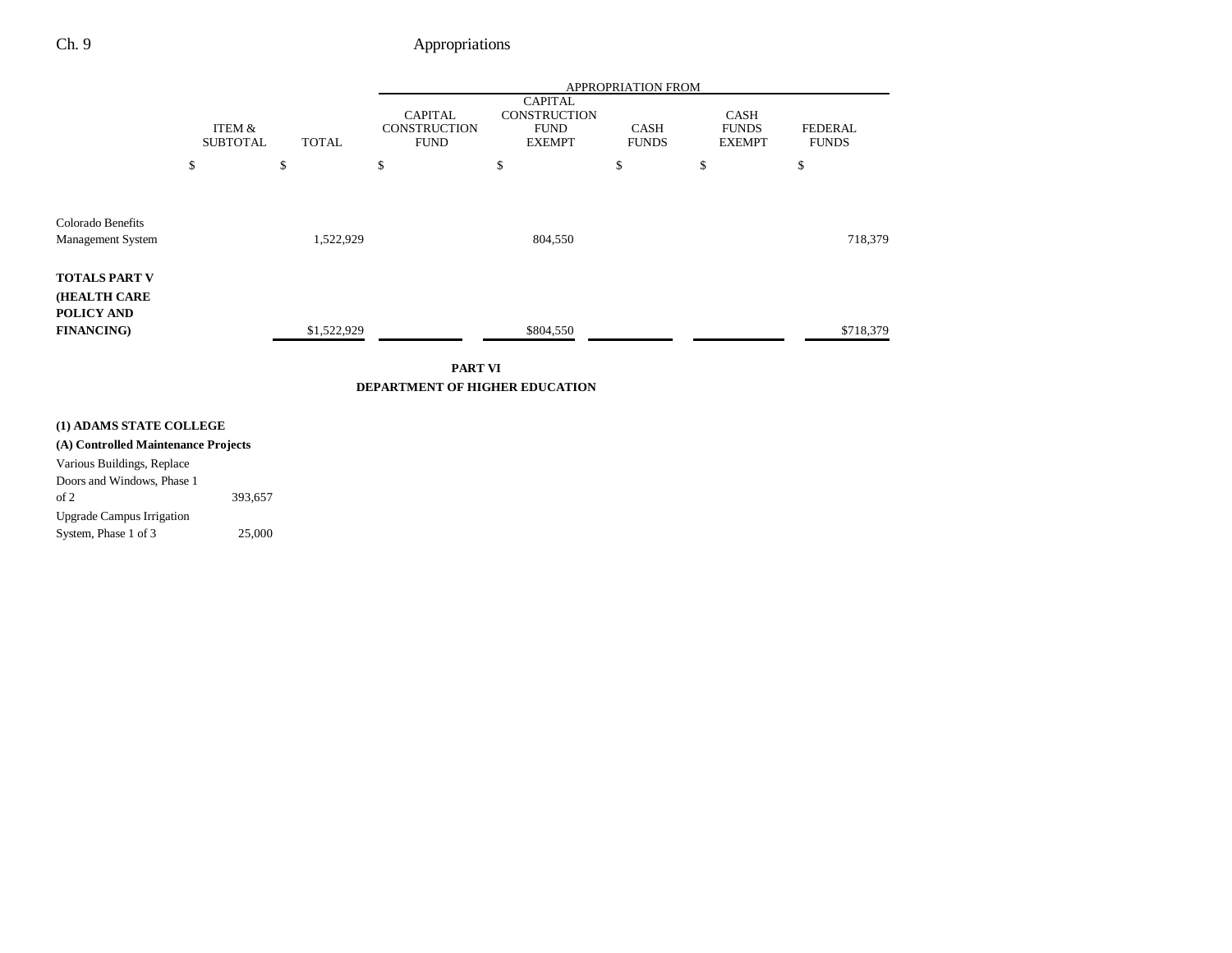| Stadium Field House,                                         |           |                          |
|--------------------------------------------------------------|-----------|--------------------------|
| Repair/Replace Bleachers,                                    |           |                          |
| Phase 1 of 2                                                 | 368,267   |                          |
| Various Buildings, Upgrade<br>Fire Alarm System              | 600,390   |                          |
| Stadium and Plachy<br>Gymnasium,<br>Replace/Resurface Track, |           |                          |
| Phase 2 of 2                                                 | 174,296   |                          |
|                                                              | 1,561,610 | $1,561,610$ <sup>a</sup> |

a This amount shall be from interest earnings in the Controlled Maintenance Trust Fund.

| (B) Capital Construction Projects |           |           |         |
|-----------------------------------|-----------|-----------|---------|
| <b>Information Technology</b>     |           |           |         |
| Upgrades, Phase 3 of 3            | 1,423,172 | 1,423,172 |         |
| College Center Remodel            | 227,948   |           | 227,948 |
| School of Business and            |           |           |         |
| Economics Renovation,             |           |           |         |
| Phase 2 of 2                      | 5,603,596 | 5,603,596 |         |
|                                   | 7,254,716 |           |         |

8,816,326

<sup>a</sup> This amount shall be from exempt institutional sources and is shown here for informational purposes only. Therefore, it shall not be accounted for in the State's Capital Construction Fund and the limitations on encumbrance timelines and use of internal workforce do not apply.

### **(2) MESA STATE COLLEGE**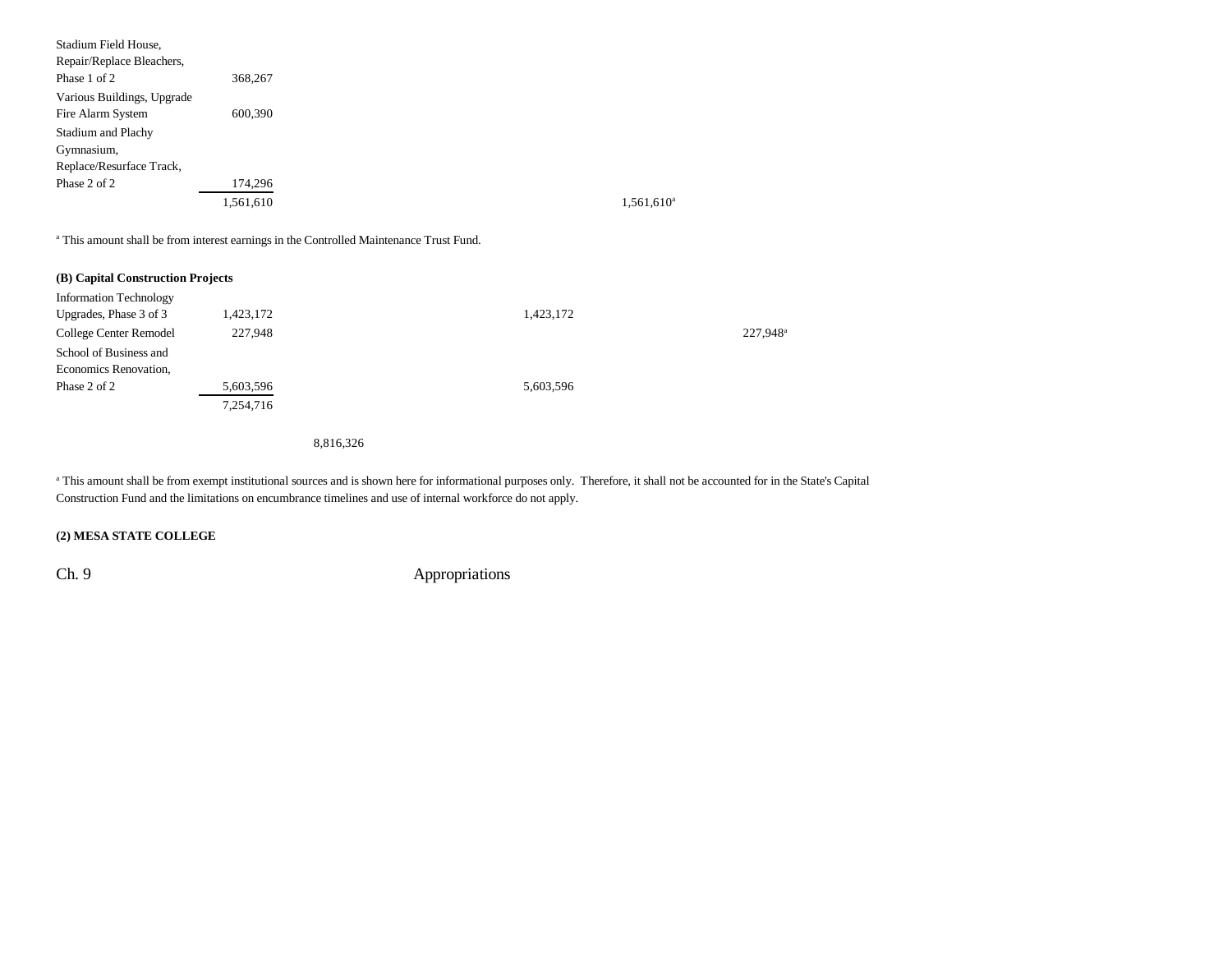|                                                                                                                                       |                           |              |                                                      |                                                                       | <b>APPROPRIATION FROM</b>   |                                              |                                |
|---------------------------------------------------------------------------------------------------------------------------------------|---------------------------|--------------|------------------------------------------------------|-----------------------------------------------------------------------|-----------------------------|----------------------------------------------|--------------------------------|
|                                                                                                                                       | ITEM &<br><b>SUBTOTAL</b> | <b>TOTAL</b> | <b>CAPITAL</b><br><b>CONSTRUCTION</b><br><b>FUND</b> | <b>CAPITAL</b><br><b>CONSTRUCTION</b><br><b>FUND</b><br><b>EXEMPT</b> | <b>CASH</b><br><b>FUNDS</b> | <b>CASH</b><br><b>FUNDS</b><br><b>EXEMPT</b> | <b>FEDERAL</b><br><b>FUNDS</b> |
|                                                                                                                                       | \$                        | \$           | \$                                                   | \$                                                                    | \$                          | \$                                           | \$                             |
| (A) Controlled Maintenance Projects<br>Walter Walker Fine Arts<br>Center, Building Repairs,<br>Phase 3 of 4<br>Houston Hall, Building | 435,209                   |              |                                                      |                                                                       |                             |                                              |                                |
| Repairs, Phase 4 of 4                                                                                                                 | 325,493<br>760,702        |              |                                                      |                                                                       | 760,702 <sup>a</sup>        |                                              |                                |

<sup>a</sup> This amount shall be from interest earnings in the Controlled Maintenance Trust Fund.

| (B) Capital Construction Projects |             |           |                     |
|-----------------------------------|-------------|-----------|---------------------|
|                                   |             |           |                     |
| School of Humanities and          |             |           |                     |
| Social Sciences, Expansion        |             |           |                     |
| of the Walter Walker Fine         |             |           |                     |
| Arts Center and New               |             |           |                     |
| Construction, Phase 3 of 3        | 5,046,721   | 5,046,721 |                     |
| <b>Property Acquisition</b>       | 75,000      |           | 75,000 <sup>a</sup> |
|                                   | 5, 121, 721 |           |                     |
|                                   |             |           |                     |

5,882,423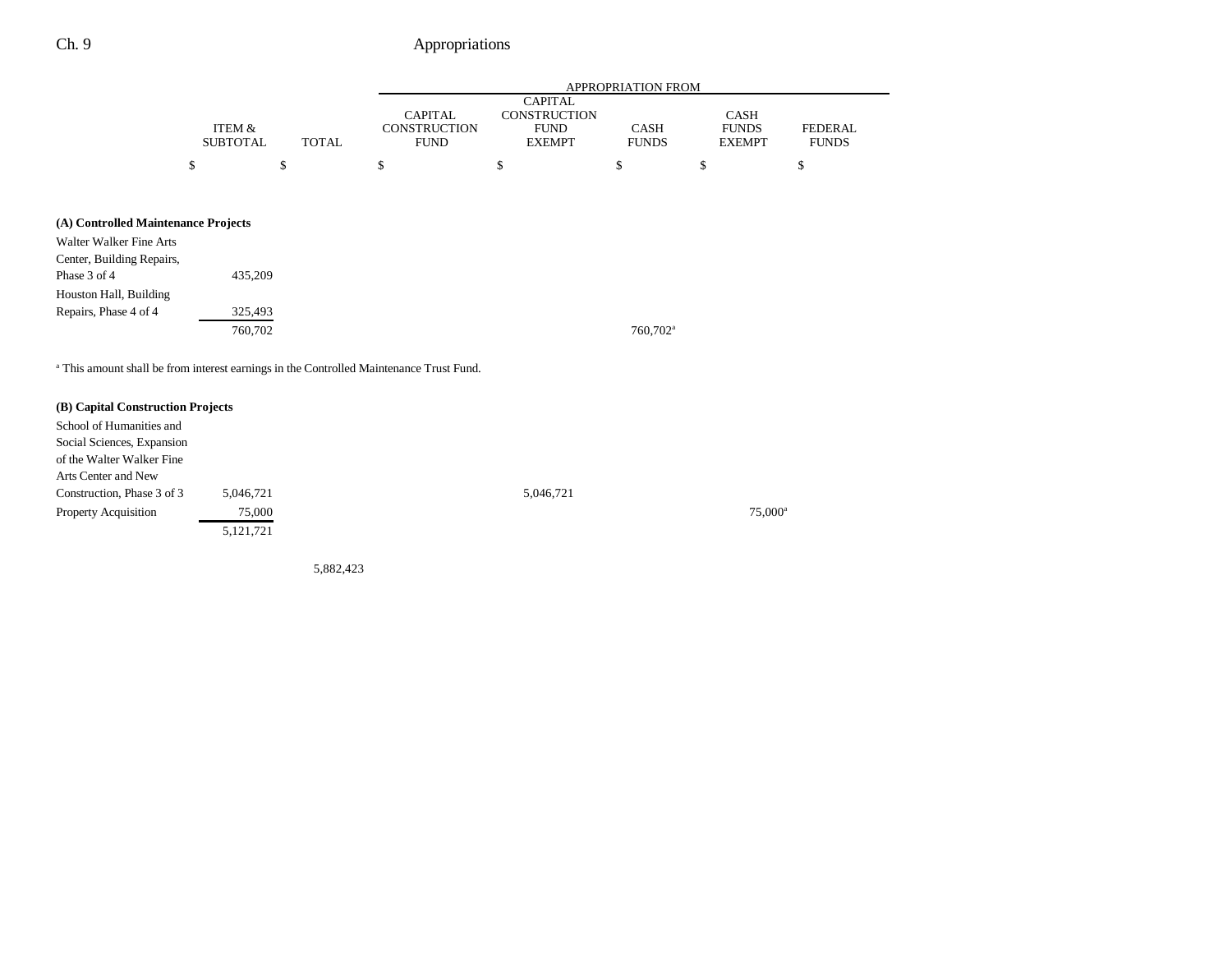a This amount shall be from exempt institutional sources.

### **(3) WESTERN STATE COLLEGE**

| (A) Controlled Maintenance Projects |         |           |                        |
|-------------------------------------|---------|-----------|------------------------|
| Various Buildings,                  |         |           |                        |
| Repair/Replace Fire Alarm           |         |           |                        |
| System, Phase 2 of 2                | 94,050  |           |                        |
| Various Buildings,                  |         |           |                        |
| Repair/Replace Roofing              |         |           |                        |
| Systems, Phase 1 of 2               | 275,375 |           |                        |
| Paul W. Wright Gymnasium,           |         |           |                        |
| Repair/Replace Heating and          |         |           |                        |
| <b>HVAC</b> Systems                 | 396,210 |           |                        |
| Campus wide.                        |         |           |                        |
| Repair/Replace Parking Lots         |         |           |                        |
| and Streets, Phase 2 of 5           | 365,279 |           |                        |
|                                     |         | 1.130.914 | 1,130,914 <sup>a</sup> |

<sup>a</sup> This amount shall be from interest earnings in the Controlled Maintenance Trust Fund.

#### **(4) COLORADO STATE UNIVERSITY**

#### **(A) Controlled Maintenance Projects**

Music Building, Replace Deteriorated Items, Phase 1 of 3 600,586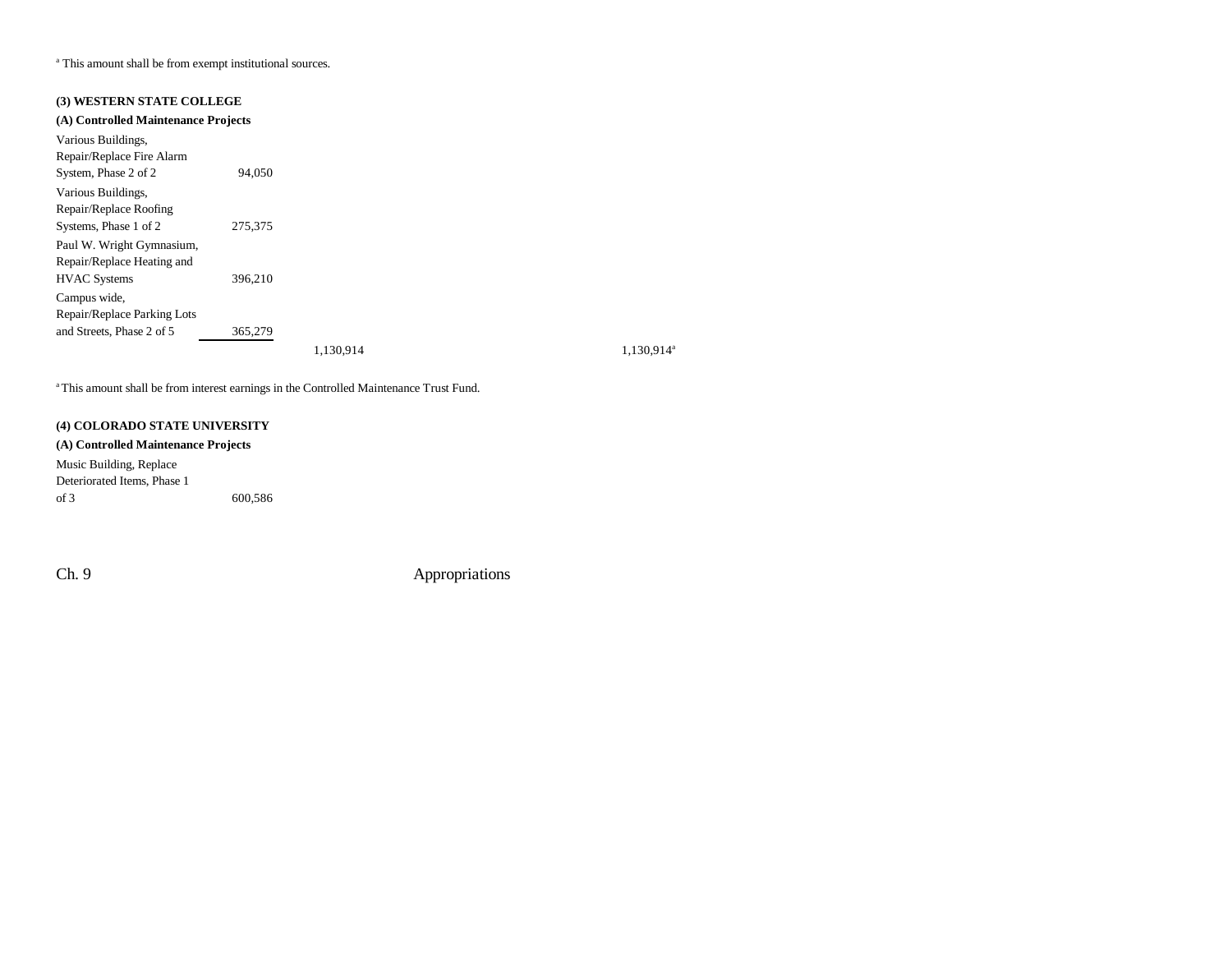|                                                                                                         | APPROPRIATION FROM                   |              |                                               |                                                                |                             |                                       |                                |
|---------------------------------------------------------------------------------------------------------|--------------------------------------|--------------|-----------------------------------------------|----------------------------------------------------------------|-----------------------------|---------------------------------------|--------------------------------|
|                                                                                                         | <b>ITEM &amp;</b><br><b>SUBTOTAL</b> | <b>TOTAL</b> | <b>CAPITAL</b><br>CONSTRUCTION<br><b>FUND</b> | <b>CAPITAL</b><br>CONSTRUCTION<br><b>FUND</b><br><b>EXEMPT</b> | <b>CASH</b><br><b>FUNDS</b> | CASH<br><b>FUNDS</b><br><b>EXEMPT</b> | <b>FEDERAL</b><br><b>FUNDS</b> |
| \$                                                                                                      |                                      | \$           | \$                                            | \$                                                             | \$                          | \$                                    | \$                             |
|                                                                                                         |                                      |              |                                               |                                                                |                             |                                       |                                |
| Animal Sciences,<br>Physiology, and Shepardson<br>Buildings, Replace<br>Deteriorated Refrigeration      |                                      |              |                                               |                                                                |                             |                                       |                                |
| Units                                                                                                   | 527,495                              |              |                                               |                                                                |                             |                                       |                                |
| Aylesworth Hall, Replace<br><b>Deteriorated Electrical</b><br>System                                    | 397,895                              |              |                                               |                                                                |                             |                                       |                                |
| Wagar Building, Replace<br>Deteriorated Systems, Phase                                                  |                                      |              |                                               |                                                                |                             |                                       |                                |
| $2$ of $3$<br>Various Buildings, San Luis<br>Valley and Colorado State<br>Forest Service, Replace       | 684,877                              |              |                                               |                                                                |                             |                                       |                                |
| Deteriorated Items<br>Power Plant, Replace<br><b>Deteriorated Electrical</b><br>Feeders and Main Campus | 294,042                              |              |                                               |                                                                |                             |                                       |                                |
| Feeders                                                                                                 | 632,996                              |              |                                               |                                                                |                             |                                       |                                |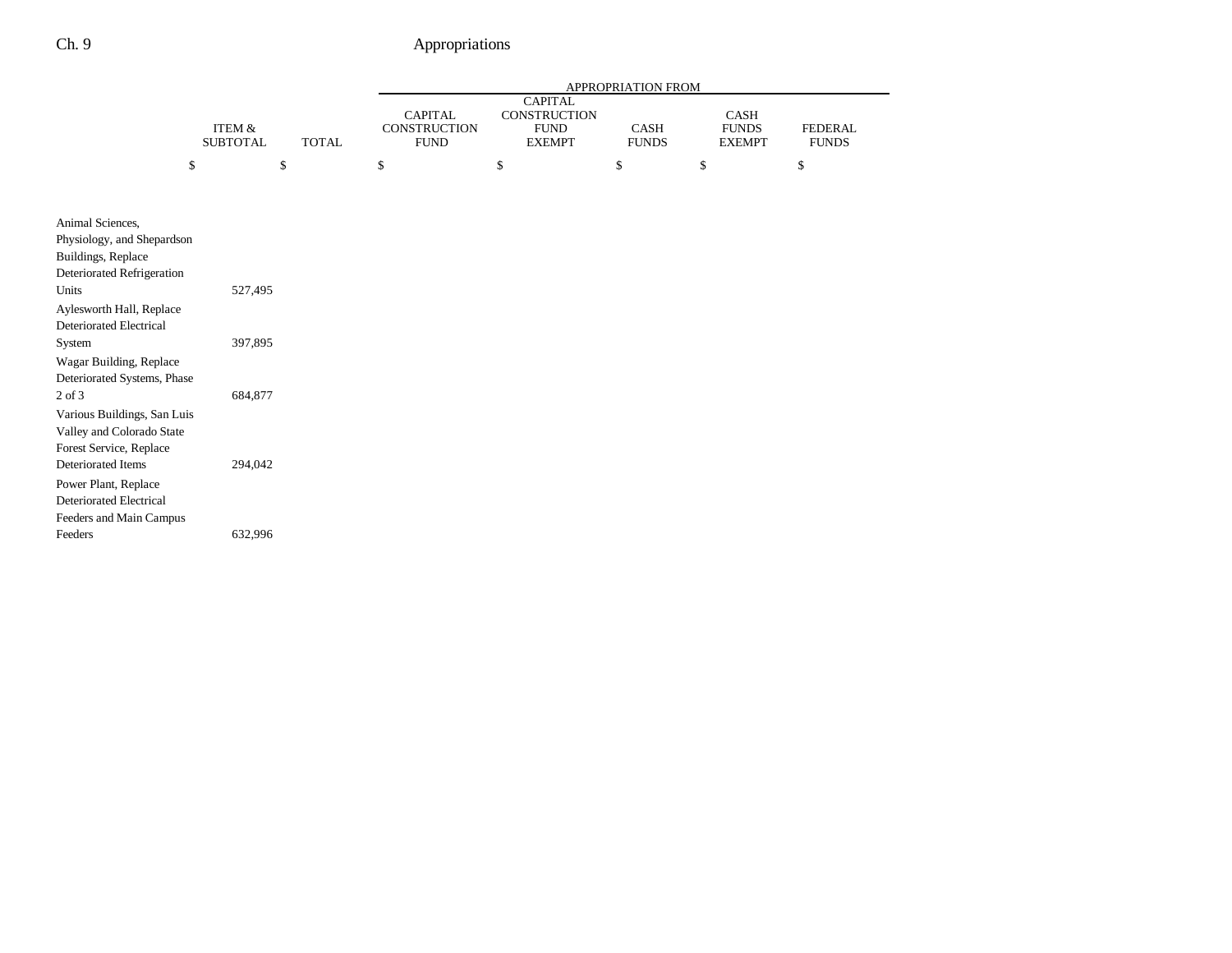| Veterinary Teaching            |           |  |
|--------------------------------|-----------|--|
| Hospital, Replace              |           |  |
| Deteriorated HVAC              |           |  |
| Systems, Phase 1 of 5          | 652,599   |  |
| <b>Install Steam Loop East</b> |           |  |
| Drive to Center Street, Phase  |           |  |
| 3 of 3                         | 619,386   |  |
| Forestry Building, Replace     |           |  |
| Deteriorated Items, Phase 1    |           |  |
| of 3                           | 450,700   |  |
| Campus wide, Replace           |           |  |
| Deteriorated Roads and         |           |  |
| Sidewalks, Phase 2 of 5        | 293,191   |  |
| Various Campus Buildings,      |           |  |
| Replace Deteriorating Roofs,   |           |  |
| Phase 2 of 2                   | 328,930   |  |
|                                | 5,482,697 |  |
|                                |           |  |

<sup>a</sup> This amount shall be from interest earnings in the Controlled Maintenance Trust Fund.

| (B) Capital Construction Projects |           |           |                      |
|-----------------------------------|-----------|-----------|----------------------|
| Chemistry/Biological              |           |           |                      |
| Sciences Instructional            |           |           |                      |
| Laboratories Upgrades,            |           |           |                      |
| Phase 3of 3                       | 9,558,330 | 9,558,330 |                      |
| University Center for the         |           |           |                      |
| Arts                              | 8,077,744 | 7,647,608 | 430,136 <sup>a</sup> |
|                                   |           |           |                      |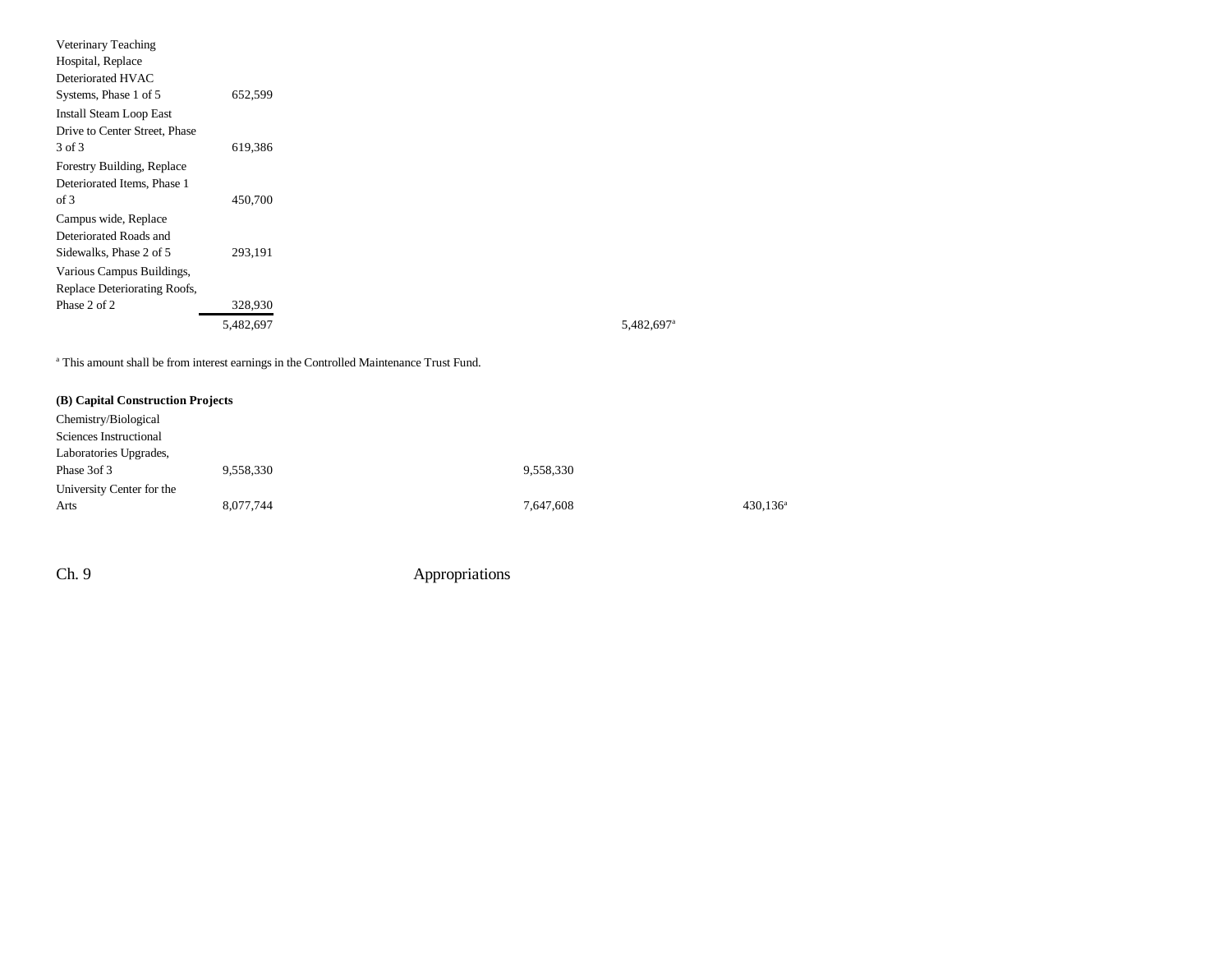|                                                                                                       |                                      |              | APPROPRIATION FROM                                   |                                                                |                             |                                              |                                |
|-------------------------------------------------------------------------------------------------------|--------------------------------------|--------------|------------------------------------------------------|----------------------------------------------------------------|-----------------------------|----------------------------------------------|--------------------------------|
|                                                                                                       | <b>ITEM &amp;</b><br><b>SUBTOTAL</b> | <b>TOTAL</b> | <b>CAPITAL</b><br><b>CONSTRUCTION</b><br><b>FUND</b> | <b>CAPITAL</b><br>CONSTRUCTION<br><b>FUND</b><br><b>EXEMPT</b> | <b>CASH</b><br><b>FUNDS</b> | <b>CASH</b><br><b>FUNDS</b><br><b>EXEMPT</b> | <b>FEDERAL</b><br><b>FUNDS</b> |
| \$                                                                                                    |                                      | \$           | \$                                                   | \$                                                             | \$                          | \$                                           | \$                             |
|                                                                                                       |                                      |              |                                                      |                                                                |                             |                                              |                                |
| Information and Instructional<br><b>Technology in Education for</b><br>the Year $2000$ , Project $2-$ |                                      |              |                                                      |                                                                |                             |                                              |                                |
| Available March 1, 2002                                                                               | <del>2.595.928</del>                 |              |                                                      | <del>2.595.92</del> 8                                          |                             |                                              |                                |
| <b>San Luis Valley Research</b><br>Center Improvements, Phase                                         |                                      |              |                                                      |                                                                |                             |                                              |                                |
| 2 of 3                                                                                                | 719,319                              |              |                                                      | 719,319                                                        |                             |                                              |                                |
| Atmospheric Science<br><b>Building Renovation and</b>                                                 |                                      |              |                                                      |                                                                |                             |                                              |                                |
| <b>Research Addition</b>                                                                              | 2,400,000                            |              |                                                      |                                                                |                             | 2,400,000 <sup>a</sup>                       |                                |
| Semiconductor Growth Lab<br>Anatomy/Zoology Building,                                                 | 494,669                              |              |                                                      |                                                                |                             | 494,669 <sup>a</sup>                         |                                |
| <b>Lab Renovation</b>                                                                                 | 377,750                              |              |                                                      |                                                                |                             | $377,750^{\rm b}$                            |                                |
| <b>Natural Resources Research</b><br>Center<br><b>Plant Sciences Building</b>                         | 22,412,250                           |              |                                                      |                                                                |                             | 22,412,250°                                  |                                |
| Renovation, Phase 2 of 3                                                                              | 5,460,916                            |              |                                                      | 5,460,916                                                      |                             |                                              |                                |
|                                                                                                       | 52,096,906                           |              |                                                      |                                                                |                             |                                              |                                |
|                                                                                                       | 48,781,659                           |              |                                                      |                                                                |                             |                                              |                                |
|                                                                                                       |                                      |              |                                                      |                                                                |                             |                                              |                                |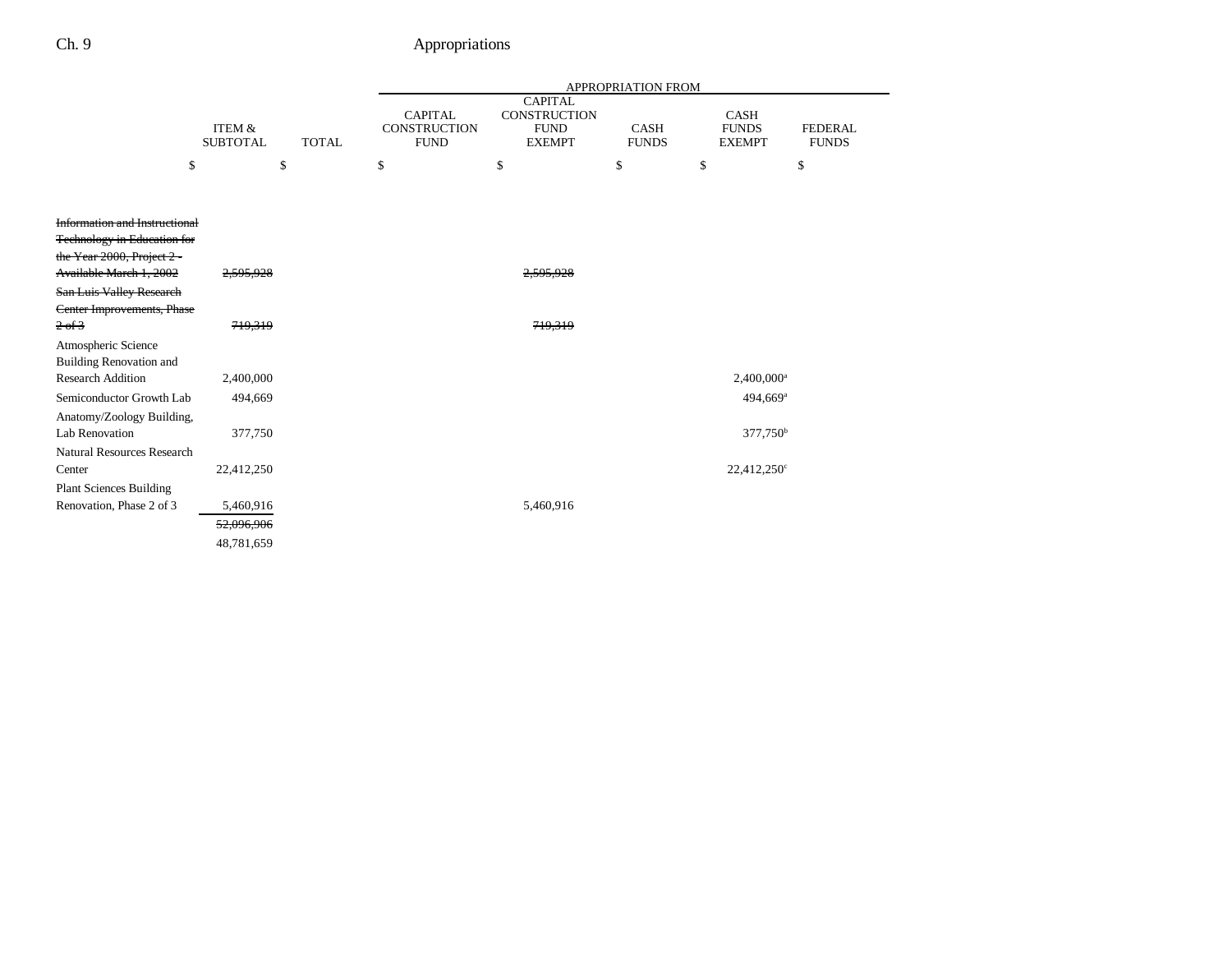57,579,603

54,264,356

a These amounts shall be from exempt institutional sources.

<sup>b</sup> Of this amount \$151,100 shall be from the Western Interstate Commission on Higher Education and the remaining \$226,650 shall be from exempt institutional sources. <sup>c</sup> This amount represents the estimated construction costs to be incurred by the private developer. As the facility will be constructed by a private developer with private funds, this project is shown here for informational purposes only. Therefore, the funds shall not be accounted for in the State's Capital Construction Fund and the limitations on encumbrance timeliness and use of internal workforce do not apply.

#### **(5) UNIVERSITY OF SOUTHERN COLORADO**

#### **(A) Controlled Maintenance Project**

Replace Deteriorated Steam Distribution System, Phase 2 of 3  $1,444,144$   $1,444,144$ 

<sup>a</sup> This amount shall be from interest earnings in the Controlled Maintenance Trust Fund.

| (B) Capital Construction Project |                      |           |  |  |  |  |  |
|----------------------------------|----------------------|-----------|--|--|--|--|--|
| Life Sciences and                |                      |           |  |  |  |  |  |
| Physics/Math Buildings           |                      |           |  |  |  |  |  |
| Renovation, Phase 3 of 3         | 2,187,681            | 2,187,681 |  |  |  |  |  |
| Health, Physical Education       |                      |           |  |  |  |  |  |
| and Recreation Building          |                      |           |  |  |  |  |  |
| Renovation, Phase 1 of 3 -       |                      |           |  |  |  |  |  |
| Available March 1, 2002          | 565012<br>1,000,012  |           |  |  |  |  |  |
|                                  | <del>3.752.693</del> |           |  |  |  |  |  |
|                                  | 2,187,681            |           |  |  |  |  |  |
|                                  |                      |           |  |  |  |  |  |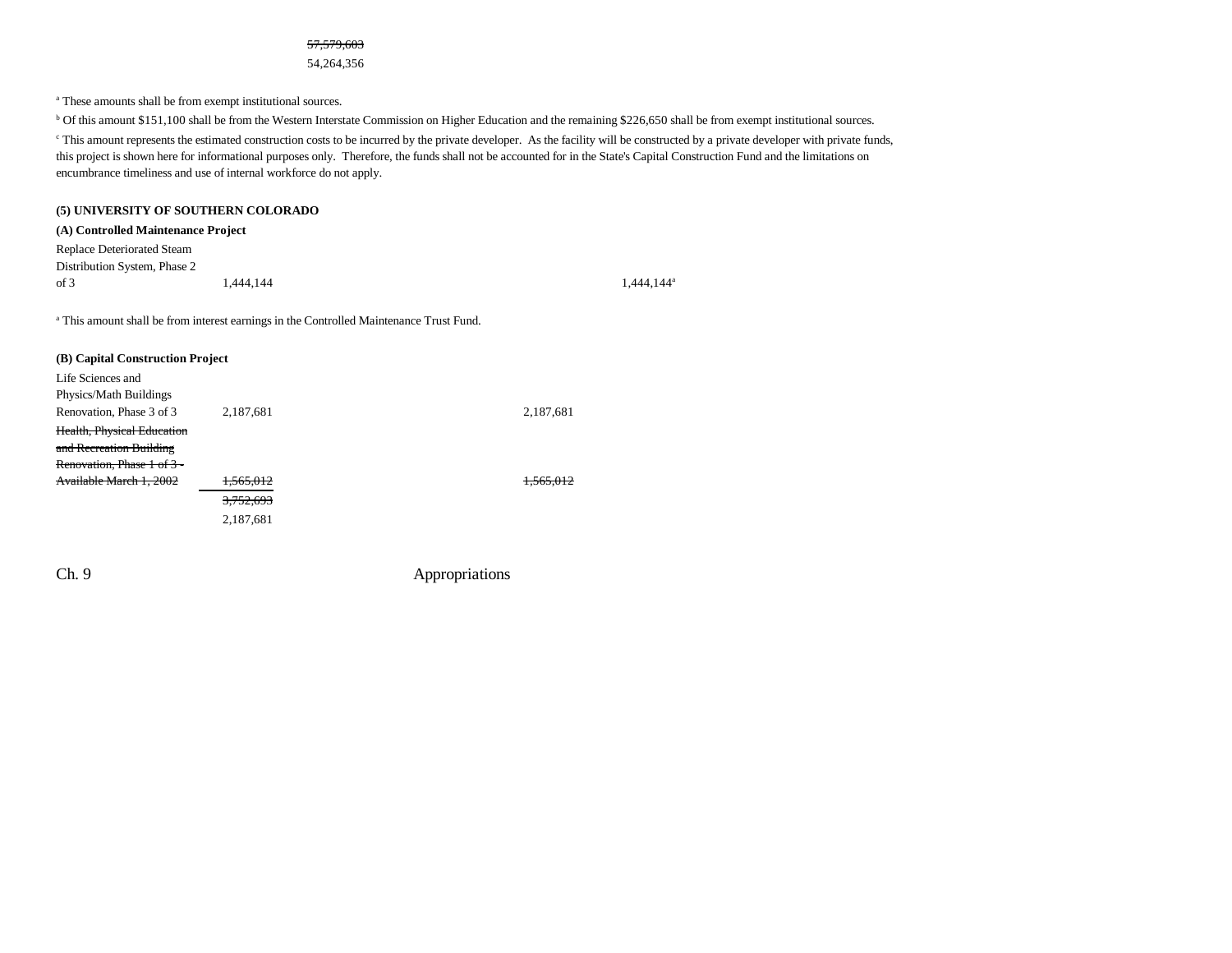|                                     |                           |              |                                               |                                                                | APPROPRIATION FROM     |                                       |                                |
|-------------------------------------|---------------------------|--------------|-----------------------------------------------|----------------------------------------------------------------|------------------------|---------------------------------------|--------------------------------|
|                                     | ITEM &<br><b>SUBTOTAL</b> | <b>TOTAL</b> | <b>CAPITAL</b><br>CONSTRUCTION<br><b>FUND</b> | <b>CAPITAL</b><br>CONSTRUCTION<br><b>FUND</b><br><b>EXEMPT</b> | CASH<br><b>FUNDS</b>   | CASH<br><b>FUNDS</b><br><b>EXEMPT</b> | <b>FEDERAL</b><br><b>FUNDS</b> |
|                                     | \$                        | \$           | \$                                            | \$                                                             | \$                     | \$                                    | \$                             |
|                                     |                           |              |                                               |                                                                |                        |                                       |                                |
|                                     |                           |              |                                               |                                                                |                        |                                       |                                |
|                                     |                           | 5,196,837    |                                               |                                                                |                        |                                       |                                |
|                                     |                           | 3,631,825    |                                               |                                                                |                        |                                       |                                |
|                                     |                           |              |                                               |                                                                |                        |                                       |                                |
| (6) FORT LEWIS COLLEGE              |                           |              |                                               |                                                                |                        |                                       |                                |
| (A) Controlled Maintenance Projects |                           |              |                                               |                                                                |                        |                                       |                                |
| North Campus, Replace               |                           |              |                                               |                                                                |                        |                                       |                                |
| Sewers, Pavement and                |                           |              |                                               |                                                                |                        |                                       |                                |
| Sidewalks                           | 1,221,885                 |              |                                               |                                                                |                        |                                       |                                |
| <b>Replace Deteriorated Tennis</b>  |                           |              |                                               |                                                                |                        |                                       |                                |
| Courts, Phase 1 of 2                | 94,090                    |              |                                               |                                                                |                        |                                       |                                |
| Geology Storage Building,           |                           |              |                                               |                                                                |                        |                                       |                                |
| Repair/Replace Deteriorated         |                           |              |                                               |                                                                |                        |                                       |                                |
| Items                               | 296,744                   |              |                                               |                                                                |                        |                                       |                                |
|                                     | 1,612,719                 |              |                                               |                                                                | 1,612,719 <sup>a</sup> |                                       |                                |
|                                     |                           |              |                                               |                                                                |                        |                                       |                                |

a These amounts shall be from interest earnings in the Controlled Maintenance Trust Fund.

**(B) Capital Construction Projects**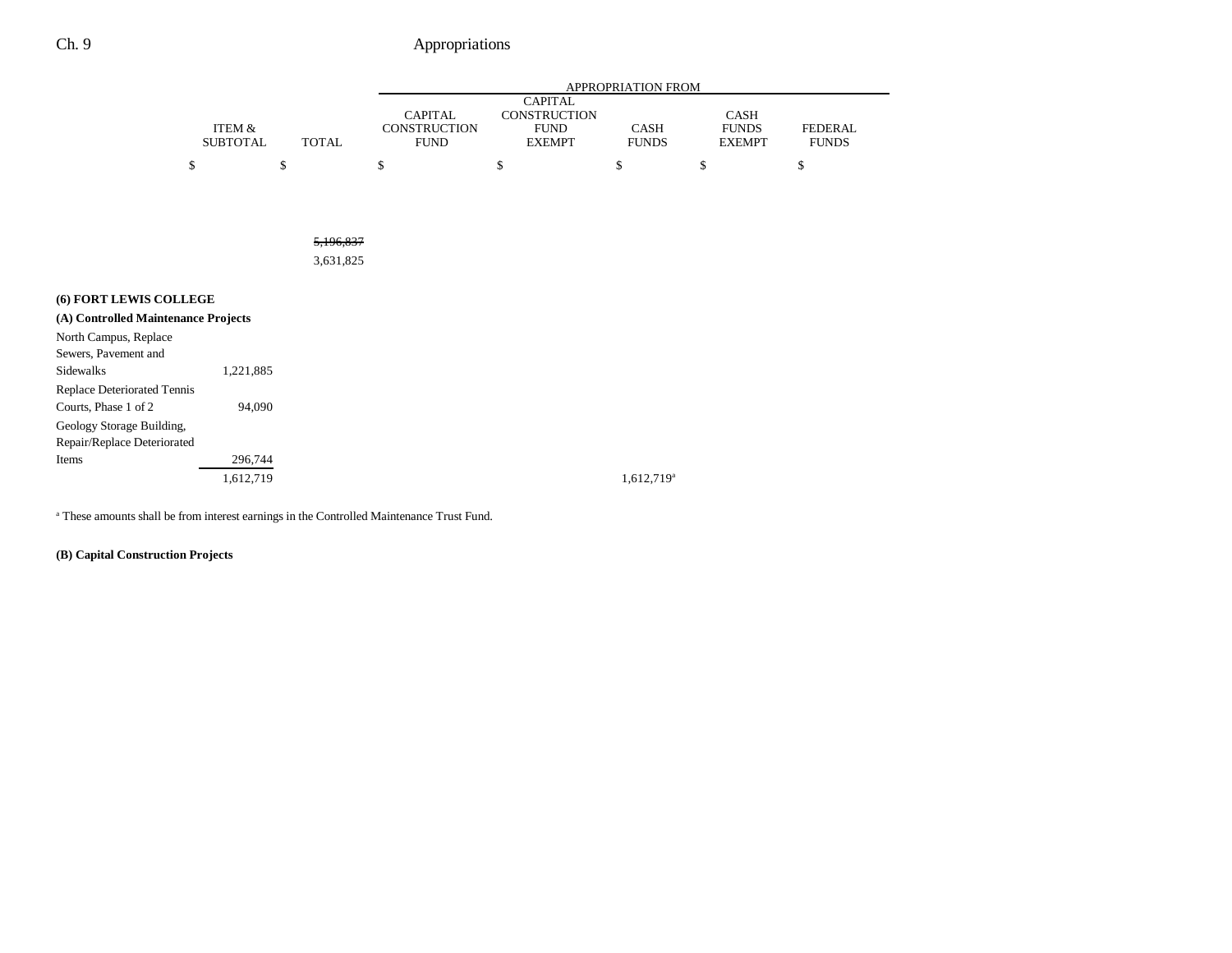| <b>Berndt Hall Reconstruction</b> |            |           |                        |
|-----------------------------------|------------|-----------|------------------------|
| Biology/Agriculture/Forestry      |            |           |                        |
| $.$ Phase $2$ of $3$              | 6,651,302  | 6,651,302 |                        |
| Hesperus Hall Replacement         | 734,612    | 734,612   |                        |
| Child Development Center          |            |           |                        |
| Addition                          | 1,055,220  |           | 1,055,220 <sup>a</sup> |
| Exercise Science/Athletic         |            |           |                        |
| Facilities, Phase 2 of 2          | 3,602,540  | 3,602,540 |                        |
|                                   | 12,043,674 |           |                        |
|                                   | 5,392,372  |           |                        |
|                                   |            |           |                        |

13,656,393

7,005,091

<sup>a</sup> This amount shall be from exempt institutional sources.

#### **(7) UNIVERSITY OF COLORADO AT BOULDER**

### **(A) Controlled Maintenance Projects**

| Various Campus Buildings,    |         |
|------------------------------|---------|
| Upgrade Central Fire Alarm   |         |
| System, Phase 3 of 4         | 430,703 |
| Campus Steam Tunnel          |         |
| Structural Upgrades, Phase 2 |         |
| of 3                         | 527.391 |
| Various Buildings, Fire      |         |
| Sprinkler System Upgrades,   |         |
| Phase 3 of 6                 | 646,512 |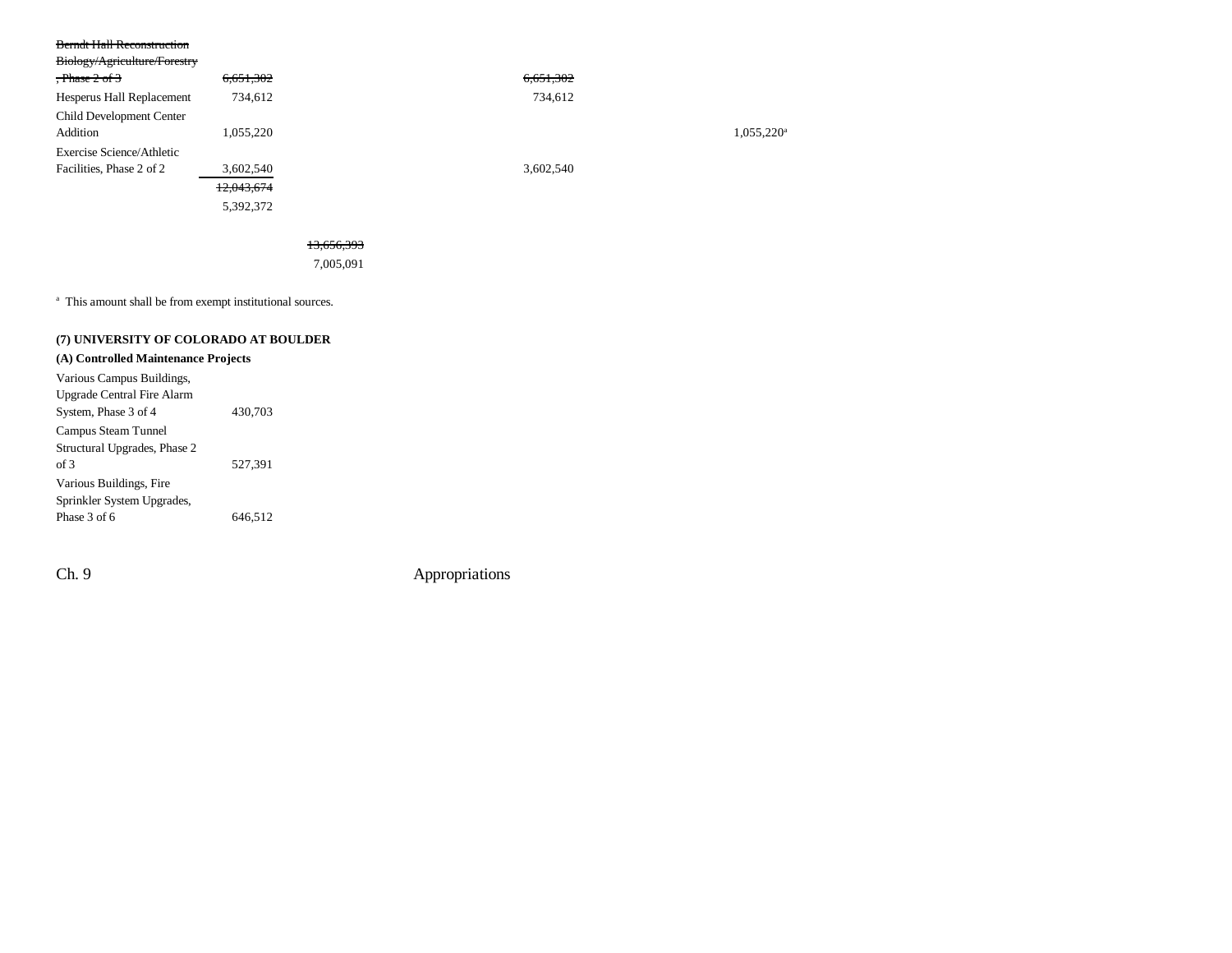|                                                                                                                      |                           |              |                                                      |                                                                | <b>APPROPRIATION FROM</b> |                                       |                                |
|----------------------------------------------------------------------------------------------------------------------|---------------------------|--------------|------------------------------------------------------|----------------------------------------------------------------|---------------------------|---------------------------------------|--------------------------------|
|                                                                                                                      | ITEM &<br><b>SUBTOTAL</b> | <b>TOTAL</b> | <b>CAPITAL</b><br><b>CONSTRUCTION</b><br><b>FUND</b> | <b>CAPITAL</b><br>CONSTRUCTION<br><b>FUND</b><br><b>EXEMPT</b> | CASH<br><b>FUNDS</b>      | CASH<br><b>FUNDS</b><br><b>EXEMPT</b> | <b>FEDERAL</b><br><b>FUNDS</b> |
| \$                                                                                                                   | \$                        |              | \$                                                   | \$                                                             | \$                        | \$                                    | $\mathbb{S}$                   |
|                                                                                                                      |                           |              |                                                      |                                                                |                           |                                       |                                |
| Chemical Engineering<br>Building, HVAC Upgrades,                                                                     |                           |              |                                                      |                                                                |                           |                                       |                                |
| Phase 1 of 3<br>Various Campus Buildings,<br>Repair/Replace Obsolete                                                 | 885,876                   |              |                                                      |                                                                |                           |                                       |                                |
| Central HVAC Controls,<br>Phase 3 of 3                                                                               | 177,942                   |              |                                                      |                                                                |                           |                                       |                                |
| Engineering Center, Fire<br>Sprinkler System Upgrades,                                                               |                           |              |                                                      |                                                                |                           |                                       |                                |
| Phase 2 of 2<br>Main Campus Compressed                                                                               | 597,240                   |              |                                                      |                                                                |                           |                                       |                                |
| Air System, Phase 1 of 2<br><b>Regents Administration</b><br>Center, Repair/Replace Air<br>Handling Systems, Phase 2 | 348,780                   |              |                                                      |                                                                |                           |                                       |                                |
| of 2<br>Various Campus Buildings,<br>Repair/Replace Electrical                                                       | 608,030                   |              |                                                      |                                                                |                           |                                       |                                |
| Systems, Phase 1 of 5<br>Drainage Improvements,                                                                      | 487,526                   |              |                                                      |                                                                |                           |                                       |                                |
| Phase 2 of 2                                                                                                         | 449,807                   |              |                                                      |                                                                |                           |                                       |                                |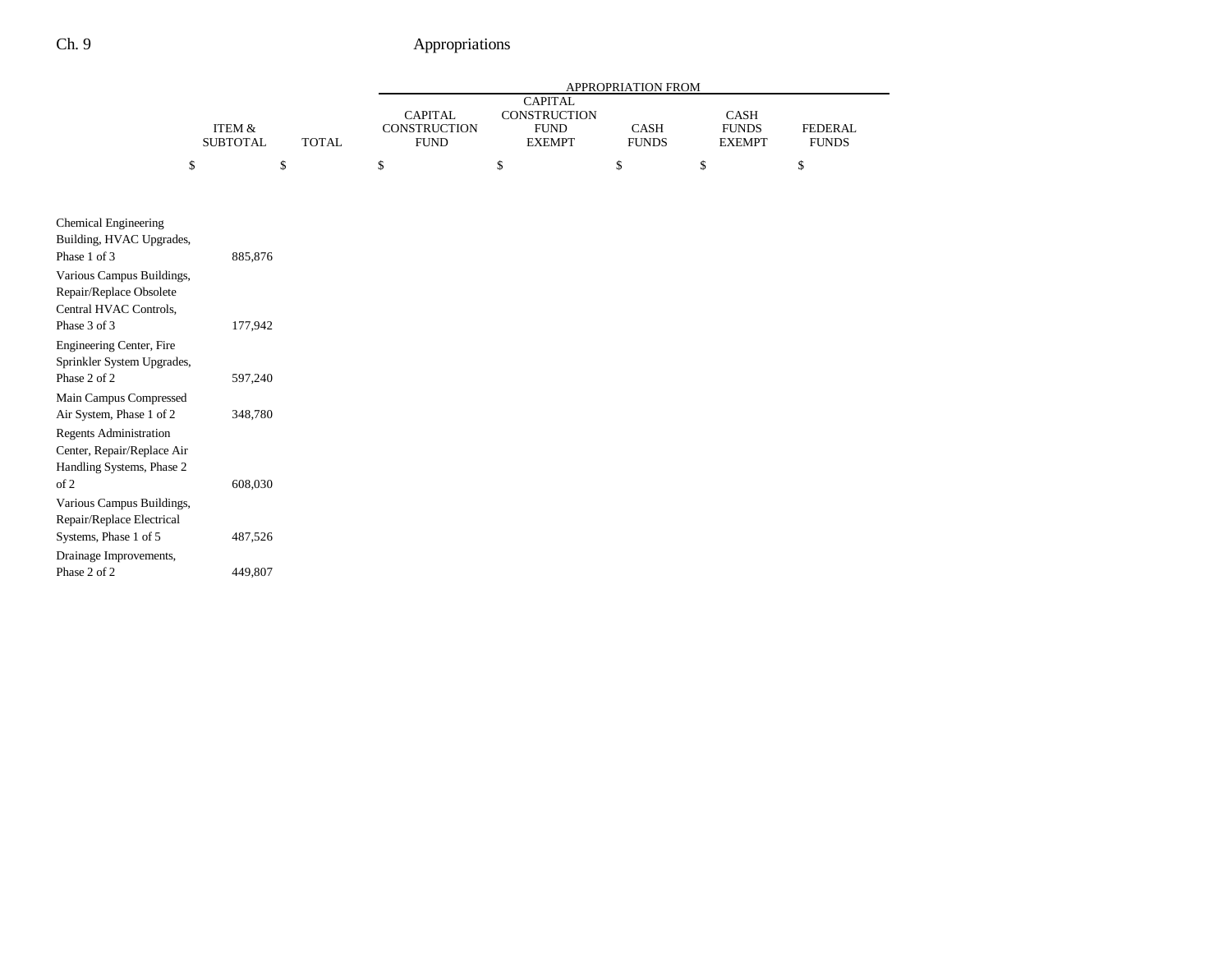| Various Buildings, Code and |           |                        |
|-----------------------------|-----------|------------------------|
| Life Safety Upgrades, Phase |           |                        |
| $1$ of $2$                  | 198,882   |                        |
|                             | 5,358,689 | 5,358,689 <sup>a</sup> |
|                             |           |                        |

a This amount shall be from interest earnings in the Controlled Maintenance Trust Fund.

| (B) Capital Construction Projects |            |            |                        |           |
|-----------------------------------|------------|------------|------------------------|-----------|
| Alliance for Teaching,            |            |            |                        |           |
| Learning and Society Center,      |            |            |                        |           |
| Phase 2 of 3                      | 19,310,311 | 13,308,284 | 3,853,624 <sup>a</sup> | 2,148,403 |
|                                   | 1,476,951  | 276,951    | 1,200,000 <sup>a</sup> |           |
| New Law School, Phase 2 of        |            |            |                        |           |
| 4                                 | 16,162,974 | 8,811,294  | 7,351,680 <sup>a</sup> |           |
| <b>Business School Renovation</b> |            |            |                        |           |
| and Addition, Phase 2 of 3        | 14,659,097 | 8,905,682  | 5,753,415 <sup>a</sup> |           |
|                                   | 381,092    | 381,092    |                        |           |
| <b>Information Technology</b>     |            |            |                        |           |
| Infrastructure Improvement        |            |            |                        |           |
| Project, Phase 1 of 2 -           |            |            |                        |           |
| Available March 1, 2002           | 7,412,895  | 7,412,895  |                        |           |
| <b>Nuclear Physics Laboratory</b> |            |            |                        |           |
| Building, Remodel for             |            |            |                        |           |
| Center for Visualization and      |            |            |                        |           |
| <b>Visual Simulation</b>          | 1,495,000  |            | 1,495,000 <sup>b</sup> |           |
|                                   | 59,040,277 |            |                        |           |
|                                   | 3,353,043  |            |                        |           |
|                                   |            |            |                        |           |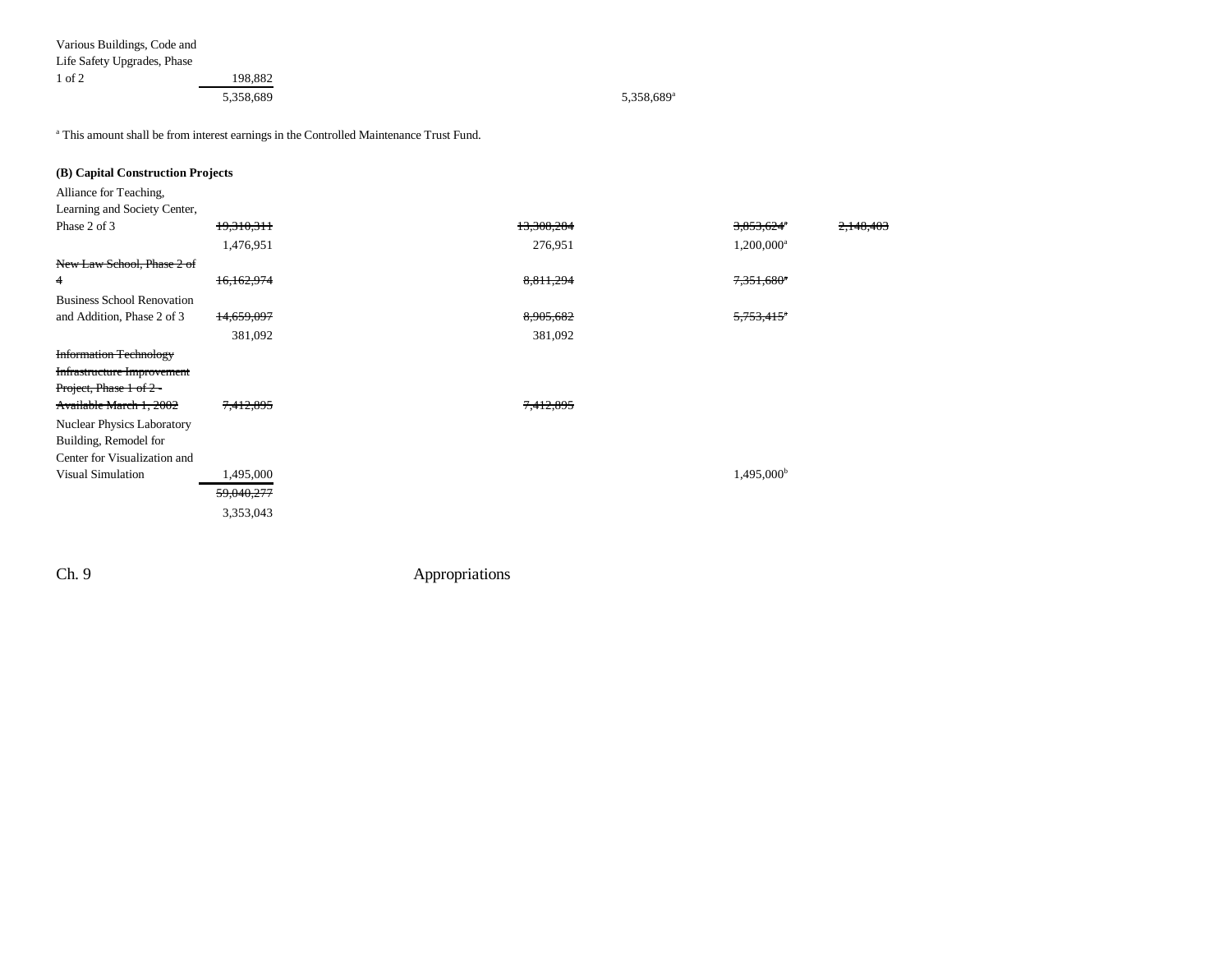|                 |                                          | APPROPRIATION FROM                    |                                    |              |                             |                |  |  |
|-----------------|------------------------------------------|---------------------------------------|------------------------------------|--------------|-----------------------------|----------------|--|--|
|                 |                                          |                                       | <b>CAPITAL</b>                     |              |                             |                |  |  |
| ITEM &          |                                          | <b>CAPITAL</b><br><b>CONSTRUCTION</b> | <b>CONSTRUCTION</b><br><b>FUND</b> | <b>CASH</b>  | <b>CASH</b><br><b>FUNDS</b> | <b>FEDERAL</b> |  |  |
| <b>SUBTOTAL</b> | <b>TOTAL</b>                             | <b>FUND</b>                           | <b>EXEMPT</b>                      | <b>FUNDS</b> | <b>EXEMPT</b>               | <b>FUNDS</b>   |  |  |
| \$              | \$                                       | ¢<br>Φ                                | \$                                 | \$           | S                           | \$             |  |  |
|                 |                                          |                                       |                                    |              |                             |                |  |  |
|                 |                                          |                                       |                                    |              |                             |                |  |  |
|                 | 61200066<br><del>01,<i>07</i>0,700</del> |                                       |                                    |              |                             |                |  |  |

8,711,732

<sup>a</sup> These amounts THIS AMOUNT shall be from exempt institutional sources.

b This amount shall be from exempt institutional sources and is shown here for informational purposes only. Therefore, it shall not be accounted for in the State's Capital Construction Fund and the limitations on encumbrance timeliness and use of internal workforce do not apply.

#### **(8) UNIVERSITY OF COLORADO AT COLORADO SPRINGS**

#### **(A) Controlled Maintenance Projects**

| Science Building, Replace    |           |  |  |
|------------------------------|-----------|--|--|
| HVAC Systems, Phase 2 of 5   | 590,867   |  |  |
| Campus Wide, Repair          |           |  |  |
| Infrastructure, Phase 1 of 3 | 297,812   |  |  |
| Campus Wide.                 |           |  |  |
| Repair/Replace Water Main    |           |  |  |
| Valves                       | 73.986    |  |  |
| Network Campus Fire Alarm    |           |  |  |
| System                       | 144.425   |  |  |
|                              | 1,107,090 |  |  |

1,107,090<sup>a</sup>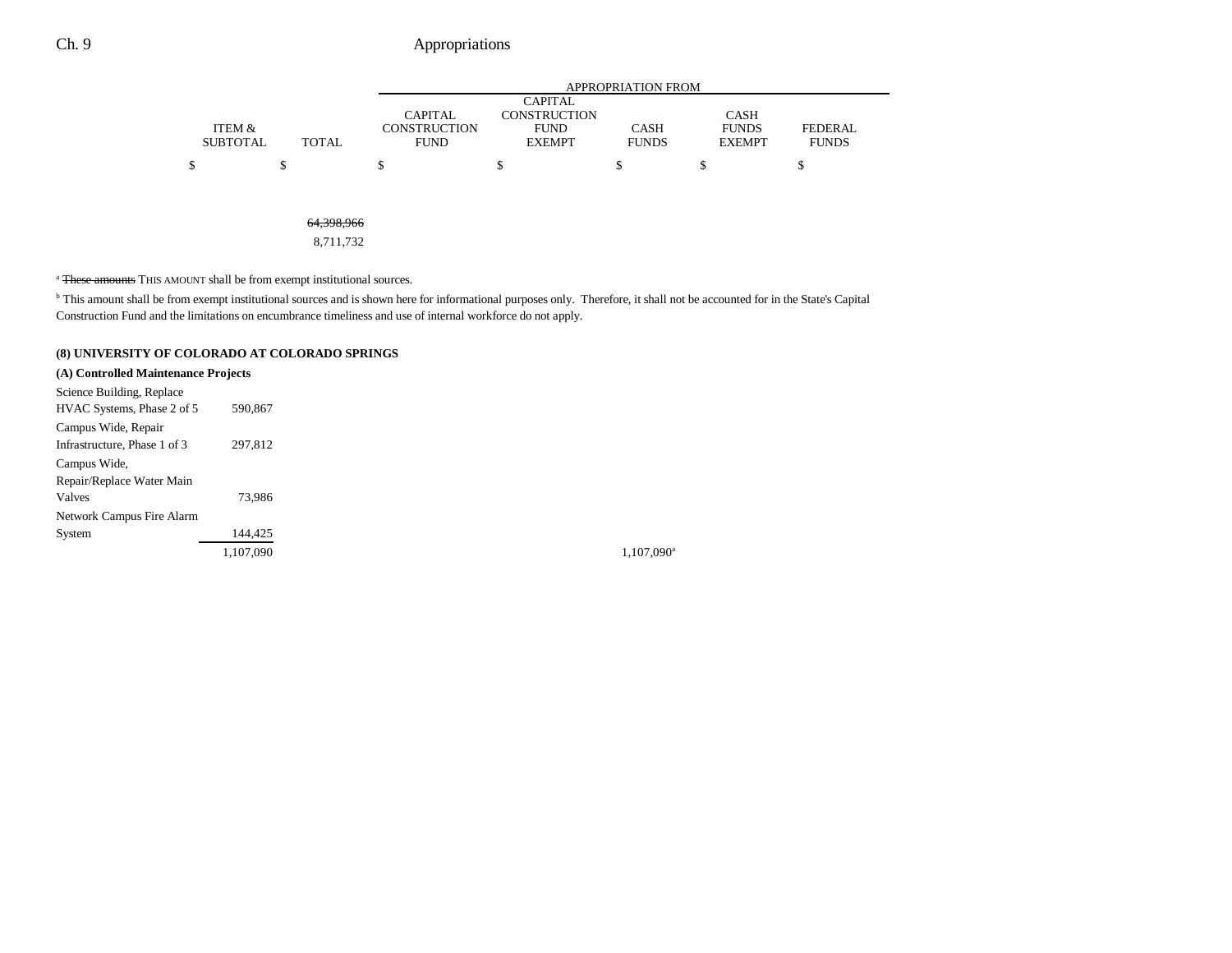a These amounts shall be from interest earnings in the Controlled Maintenance Trust Fund.

| (B) Capital Construction Projects |            |            |                      |                        |
|-----------------------------------|------------|------------|----------------------|------------------------|
| Main and Cragmor Halls,           |            |            |                      |                        |
| Renovation and Technology         |            |            |                      |                        |
| Upgrade, Phase 3 of 3             | 9,031,630  |            | 9,031,630            |                        |
|                                   | 5,031,630  |            | 5,031,630            |                        |
| Engineering Building,             |            |            |                      |                        |
| Expansion, Renovation and         |            |            |                      |                        |
| <b>Technology Upgrade, Phase</b>  |            |            |                      |                        |
| $2 \text{ of } 3$                 | 13,234,622 |            | 10,338,967           | 2,895,655              |
| <b>Beth El College of Nursing</b> |            |            |                      |                        |
| and Sciences and Natural          |            |            |                      |                        |
| Sciences and Physical             |            |            |                      |                        |
| Sciences New Building,            |            |            |                      |                        |
| Phase 1 of 3 - Available          |            |            |                      |                        |
| March 1, 2002                     | 4,030,498  |            | <del>3,311,173</del> | $719.325$ <sup>*</sup> |
| <b>Dwire Hall, Renovation and</b> |            |            |                      |                        |
| <b>Technology Upgrade, Phase</b>  |            |            |                      |                        |
| 2 of 3                            | 6,009,722  |            | 6,009,722            |                        |
|                                   | 32,306,472 |            |                      |                        |
|                                   | 5,031,630  |            |                      |                        |
|                                   |            |            |                      |                        |
|                                   |            | 33,413,562 |                      |                        |
|                                   |            | 6,138,720  |                      |                        |
|                                   |            |            |                      |                        |
| .<br>$\sim$                       |            |            |                      |                        |

<sup>a</sup> These amounts shall be from exempt institutional sources.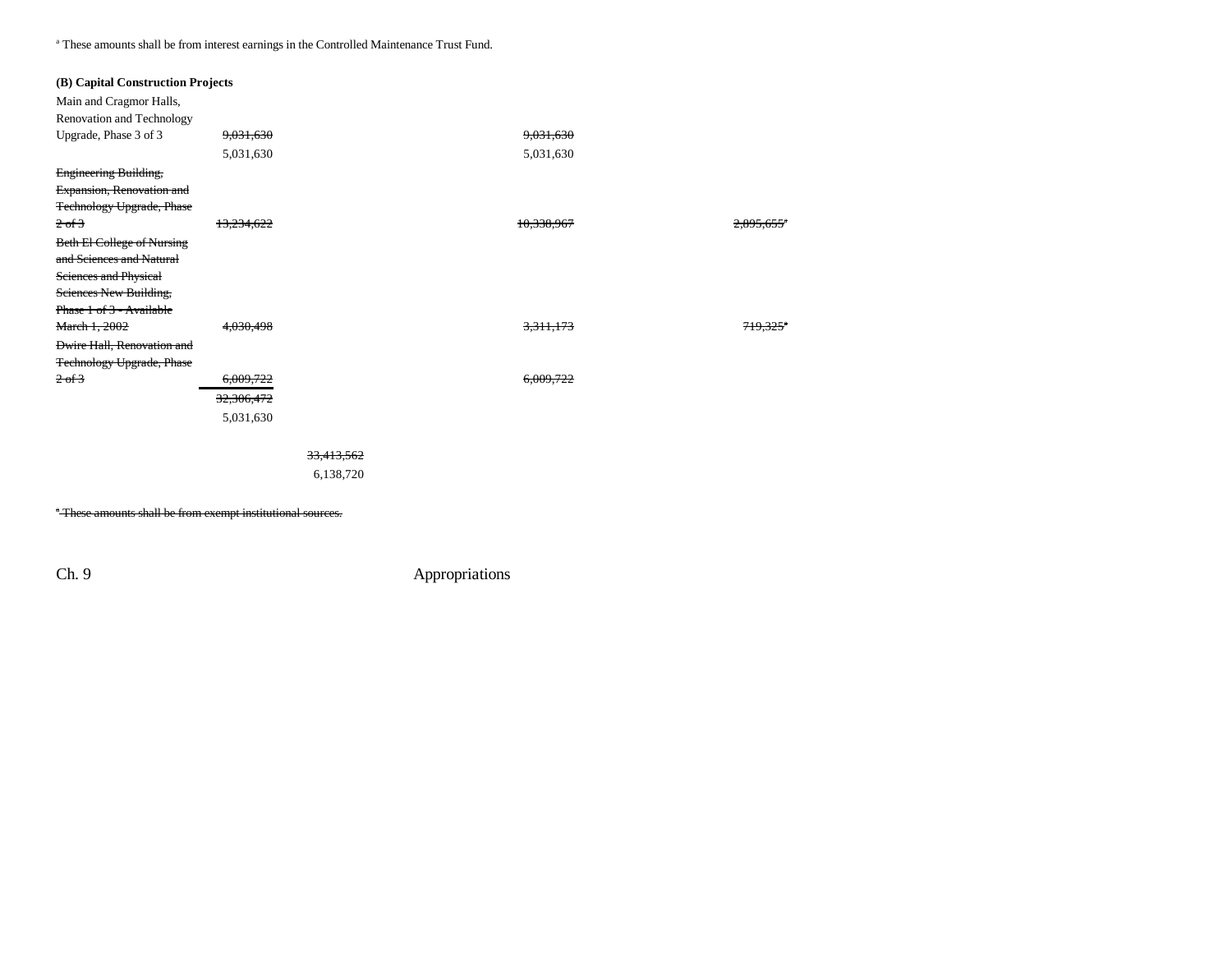|                                                           |                           |              | <b>APPROPRIATION FROM</b>                            |                                                                       |                             |                                              |                                |  |
|-----------------------------------------------------------|---------------------------|--------------|------------------------------------------------------|-----------------------------------------------------------------------|-----------------------------|----------------------------------------------|--------------------------------|--|
|                                                           | ITEM &<br><b>SUBTOTAL</b> | <b>TOTAL</b> | <b>CAPITAL</b><br><b>CONSTRUCTION</b><br><b>FUND</b> | <b>CAPITAL</b><br><b>CONSTRUCTION</b><br><b>FUND</b><br><b>EXEMPT</b> | <b>CASH</b><br><b>FUNDS</b> | <b>CASH</b><br><b>FUNDS</b><br><b>EXEMPT</b> | <b>FEDERAL</b><br><b>FUNDS</b> |  |
| \$                                                        |                           | \$           | \$                                                   | \$                                                                    | \$                          | \$                                           | \$                             |  |
| (9) UNIVERSITY OF COLORADO HEALTH SCIENCES CENTER         |                           |              |                                                      |                                                                       |                             |                                              |                                |  |
| (A) Controlled Maintenance Projects                       |                           |              |                                                      |                                                                       |                             |                                              |                                |  |
| Replace Underground<br>Storage Tanks, Phase 2 of 3        | 862,125                   |              |                                                      | 565,445                                                               | $296,680$ <sup>a</sup>      |                                              |                                |  |
| Power Plant, Cooling System<br>Improvements, Phase 6 of 9 | 564,007                   |              |                                                      | 564,007                                                               |                             |                                              |                                |  |
| School of Medicine, Exhaust<br>System Replacement, Phase  |                           |              |                                                      |                                                                       |                             |                                              |                                |  |
| $2$ of $4$<br>Colorado Psychiatric                        | 596,695                   |              |                                                      | 596,695                                                               |                             |                                              |                                |  |
| Hospital, Window and Door<br>Replacement, Phase 1 of 2    | 515,000                   |              |                                                      | 515,000                                                               |                             |                                              |                                |  |
| Colorado Psychiatric<br>Hospital Infrastructure,          |                           |              |                                                      |                                                                       |                             |                                              |                                |  |
| Phase 4 of 4                                              | 394,805                   |              |                                                      | 394,805                                                               |                             |                                              |                                |  |
|                                                           | 2,932,632                 |              |                                                      |                                                                       |                             |                                              |                                |  |

a This amount shall be from interest earnings in the Controlled Maintenance Trust Fund.

### **(B) Capital Construction Projects**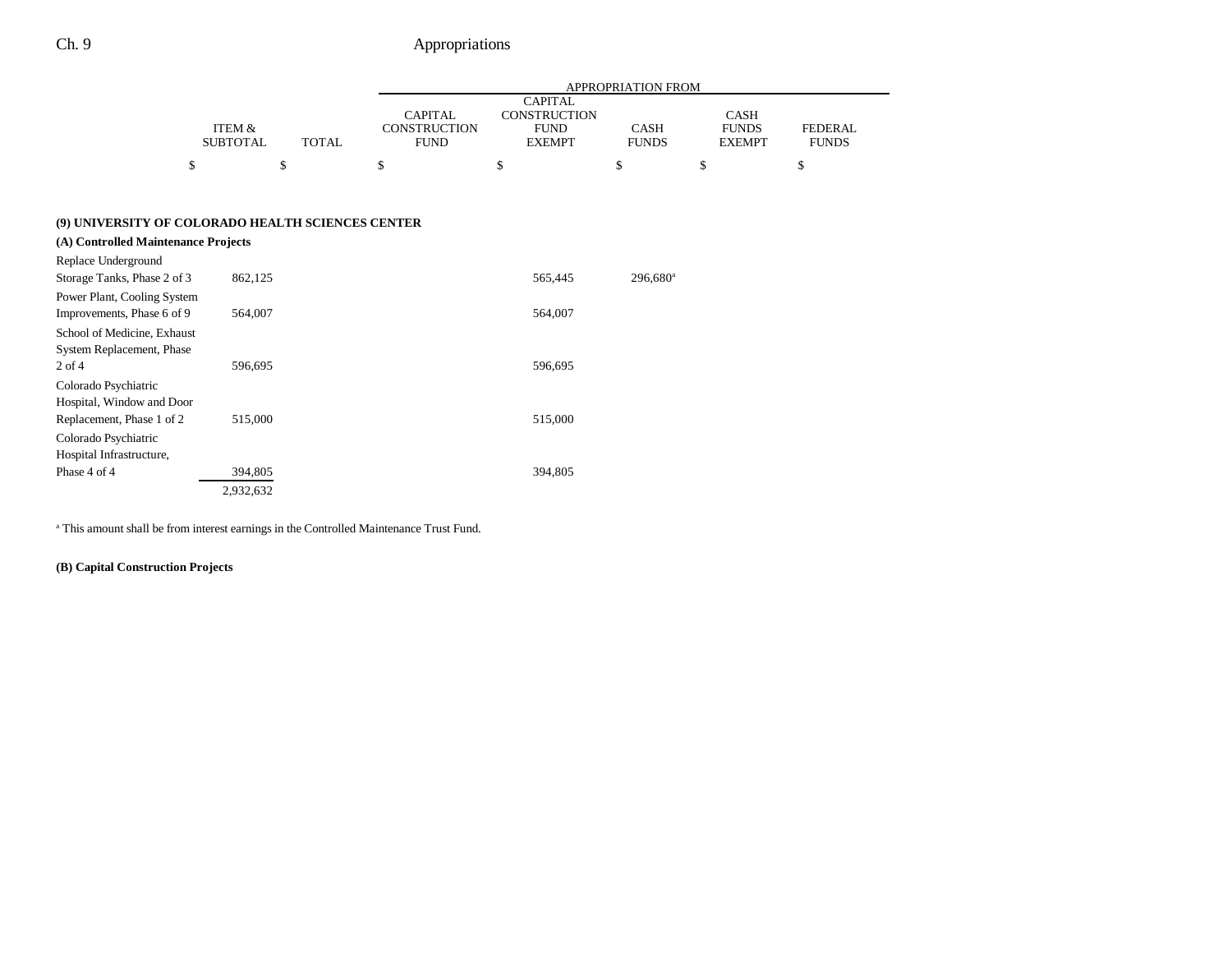| Fitzsimons, Infrastructure     |            |            |            |                         |
|--------------------------------|------------|------------|------------|-------------------------|
| Development <sup>2</sup>       | 943,000    |            | 471,500    | $471,500^{\circ}$       |
|                                | 471,500    |            |            |                         |
| Fitzsimons, Education          |            |            |            |                         |
| Facility/Center for Studies in |            |            |            |                         |
| Clinical Performance, Phase    |            |            |            |                         |
| $2 \text{ of } 3^3$            | 16,327,336 |            | 10,727,336 | 5,600,000               |
| Fitzsimons, Barbara Davis      |            |            |            |                         |
| Center for Childhood           |            |            |            |                         |
| Diabetes                       | 16,737,941 |            |            | 16,737,941 <sup>a</sup> |
| <b>Fitzsimons Trust Fund</b>   | 7,800,000  |            | 7,800,000  |                         |
|                                | 2,949,408  |            | 2,949,408  |                         |
|                                | 41,808,277 |            |            |                         |
|                                | 20,158,849 |            |            |                         |
|                                |            |            |            |                         |
|                                |            | 44,740,909 |            |                         |
|                                |            | 23,091,481 |            |                         |
|                                |            |            |            |                         |

a These amount shall be from exempt institutional sources.

<sup>b</sup> Of this amount, \$4,100,000 shall be from the Fitzsimons Trust Fund, and the remaining \$1,500,000 shall be from exempt institutional sources.

### **(10) COLORADO SCHOOL OF MINES**

**(A) Controlled Maintenance Projects** Primary Electrical Power Distribution System Replacement 396,740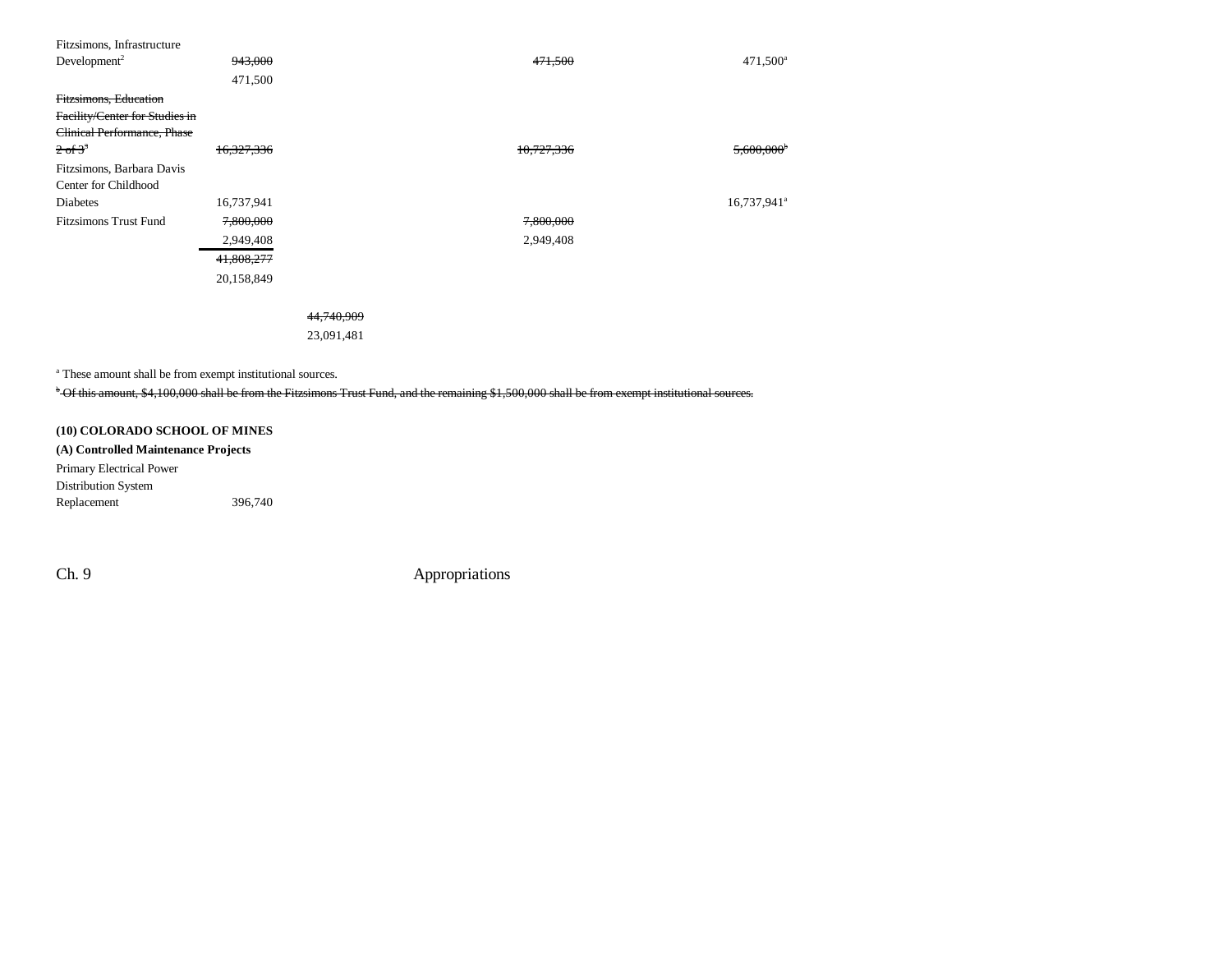|                                                  |                                      |              |                                                      |                                                                | APPROPRIATION FROM   |                                       |                                |
|--------------------------------------------------|--------------------------------------|--------------|------------------------------------------------------|----------------------------------------------------------------|----------------------|---------------------------------------|--------------------------------|
|                                                  | <b>ITEM &amp;</b><br><b>SUBTOTAL</b> | <b>TOTAL</b> | <b>CAPITAL</b><br><b>CONSTRUCTION</b><br><b>FUND</b> | <b>CAPITAL</b><br>CONSTRUCTION<br><b>FUND</b><br><b>EXEMPT</b> | CASH<br><b>FUNDS</b> | CASH<br><b>FUNDS</b><br><b>EXEMPT</b> | <b>FEDERAL</b><br><b>FUNDS</b> |
| \$                                               |                                      | \$           | \$                                                   | \$                                                             | \$                   | \$                                    | \$                             |
| Green Center, Roof and                           |                                      |              |                                                      |                                                                |                      |                                       |                                |
| Asbestos Abatement                               |                                      |              |                                                      |                                                                |                      |                                       |                                |
| Assessment                                       | 48,620                               |              |                                                      |                                                                |                      |                                       |                                |
| Various Buildings,                               |                                      |              |                                                      |                                                                |                      |                                       |                                |
| Secondary Electrical Power                       |                                      |              |                                                      |                                                                |                      |                                       |                                |
| Assessment                                       | 55,176                               |              |                                                      |                                                                |                      |                                       |                                |
| Volk Gymnasium, Pool                             |                                      |              |                                                      |                                                                |                      |                                       |                                |
| HVAC Replacement, Phase                          |                                      |              |                                                      |                                                                |                      |                                       |                                |
| 1 of 2                                           | 887,900                              |              |                                                      |                                                                |                      |                                       |                                |
|                                                  | 1,388,436                            |              |                                                      | 1,388,436                                                      |                      |                                       |                                |
|                                                  |                                      | 1,388,436    |                                                      |                                                                |                      |                                       |                                |
| (B) Capital Construction Projects                |                                      |              |                                                      |                                                                |                      |                                       |                                |
| Green Center, Basement<br>Renovation - Available |                                      |              |                                                      |                                                                |                      |                                       |                                |
| March 1, 2002                                    | 6,398,741                            |              |                                                      | 6,398,741                                                      |                      |                                       |                                |
| <b>Brown Hall Addition, Phase</b>                |                                      |              |                                                      |                                                                |                      |                                       |                                |
| 1 of 2 - Available March 1,                      |                                      |              |                                                      |                                                                |                      |                                       |                                |
| 2002                                             | 1,288,335                            |              |                                                      | 1,288,335                                                      |                      |                                       |                                |
|                                                  | 7,687,076                            |              |                                                      |                                                                |                      |                                       |                                |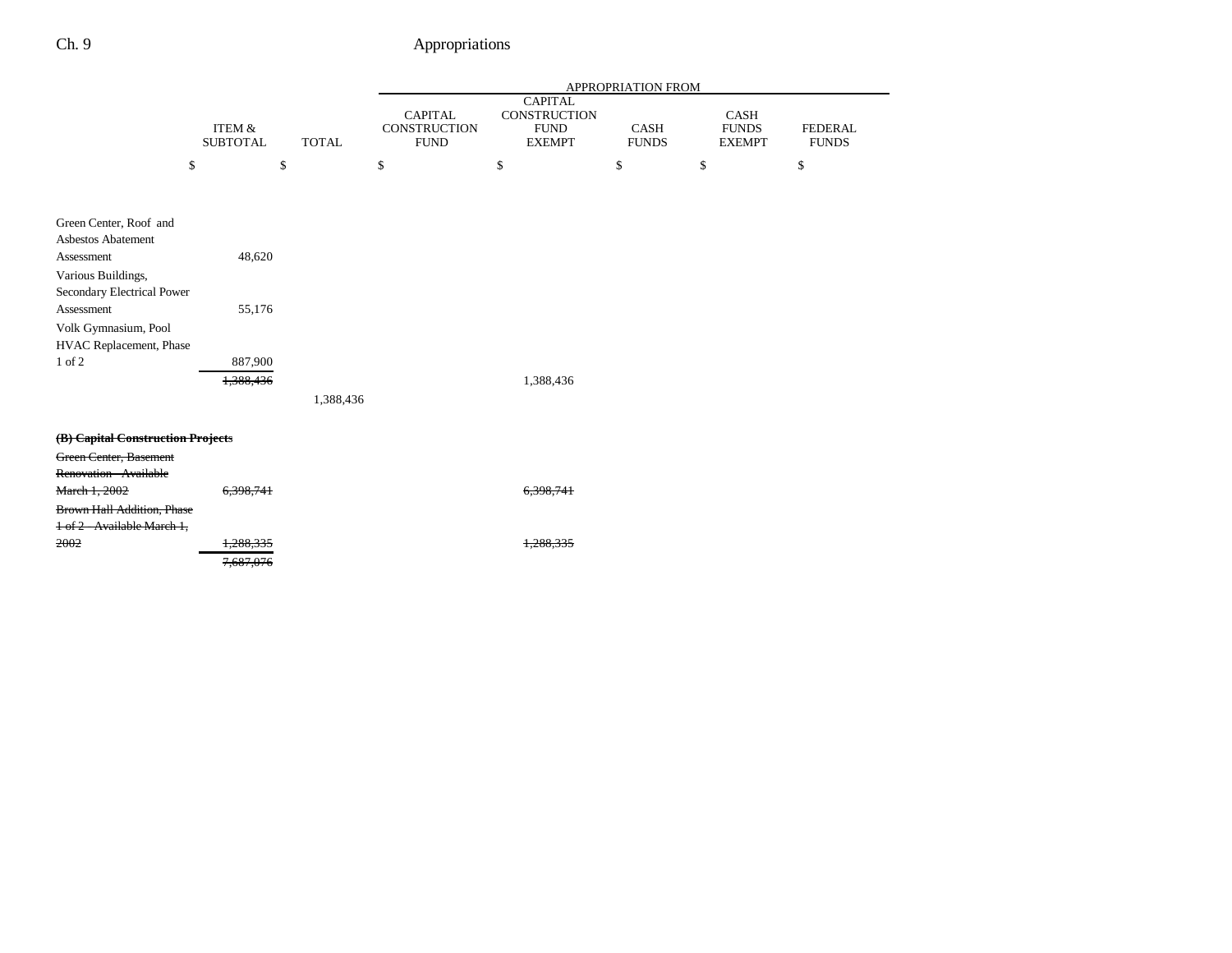### **(11) UNIVERSITY OF NORTHERN COLORADO**

|  |  |  | (A) Controlled Maintenance Projects |  |  |  |
|--|--|--|-------------------------------------|--|--|--|
|--|--|--|-------------------------------------|--|--|--|

| Butler Hancock Gymnasium,<br><b>Replace Deteriorated</b> |           |  |
|----------------------------------------------------------|-----------|--|
| Systems, Phase 2 of 2                                    | 480,872   |  |
| Campus wide, Water Main                                  |           |  |
| Improvements, Phase 1 of 2                               | 75,418    |  |
| Frasier Hall, Replace                                    |           |  |
| <b>Theater Ceiling</b>                                   | 360,792   |  |
| Various Campus Buildings,                                |           |  |
| <b>Exterior Building Systems</b>                         |           |  |
| Repair, Phase 3 of 3                                     | 393.197   |  |
| Campus wide, Replace                                     |           |  |
| Deteriorated Stairs and                                  |           |  |
| Walkways, Phase 2 of 2                                   | 580,480   |  |
|                                                          | 1.890.759 |  |

1,890,759 1,890,759

### **(B) Capital Construction Projects**

| Ross Hall, Addition and             |            |           |                           |           |
|-------------------------------------|------------|-----------|---------------------------|-----------|
| Renovation, Phase 4 of 4            | 4.997.010  | 4,997,010 |                           |           |
| <b>Butler Hancock Addition</b>      | .253.500   |           | 1,253,500 <sup>a</sup>    |           |
| <b>Off-Campus Housing</b>           | 13,200,000 |           | 13,200,000 <sup>a</sup>   |           |
| <b>Cancer Rehabilitation Center</b> | 2.200,000  |           |                           | 2,200,000 |
| Parking Improvements                | 20,000,000 |           | $20,000,000$ <sup>b</sup> |           |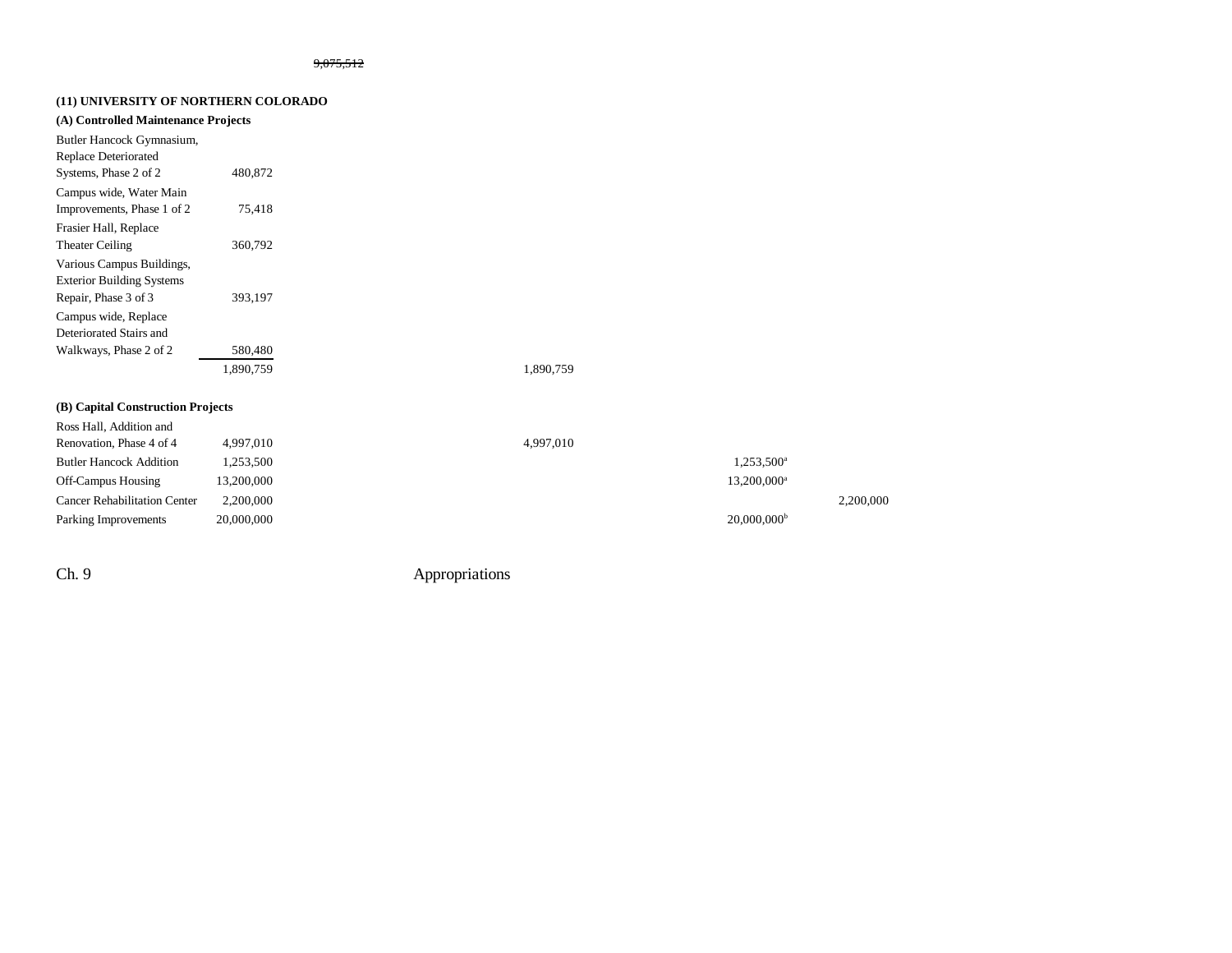|                                |                           |              |                                                      |                                                                       | APPROPRIATION FROM   |                                       |                                |
|--------------------------------|---------------------------|--------------|------------------------------------------------------|-----------------------------------------------------------------------|----------------------|---------------------------------------|--------------------------------|
|                                | ITEM &<br><b>SUBTOTAL</b> | <b>TOTAL</b> | <b>CAPITAL</b><br><b>CONSTRUCTION</b><br><b>FUND</b> | <b>CAPITAL</b><br><b>CONSTRUCTION</b><br><b>FUND</b><br><b>EXEMPT</b> | CASH<br><b>FUNDS</b> | CASH<br><b>FUNDS</b><br><b>EXEMPT</b> | <b>FEDERAL</b><br><b>FUNDS</b> |
|                                | \$                        | \$           | \$                                                   | \$                                                                    | \$                   | \$                                    | \$                             |
|                                |                           |              |                                                      |                                                                       |                      |                                       |                                |
| <b>Crabbe Hall Renovation,</b> |                           |              |                                                      |                                                                       |                      |                                       |                                |
| Phase 1 of 2 - Available       |                           |              |                                                      |                                                                       |                      |                                       |                                |
| March 1, 2002                  | 324,490                   |              |                                                      | 324,490                                                               |                      |                                       |                                |
| Candelaria Hall Renovation.    |                           |              |                                                      |                                                                       |                      |                                       |                                |
| Phase 1 of 3 - Available       |                           |              |                                                      |                                                                       |                      |                                       |                                |
| March 1, 2002                  | 1,045,376                 |              |                                                      | 1,045,376                                                             |                      |                                       |                                |
| Michener Library               |                           |              |                                                      |                                                                       |                      |                                       |                                |
| Renovation, Phase 1 of 3 -     |                           |              |                                                      |                                                                       |                      |                                       |                                |
| Available March 1, 2002        | 1,967,904                 |              |                                                      | 1,967,904                                                             |                      |                                       |                                |
| Bishop-Lehr Building,          |                           |              |                                                      |                                                                       |                      |                                       |                                |
| Renovations, Phase 2 of 4      | 2,523,702                 |              |                                                      | 2,523,702                                                             |                      |                                       |                                |
|                                | 1,168,450                 |              |                                                      | 1,168,450                                                             |                      |                                       |                                |
|                                | 47,511,982                |              |                                                      |                                                                       |                      |                                       |                                |
|                                | 42,818,960                |              |                                                      |                                                                       |                      |                                       |                                |
|                                |                           |              |                                                      |                                                                       |                      |                                       |                                |
|                                |                           | 49,402,741   |                                                      |                                                                       |                      |                                       |                                |
|                                |                           | 44,709,719   |                                                      |                                                                       |                      |                                       |                                |
|                                |                           |              |                                                      |                                                                       |                      |                                       |                                |

<sup>a</sup> These amounts shall be from exempt institutional sources and is shown here for informational purposes only. Therefore, it shall not be accounted for in the State's Capital Construction Fund and the limitations on encumbrance timeliness and use of internal workforce do not apply.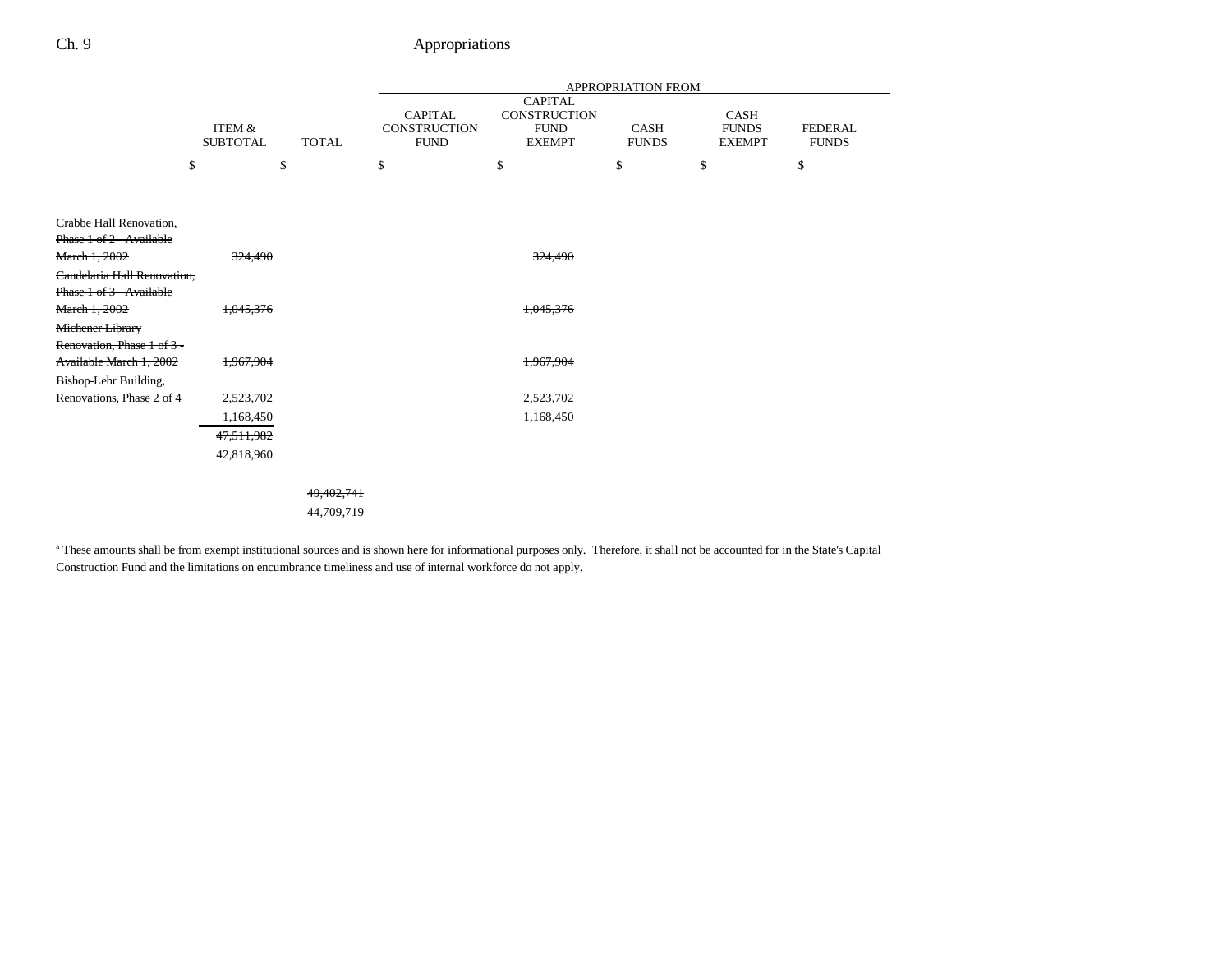**b** This amount shall be from exempt institutional sources.

| (12) ARAPAHOE COMMUNITY COLLEGE     |           |         |           |
|-------------------------------------|-----------|---------|-----------|
| (A) Controlled Maintenance Projects |           |         |           |
| Main Annex, Repair                  |           |         |           |
| Structural and Exterior             |           |         |           |
| Concrete, Phase 2 of 2              | 375,573   |         |           |
| Annex Building, Replace             |           |         |           |
| HVAC Equipment, Phase 1             |           |         |           |
| of 2                                | 383,179   |         |           |
| Campus Buildings, Replace           |           |         |           |
| Windows and Doors, Phase            |           |         |           |
| $2$ of $2$                          | 186,538   |         |           |
|                                     |           | 945,290 | 945,290   |
|                                     |           |         |           |
| (13) COMMUNITY COLLEGE OF AURORA    |           |         |           |
| (A) Capital Construction Project    |           |         |           |
|                                     |           |         |           |
| Campus Maintenance                  |           |         |           |
| <b>Facility Construction -</b>      |           |         |           |
| Available March 1, 2002             |           | H2.670  |           |
|                                     |           |         |           |
| (14) FRONT RANGE COMMUNITY COLLEGE  |           |         |           |
| (A) Controlled Maintenance Projects |           |         |           |
| Larimer Campus, New                 |           |         |           |
| Central Plant and Repair            |           |         |           |
| Deficiencies in HVAC                |           |         |           |
| System, Phase 1 of 2                | 1,605,604 |         | 1,605,604 |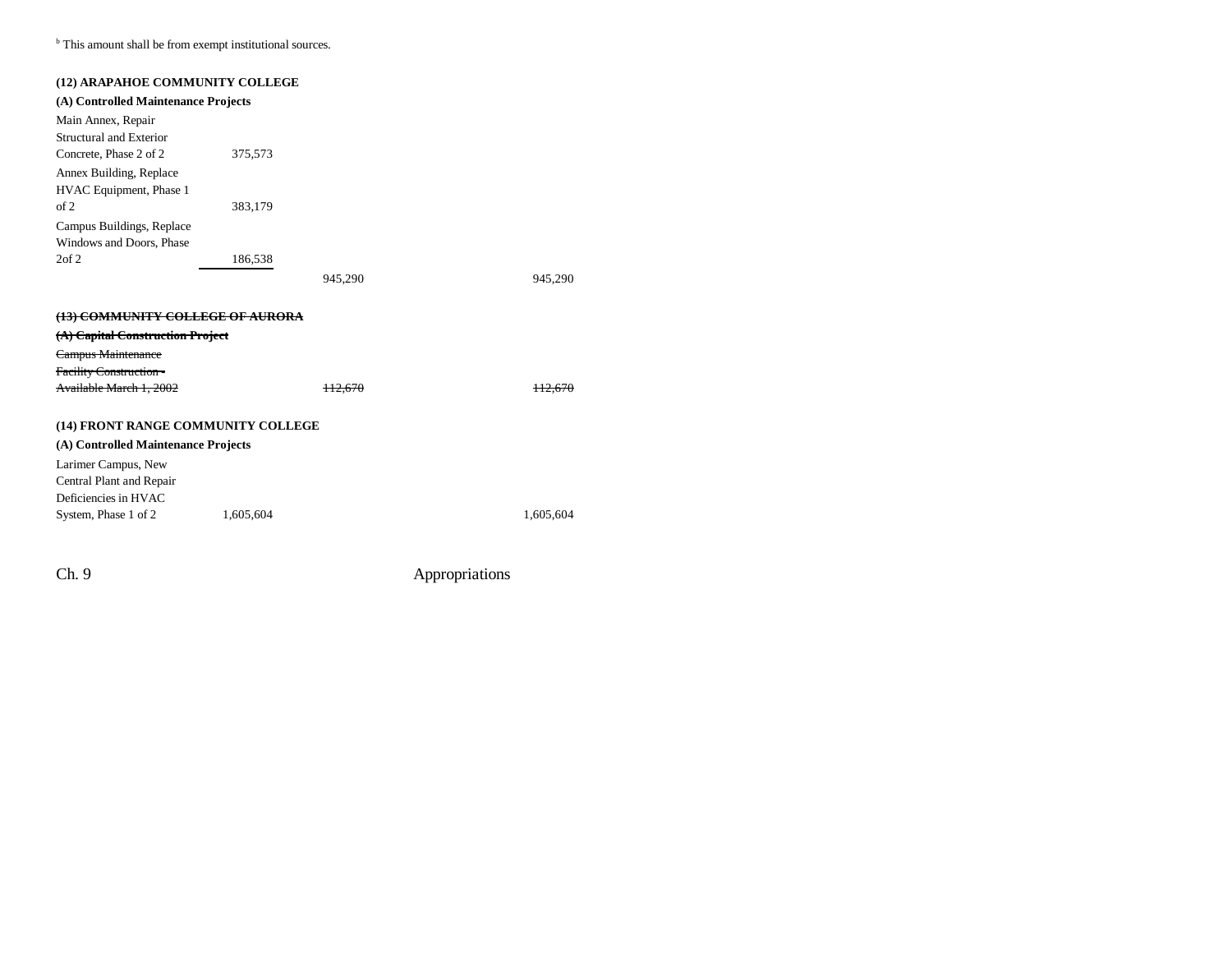|                                                 |                                      |              |                                               |                                                                | APPROPRIATION FROM          |                                       |                                |
|-------------------------------------------------|--------------------------------------|--------------|-----------------------------------------------|----------------------------------------------------------------|-----------------------------|---------------------------------------|--------------------------------|
|                                                 | <b>ITEM &amp;</b><br><b>SUBTOTAL</b> | <b>TOTAL</b> | <b>CAPITAL</b><br>CONSTRUCTION<br><b>FUND</b> | <b>CAPITAL</b><br>CONSTRUCTION<br><b>FUND</b><br><b>EXEMPT</b> | <b>CASH</b><br><b>FUNDS</b> | CASH<br><b>FUNDS</b><br><b>EXEMPT</b> | <b>FEDERAL</b><br><b>FUNDS</b> |
|                                                 | \$                                   | \$           | \$                                            | \$                                                             | \$                          | \$                                    | \$                             |
| (B) Capital Construction Project                |                                      |              |                                               |                                                                |                             |                                       |                                |
| Larimer Campus, Mount<br>Antero and Blanco Peak |                                      |              |                                               |                                                                |                             |                                       |                                |
| Buildings Renovation, Phase<br>2 of 2           | 6,007,196                            |              |                                               | 6,007,196                                                      |                             |                                       |                                |
|                                                 |                                      | 7,612,800    |                                               |                                                                |                             |                                       |                                |
| (15) LAMAR COMMUNITY<br><b>COLLEGE</b>          |                                      |              |                                               |                                                                |                             |                                       |                                |
| (A) Controlled Maintenance Projects             |                                      |              |                                               |                                                                |                             |                                       |                                |
| <b>Bowman and Trustees</b><br>Buildings, Window |                                      |              |                                               |                                                                |                             |                                       |                                |
| Upgrades, Phase 2 of 2                          | 135,192                              |              |                                               |                                                                |                             |                                       |                                |
| <b>Bowman and Trustees</b>                      |                                      |              |                                               |                                                                |                             |                                       |                                |
| Buildings, Fire<br>Alarm/Emergency Lighting     |                                      |              |                                               |                                                                |                             |                                       |                                |
| Replacement, Phase 1 of 2                       | 207,211                              |              |                                               |                                                                |                             |                                       |                                |
|                                                 |                                      | 342,403      |                                               | 342,403                                                        |                             |                                       |                                |
|                                                 |                                      |              |                                               |                                                                |                             |                                       |                                |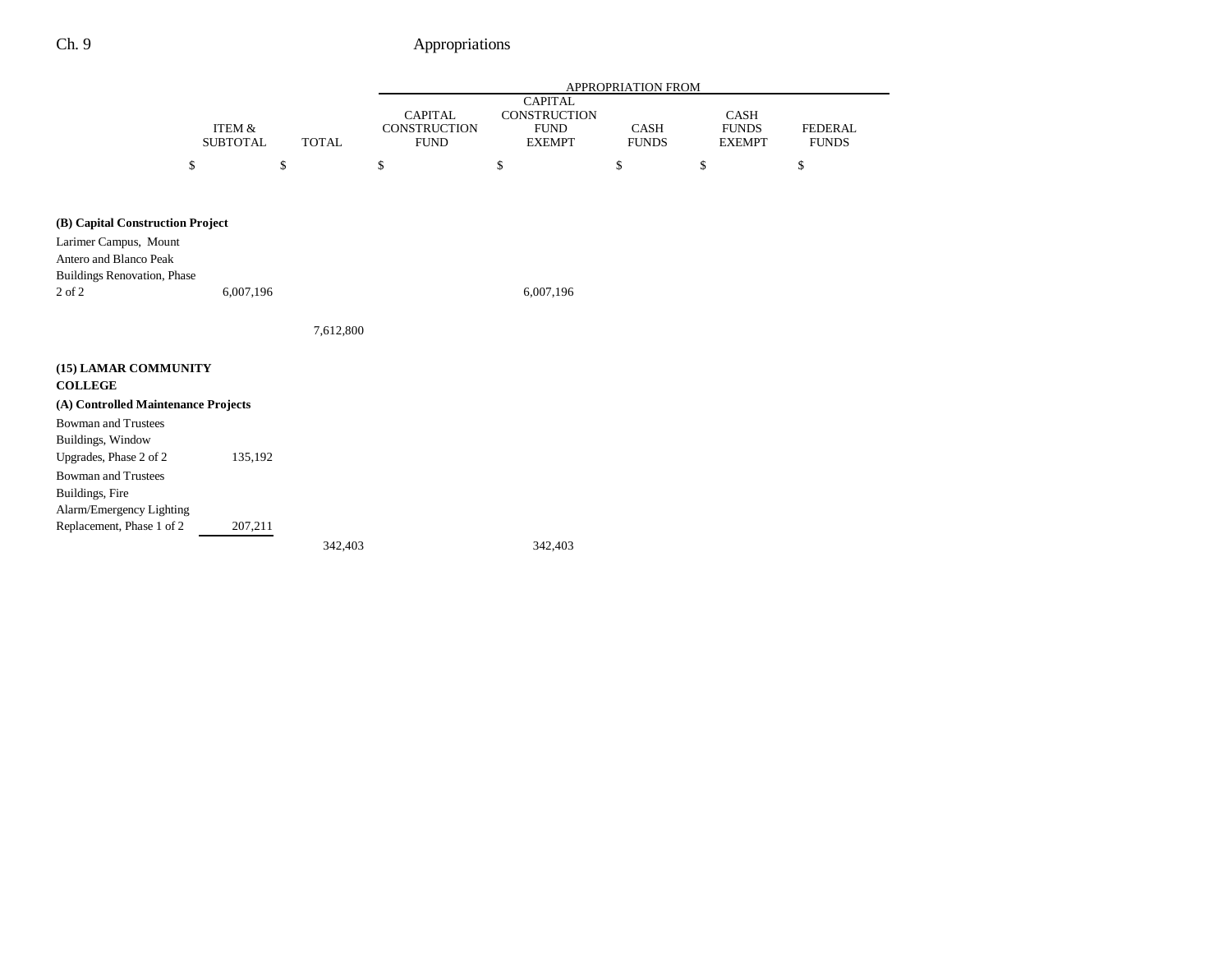| (16) MORGAN COMMUNITY<br><b>COLLEGE</b>       |           |                |                      |
|-----------------------------------------------|-----------|----------------|----------------------|
| (A) Controlled Maintenance Projects           |           |                |                      |
| Campus Fire Alarm System                      |           |                |                      |
| Integration                                   | 130,406   |                |                      |
| Spruce Hall, Repair HVAC                      |           |                |                      |
| Systems, Phase 2 of 2                         | 237,738   |                |                      |
|                                               | 368,144   | 368,144        |                      |
| (B) Capital Construction Project              |           |                |                      |
| <b>Automotive Programs</b>                    |           |                |                      |
| Relocation, Phase 2 of 2                      | 1,461,484 | 1,461,484      |                      |
|                                               |           | 1,829,628      |                      |
| (17) NORTHEASTERN JUNIOR<br><b>COLLEGE</b>    |           |                |                      |
| (A) Controlled Maintenance Projects           |           |                |                      |
| Campus Buildings,<br>Accessibility Design and |           |                |                      |
| Improvements                                  | 103,481   |                |                      |
| Campus Buildings, Replace                     |           |                |                      |
| Roofs, Phase 3 of 3                           | 525,938   |                |                      |
|                                               | 629,419   | 629,419        |                      |
| (B) Capital Construction Projects             |           |                |                      |
| <b>Livestock Facility</b>                     | 200,000   |                | 200,000 <sup>a</sup> |
|                                               |           |                |                      |
| Ch. 9                                         |           | Appropriations |                      |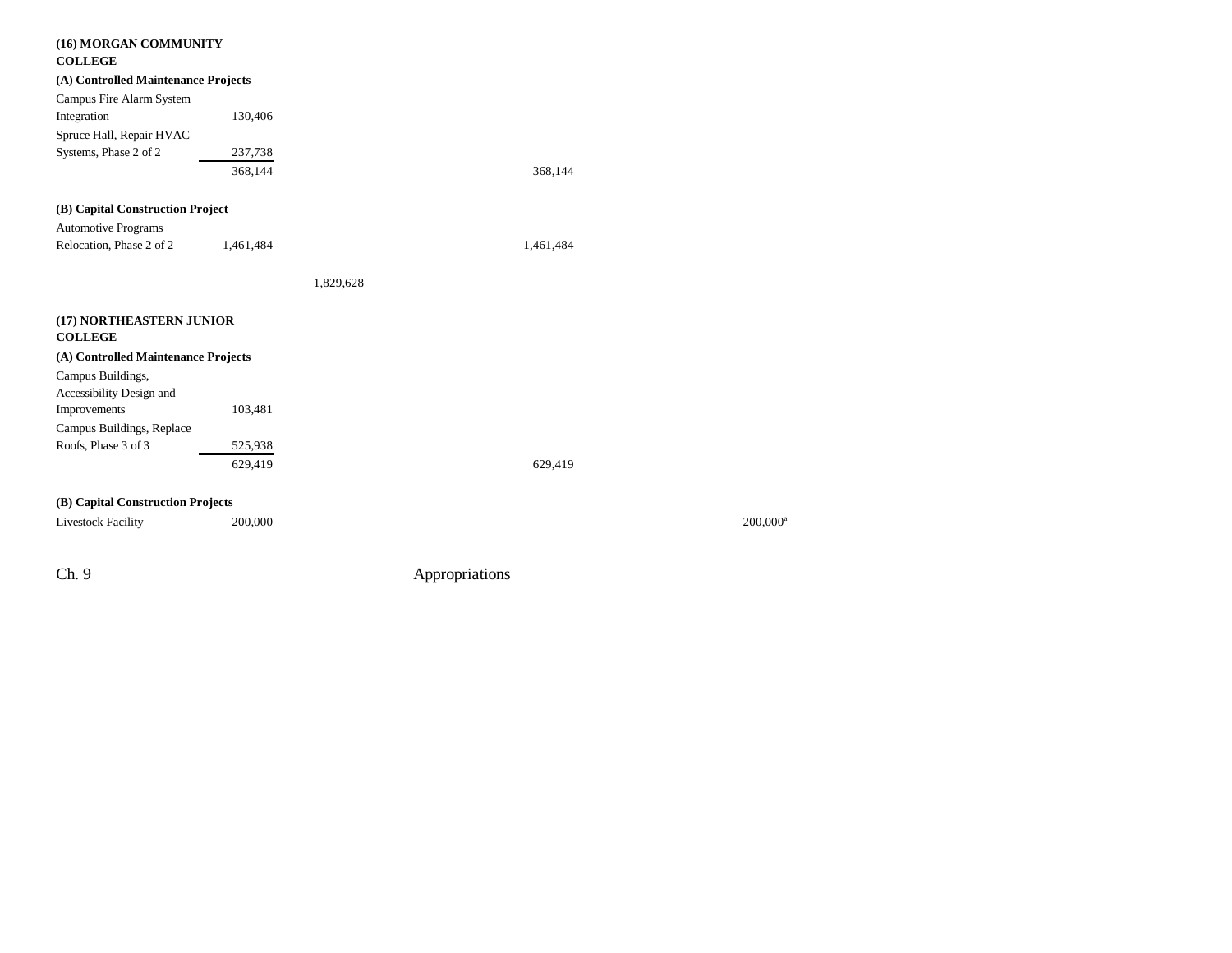|                                                                      |                               |                      |                                                      |                                                                | APPROPRIATION FROM          |                                       |                                |
|----------------------------------------------------------------------|-------------------------------|----------------------|------------------------------------------------------|----------------------------------------------------------------|-----------------------------|---------------------------------------|--------------------------------|
|                                                                      | ITEM &<br><b>SUBTOTAL</b>     | <b>TOTAL</b>         | <b>CAPITAL</b><br><b>CONSTRUCTION</b><br><b>FUND</b> | <b>CAPITAL</b><br>CONSTRUCTION<br><b>FUND</b><br><b>EXEMPT</b> | <b>CASH</b><br><b>FUNDS</b> | CASH<br><b>FUNDS</b><br><b>EXEMPT</b> | <b>FEDERAL</b><br><b>FUNDS</b> |
|                                                                      | \$                            | \$                   | \$                                                   | \$                                                             | \$                          | \$                                    | \$                             |
| Phillips Whyman Hall<br>Renovation, Phase 1 of 2 -                   |                               |                      |                                                      |                                                                |                             |                                       |                                |
| Available March 1, 2002                                              | 535,430<br>735,430<br>200,000 |                      |                                                      | 535,430                                                        |                             |                                       |                                |
|                                                                      |                               | 1,364,849<br>829,419 |                                                      |                                                                |                             |                                       |                                |
| <sup>a</sup> This amount shall be from exempt institutional sources. |                               |                      |                                                      |                                                                |                             |                                       |                                |
| (18) NORTHWESTERN COMMUNITY COLLEGE                                  |                               |                      |                                                      |                                                                |                             |                                       |                                |
| (A) Controlled Maintenance Projects                                  |                               |                      |                                                      |                                                                |                             |                                       |                                |
| Rangley Campus, Replace<br>Sewer and Electrical Utility              |                               |                      |                                                      |                                                                |                             |                                       |                                |
| Lines                                                                | 273,333                       |                      |                                                      |                                                                |                             |                                       |                                |

Rangley Campus, HVAC Modifications and Upgrades 611,500

884,833 884,833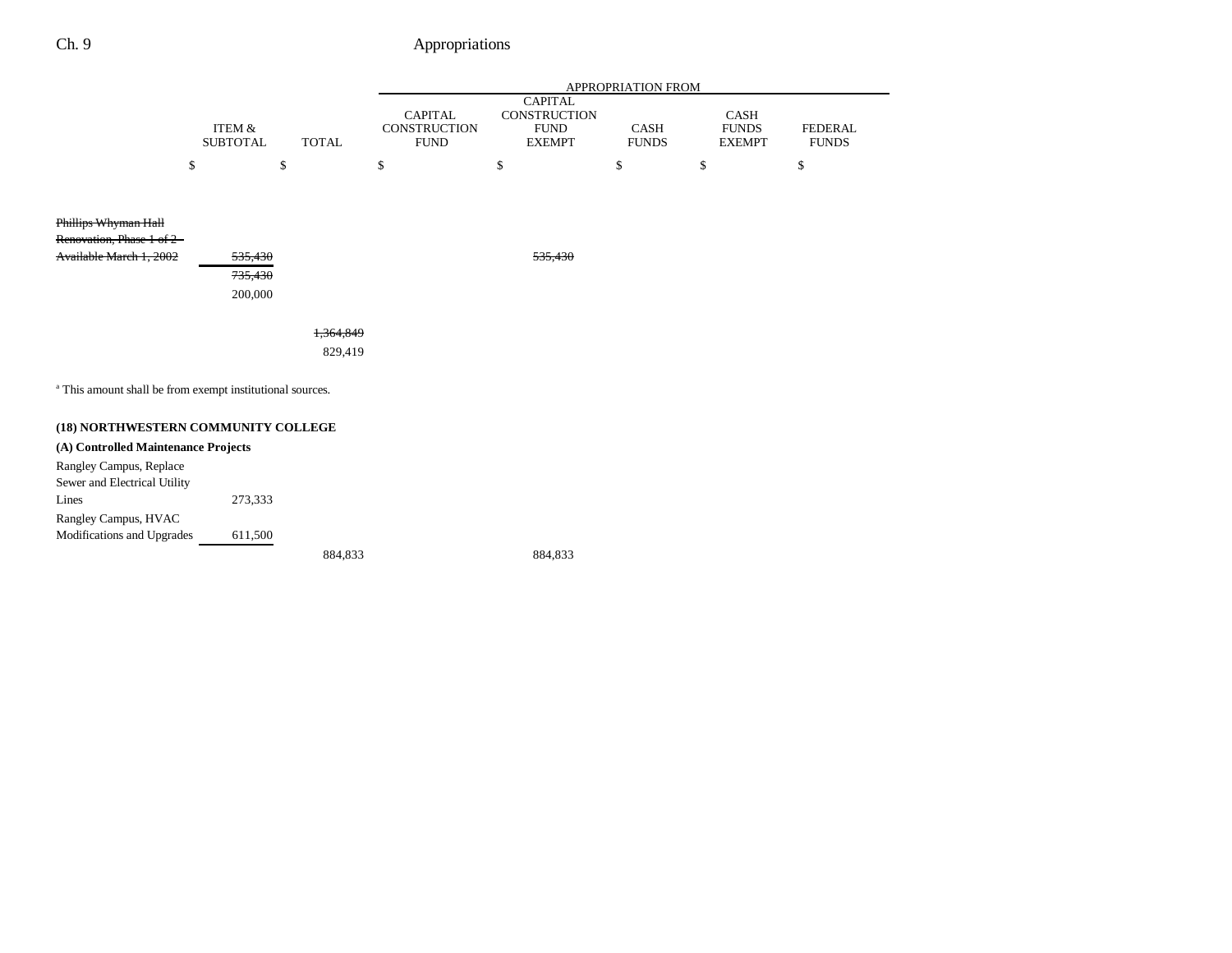| (19) OTERO JUNIOR COLLEGE           |         |                      |         |         |
|-------------------------------------|---------|----------------------|---------|---------|
| (A) Controlled Maintenance Projects |         |                      |         |         |
| Koshare Indian Museum,              |         |                      |         |         |
| Repair and Code                     |         |                      |         |         |
| Corrections, Phase 2 of 2           | 335,851 |                      |         |         |
| Wheller Hall and Life               |         |                      |         |         |
| Science Building, Replace           |         |                      |         |         |
| HVAC Systems, Phase 1 of 2          | 202,118 |                      |         |         |
|                                     | 537,969 |                      | 537,969 |         |
|                                     |         |                      |         |         |
| (B) Capital Construction Projects   |         |                      |         |         |
| McBride Hall, Renovation-           |         |                      |         |         |
| Available March 1, 2002             | 488,509 |                      | 488.509 |         |
| Koshare Indian Museum               |         |                      |         |         |
| Remodel                             | 207,456 |                      |         | 207,456 |
|                                     | 695,965 |                      |         |         |
|                                     | 207,456 |                      |         |         |
|                                     |         |                      |         |         |
|                                     |         | <del>1.233.934</del> |         |         |
|                                     |         | 745,425              |         |         |
|                                     |         |                      |         |         |

a This amount shall be from exempt institutional sources.

### **(20) PIKES PEAK COMMUNITY COLLEGE**

**(A) Controlled Maintenance Projects**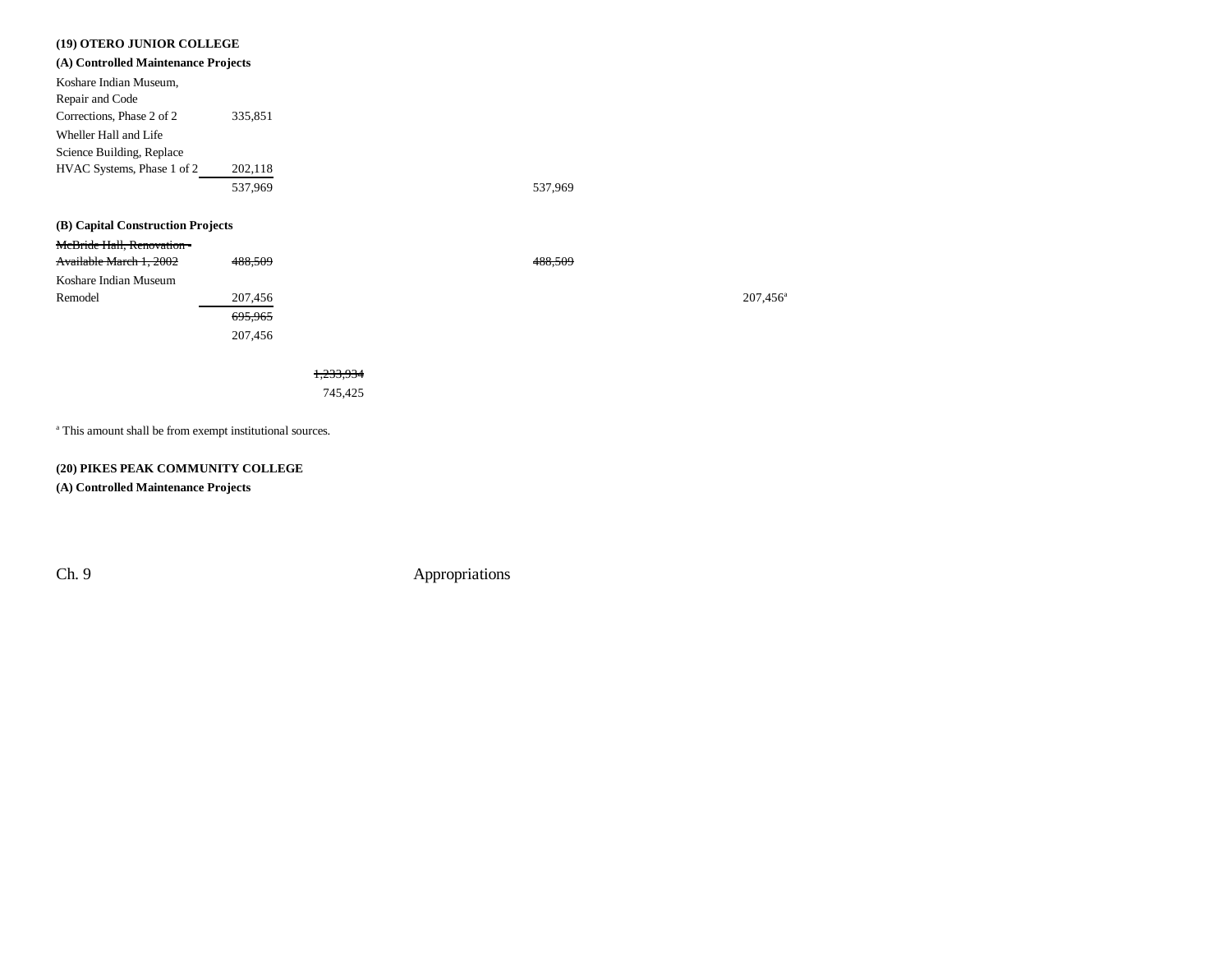|                                                           |                                      |              |                                               |                                                                | <b>APPROPRIATION FROM</b>   |                                              |                                |
|-----------------------------------------------------------|--------------------------------------|--------------|-----------------------------------------------|----------------------------------------------------------------|-----------------------------|----------------------------------------------|--------------------------------|
|                                                           | <b>ITEM &amp;</b><br><b>SUBTOTAL</b> | <b>TOTAL</b> | <b>CAPITAL</b><br>CONSTRUCTION<br><b>FUND</b> | <b>CAPITAL</b><br>CONSTRUCTION<br><b>FUND</b><br><b>EXEMPT</b> | <b>CASH</b><br><b>FUNDS</b> | <b>CASH</b><br><b>FUNDS</b><br><b>EXEMPT</b> | <b>FEDERAL</b><br><b>FUNDS</b> |
| \$                                                        |                                      | \$           | \$                                            | \$                                                             | \$                          | \$                                           | \$                             |
| Aspen and Breckenridge<br>Buildings, Roof                 |                                      |              |                                               |                                                                |                             |                                              |                                |
| Replacement, Phase 2 of 4                                 | 315,543                              |              |                                               |                                                                |                             |                                              |                                |
| Aspen and Breckenridge<br>Buildings, Lighting and         |                                      |              |                                               |                                                                |                             |                                              |                                |
| Control Systems Upgrade,                                  |                                      |              |                                               |                                                                |                             |                                              |                                |
| Phase 1 of 2                                              | 325,629                              |              |                                               |                                                                |                             |                                              |                                |
|                                                           | 641,172                              | 641,172      |                                               | 641,172                                                        |                             |                                              |                                |
| (B) Capital Construction Project                          |                                      |              |                                               |                                                                |                             |                                              |                                |
| Centennial Campus,                                        |                                      |              |                                               |                                                                |                             |                                              |                                |
| <b>Breckenridge Building</b><br>Renovation, Phase 1 of 3- |                                      |              |                                               |                                                                |                             |                                              |                                |
| Available March 1, 2002                                   | 1,341,783                            |              |                                               | 1.341.783                                                      |                             |                                              |                                |
|                                                           |                                      | 1.982.955    |                                               |                                                                |                             |                                              |                                |
| (21) PUEBLO COMMUNITY COLLEGE                             |                                      |              |                                               |                                                                |                             |                                              |                                |

**(A) Controlled Maintenance Projects**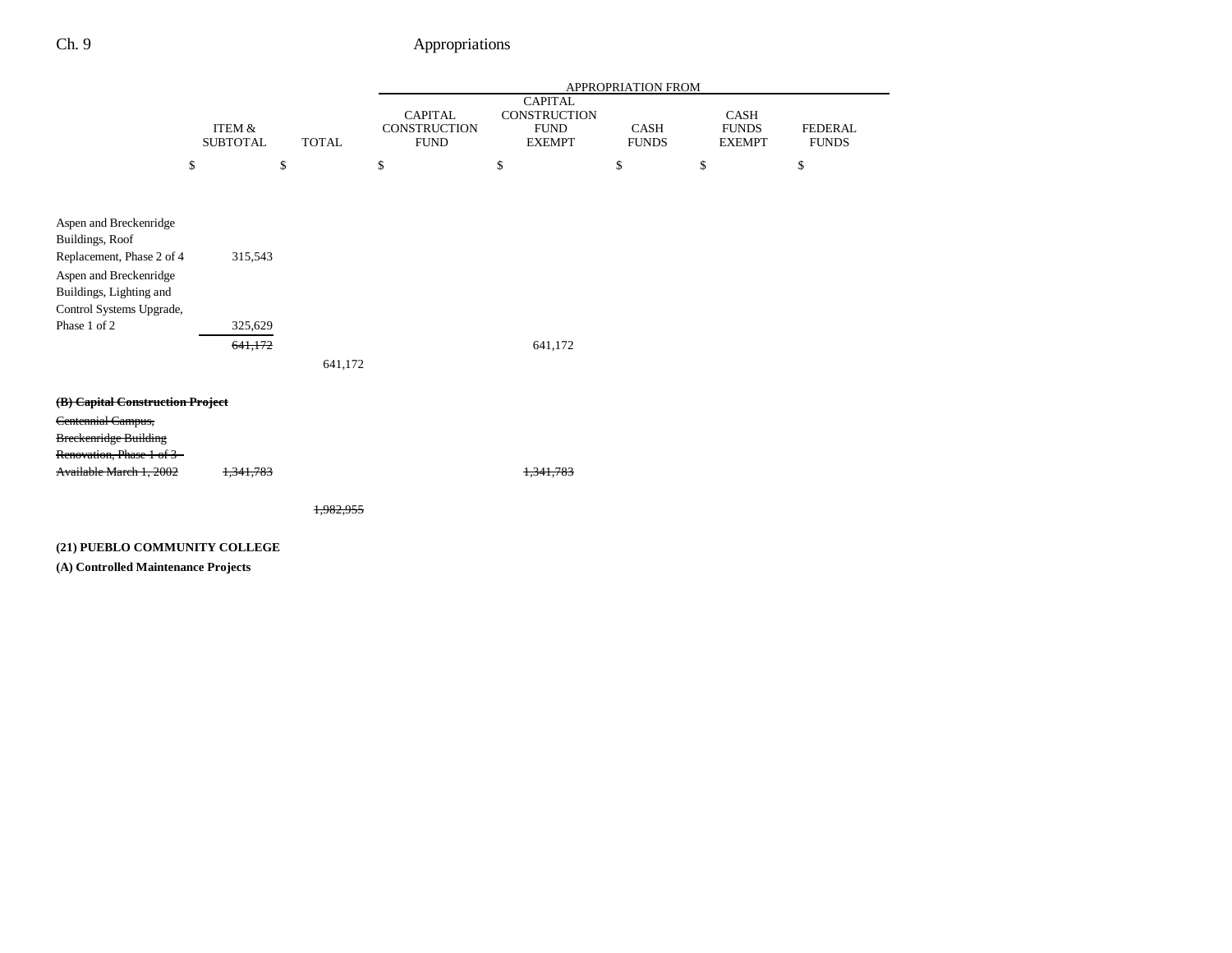| Boiler House, Replace               |                      |           |           |
|-------------------------------------|----------------------|-----------|-----------|
| <b>Boilers and Associated</b>       |                      |           |           |
| Equipment                           | 197,495              |           |           |
| <b>Health Science Annex</b>         |                      |           |           |
| Building, Replace HVAC              |                      |           |           |
| System and Repair Roof              | 162,659              |           |           |
|                                     | 360,154              |           | 360,154   |
| (B) Capital Construction Projects   |                      |           |           |
| Academic Building,                  |                      |           |           |
| Learning Center, Renovation         |                      |           |           |
| - Available March 1, 2002           | <del>2.251.389</del> |           |           |
| Industrial Technology/              |                      |           |           |
| <b>Technical Education</b>          |                      |           |           |
| Renovation, Phase 2 of 2            | 5,656,482            |           |           |
|                                     | 7,907,871            |           | 7,907,871 |
|                                     | 5,656,482            |           | 5,656,482 |
|                                     |                      | 8,268,025 |           |
|                                     |                      | 6,016,636 |           |
| (22) RED ROCKS COMMUNITY COLLEGE    |                      |           |           |
| (A) Controlled Maintenance Projects |                      |           |           |
| West Building, Correct              |                      |           |           |
| Groundwater Problem                 | 221,088              |           |           |
| West Building, Exterior             |                      |           |           |
| Kilns, Safety Improvements          | 76,336               |           |           |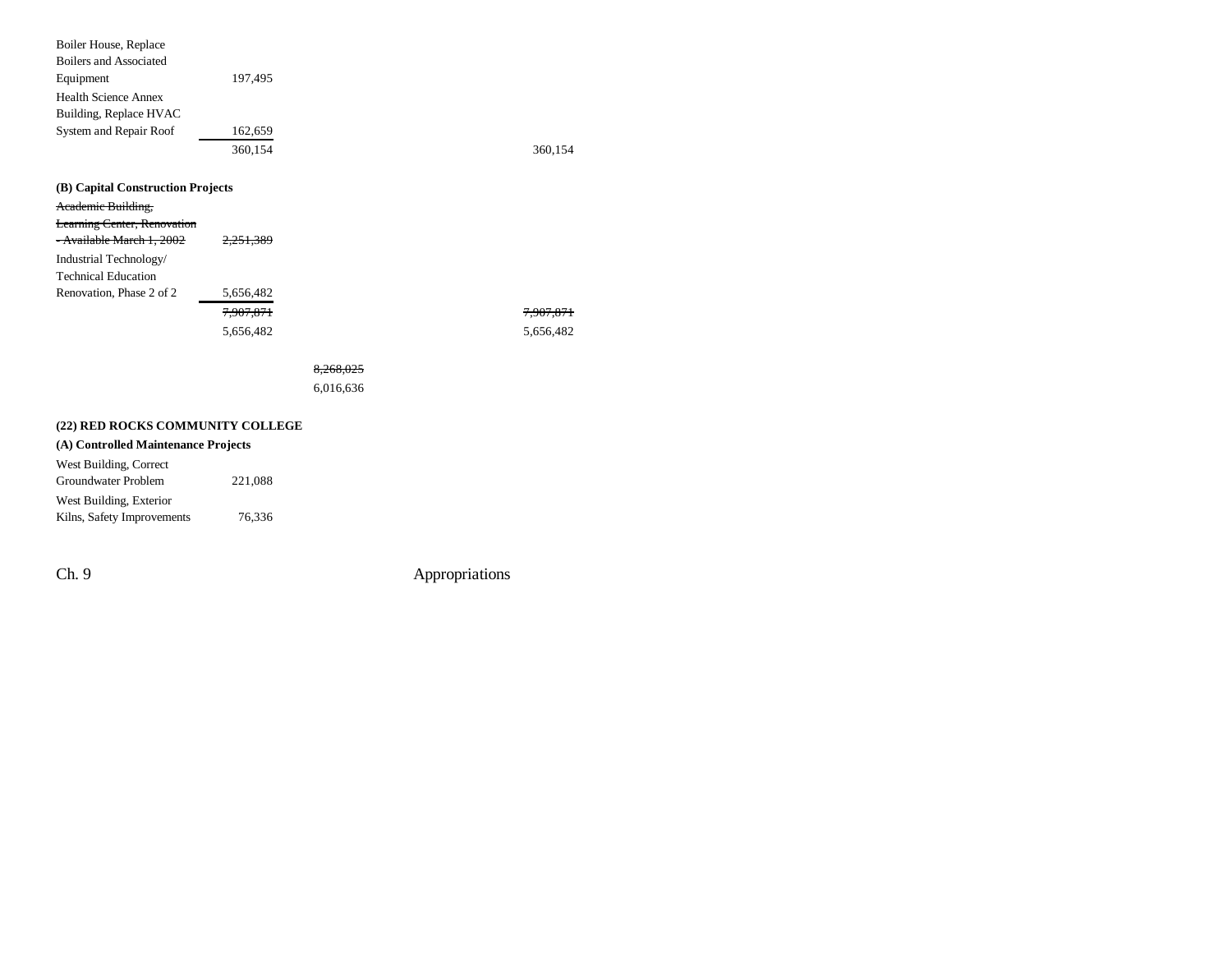|                                                      |                           |              |                                               |                                                                       | APPROPRIATION FROM   |                                       |                                |
|------------------------------------------------------|---------------------------|--------------|-----------------------------------------------|-----------------------------------------------------------------------|----------------------|---------------------------------------|--------------------------------|
|                                                      | ITEM &<br><b>SUBTOTAL</b> | <b>TOTAL</b> | <b>CAPITAL</b><br>CONSTRUCTION<br><b>FUND</b> | <b>CAPITAL</b><br><b>CONSTRUCTION</b><br><b>FUND</b><br><b>EXEMPT</b> | CASH<br><b>FUNDS</b> | CASH<br><b>FUNDS</b><br><b>EXEMPT</b> | <b>FEDERAL</b><br><b>FUNDS</b> |
|                                                      | \$                        | \$           | \$                                            | \$                                                                    | \$                   | \$                                    | \$                             |
| Campus Buildings, Replace                            |                           |              |                                               |                                                                       |                      |                                       |                                |
| <b>Expansion Tank</b>                                | 38,284                    |              |                                               |                                                                       |                      |                                       |                                |
|                                                      | 335,708                   |              |                                               | 335,708                                                               |                      |                                       |                                |
| (B) Capital Construction Project                     |                           |              |                                               |                                                                       |                      |                                       |                                |
| Multi-purpose Fields                                 | 805,251                   |              |                                               |                                                                       | 805,251 <sup>a</sup> |                                       |                                |
|                                                      |                           | 1,140,959    |                                               |                                                                       |                      |                                       |                                |
| <sup>a</sup> This amount shall be from student fees. |                           |              |                                               |                                                                       |                      |                                       |                                |
| (23) TRINIDAD STATE JUNIOR COLLEGE                   |                           |              |                                               |                                                                       |                      |                                       |                                |
| (A) Controlled Maintenance Projects                  |                           |              |                                               |                                                                       |                      |                                       |                                |
| Campus Streets, Parking                              |                           |              |                                               |                                                                       |                      |                                       |                                |
| Lots, and                                            |                           |              |                                               |                                                                       |                      |                                       |                                |
| Basketball/Volleyball                                | 253,710                   |              |                                               |                                                                       |                      |                                       |                                |
| Courts, Repairs<br>Campus Buildings, Electric        |                           |              |                                               |                                                                       |                      |                                       |                                |
| Power Upgrades, Phase 2 of                           |                           |              |                                               |                                                                       |                      |                                       |                                |
| 2                                                    | 271,175                   |              |                                               |                                                                       |                      |                                       |                                |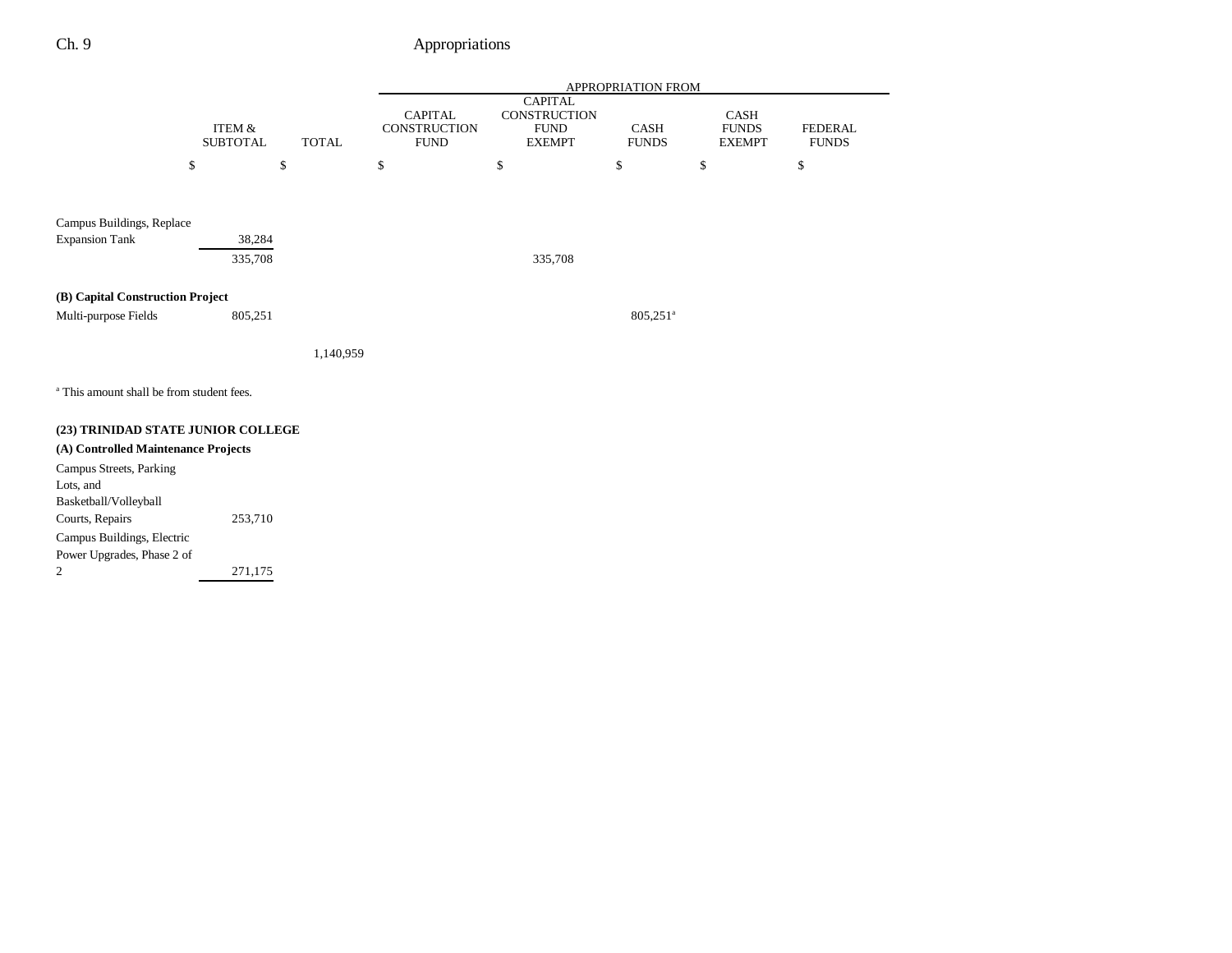| 14. OO E |
|----------|
| $\cdots$ |

524,885 524,885

524,885

| (B) Capital Construction Project |         |         |
|----------------------------------|---------|---------|
| Telephone System                 |         |         |
| Replacement - Available          |         |         |
| <b>March 1, 2002</b>             | 374,325 | 374,325 |
|                                  |         |         |

899,210

### **(24) AURARIA HIGHER EDUCATION CENTER**

| (A) Controlled Maintenance Projects |           |           |           |
|-------------------------------------|-----------|-----------|-----------|
| Repair/Replace Campus               |           |           |           |
| Storm Drain System, Phase 4         |           |           |           |
| of 5                                | 667,900   |           |           |
| Repair/Replace Campus               |           |           |           |
| <b>Electrical High Voltage</b>      |           |           |           |
| Cable System, Phase 3 of 4          | 1,056,200 |           |           |
| Campus Buildings,                   |           |           |           |
| Repair/Replace Roofing and          |           |           |           |
| Install Weathertight                |           |           |           |
| Enclosures, Phase 2 of 2            | 805,600   |           |           |
|                                     | 2.529.700 |           | 2.529.700 |
|                                     |           | 2,529,700 |           |
|                                     |           |           |           |

### **(B) Capital Construction Projects**

### Arts Building Renovation,

| $D_{\text{base}}$ $2.62$                                                       | $\epsilon$ $\gamma$ |
|--------------------------------------------------------------------------------|---------------------|
| $H \cdot \text{H} \cdot \text{H} \cdot \text{H} \cdot \text{H} \cdot \text{H}$ | 0,20                |

6,281,377 6,281,377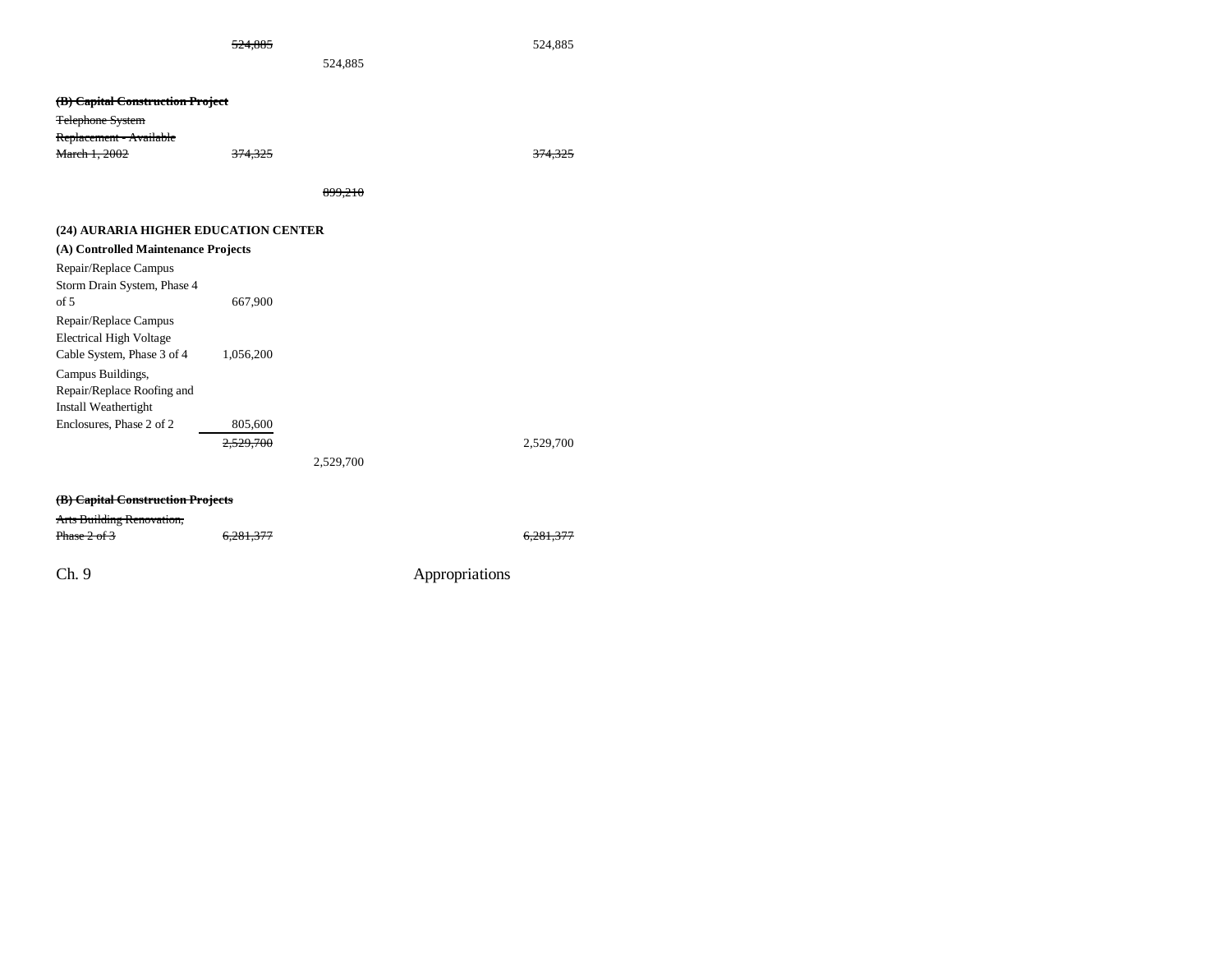|                                                                |                           |              | <b>APPROPRIATION FROM</b> |                                                      |    |                                                                       |                             |    |                                              |                                |
|----------------------------------------------------------------|---------------------------|--------------|---------------------------|------------------------------------------------------|----|-----------------------------------------------------------------------|-----------------------------|----|----------------------------------------------|--------------------------------|
|                                                                | ITEM &<br><b>SUBTOTAL</b> | <b>TOTAL</b> |                           | <b>CAPITAL</b><br><b>CONSTRUCTION</b><br><b>FUND</b> |    | <b>CAPITAL</b><br><b>CONSTRUCTION</b><br><b>FUND</b><br><b>EXEMPT</b> | <b>CASH</b><br><b>FUNDS</b> |    | <b>CASH</b><br><b>FUNDS</b><br><b>EXEMPT</b> | <b>FEDERAL</b><br><b>FUNDS</b> |
|                                                                | \$                        | \$           | \$                        |                                                      | \$ |                                                                       | \$                          | \$ |                                              | \$                             |
|                                                                |                           |              |                           |                                                      |    |                                                                       |                             |    |                                              |                                |
|                                                                |                           | 8,811,077    |                           |                                                      |    |                                                                       |                             |    |                                              |                                |
| (25) COLORADO HISTORICAL<br><b>SOCIETY</b>                     |                           |              |                           |                                                      |    |                                                                       |                             |    |                                              |                                |
| (A) Controlled Maintenance Projects                            |                           |              |                           |                                                      |    |                                                                       |                             |    |                                              |                                |
| <b>Trinidad Facilities, Site</b><br>Accessibility and Building |                           |              |                           |                                                      |    |                                                                       |                             |    |                                              |                                |
| Improvements                                                   | 293,572                   |              |                           |                                                      |    | 293,572                                                               |                             |    |                                              |                                |
| Fort Vasquez, Energy and                                       |                           |              |                           |                                                      |    |                                                                       |                             |    |                                              |                                |
| Site Security Upgrades                                         | 150,877                   |              |                           |                                                      |    | 150,877                                                               |                             |    |                                              |                                |
| Cumbres & Toltec Scenic                                        |                           |              |                           |                                                      |    |                                                                       |                             |    |                                              |                                |
| Railroad Commission,                                           |                           |              |                           |                                                      |    |                                                                       |                             |    |                                              |                                |
| Antonito Shop, Mechanical<br>and Electrical Upgrades           | 122,800                   |              |                           |                                                      |    | 61,400                                                                |                             |    | $61,400^{\rm a}$                             |                                |
| Ft. Garland, Code/Safety                                       |                           |              |                           |                                                      |    |                                                                       |                             |    |                                              |                                |
| Upgrade, Phase 2 of 2                                          | 134,645                   |              |                           |                                                      |    | 134,645                                                               |                             |    |                                              |                                |
|                                                                | 701,894                   |              |                           |                                                      |    |                                                                       |                             |    |                                              |                                |

a This amount shall be from the State of New Mexico.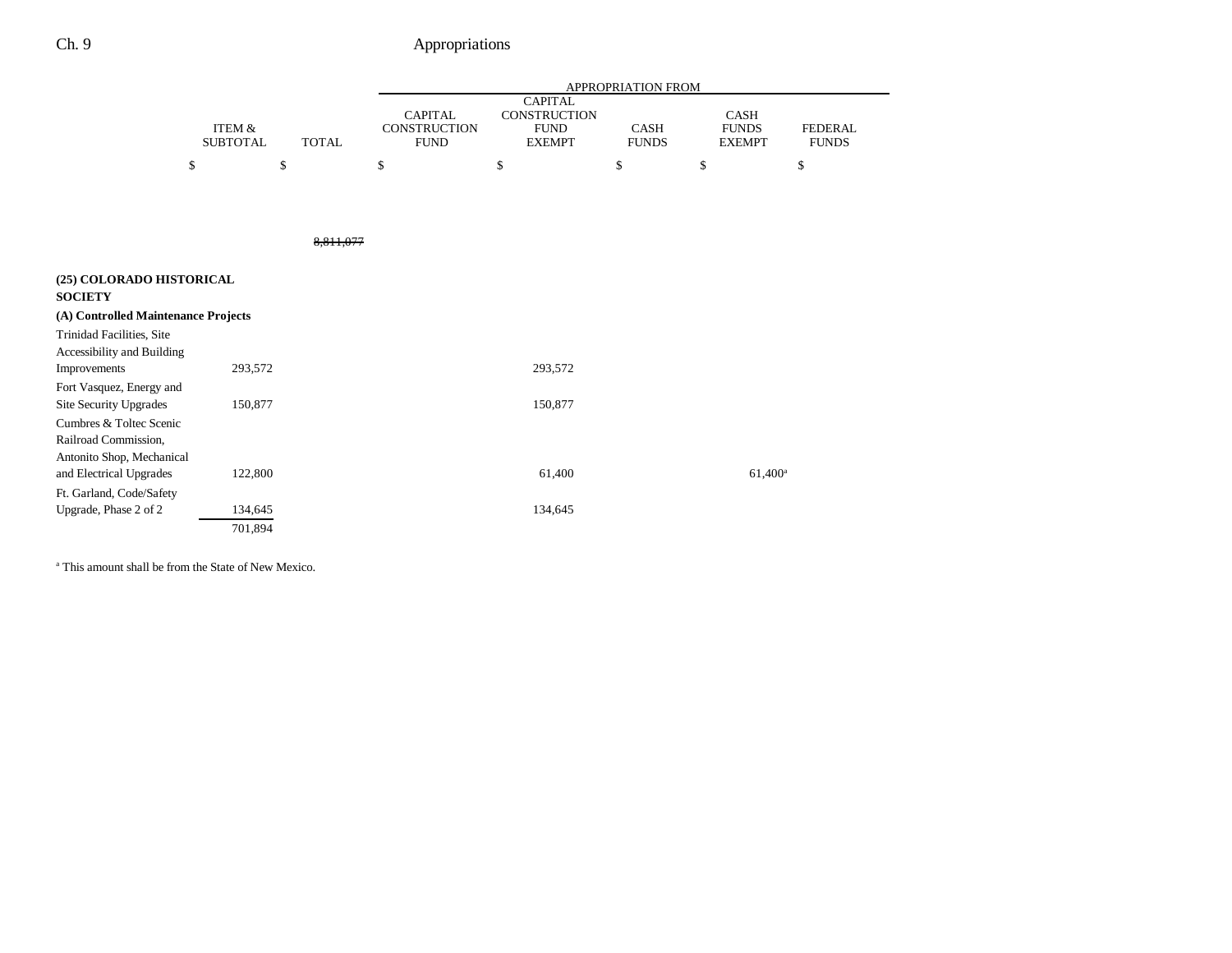| (B) Capital Construction Projects |           |                      |         |                        |         |
|-----------------------------------|-----------|----------------------|---------|------------------------|---------|
| Ute Indian Museum,                |           |                      |         |                        |         |
| <b>Addition and Renovation -</b>  |           |                      |         |                        |         |
| Available March 1, 2002           | 885,050   |                      | 775,050 | H0,000 <sup>*</sup>    |         |
| Colorado History Museum           |           |                      |         |                        |         |
| Remodel                           | 261,294   |                      |         | $261,294^{\rm b}$      |         |
| Fort Vasquez Museum               |           |                      |         |                        |         |
| Renovations                       | 91,250    |                      |         | $18,250^{\circ}$       | 73,000  |
| Regional Museum                   |           |                      |         |                        |         |
| Preservation Projects             | 250,000   |                      |         | $250,000^{\circ}$      |         |
| Cumbres and Toltec Scenic         |           |                      |         |                        |         |
| Railroad Commission,              |           |                      |         |                        |         |
| <b>Locomotive Boilers</b>         | 560,000   |                      | 280,000 | $280,000$ <sup>d</sup> |         |
| Cumbres and Toltec Scenic         |           |                      |         |                        |         |
| Railroad Commission,              |           |                      |         |                        |         |
| Railroad Track Upgrades           |           |                      |         |                        |         |
| Available March 1, 2002           | 1,000,000 |                      | 100,000 | $100,000$ <sup>d</sup> | 800,000 |
|                                   | 3,047,594 |                      |         |                        |         |
|                                   | 2,162,544 |                      |         |                        |         |
|                                   |           |                      |         |                        |         |
|                                   |           | <del>3,749,488</del> |         |                        |         |

2,864,438

### \* This amount shall be from the Colorado Department of Transportation Enhancement Program.

<sup>b</sup> These amount shall be from private contributions.

c These amounts shall be from the State Historical Fund.

d These amounts shall be from the state of New Mexico.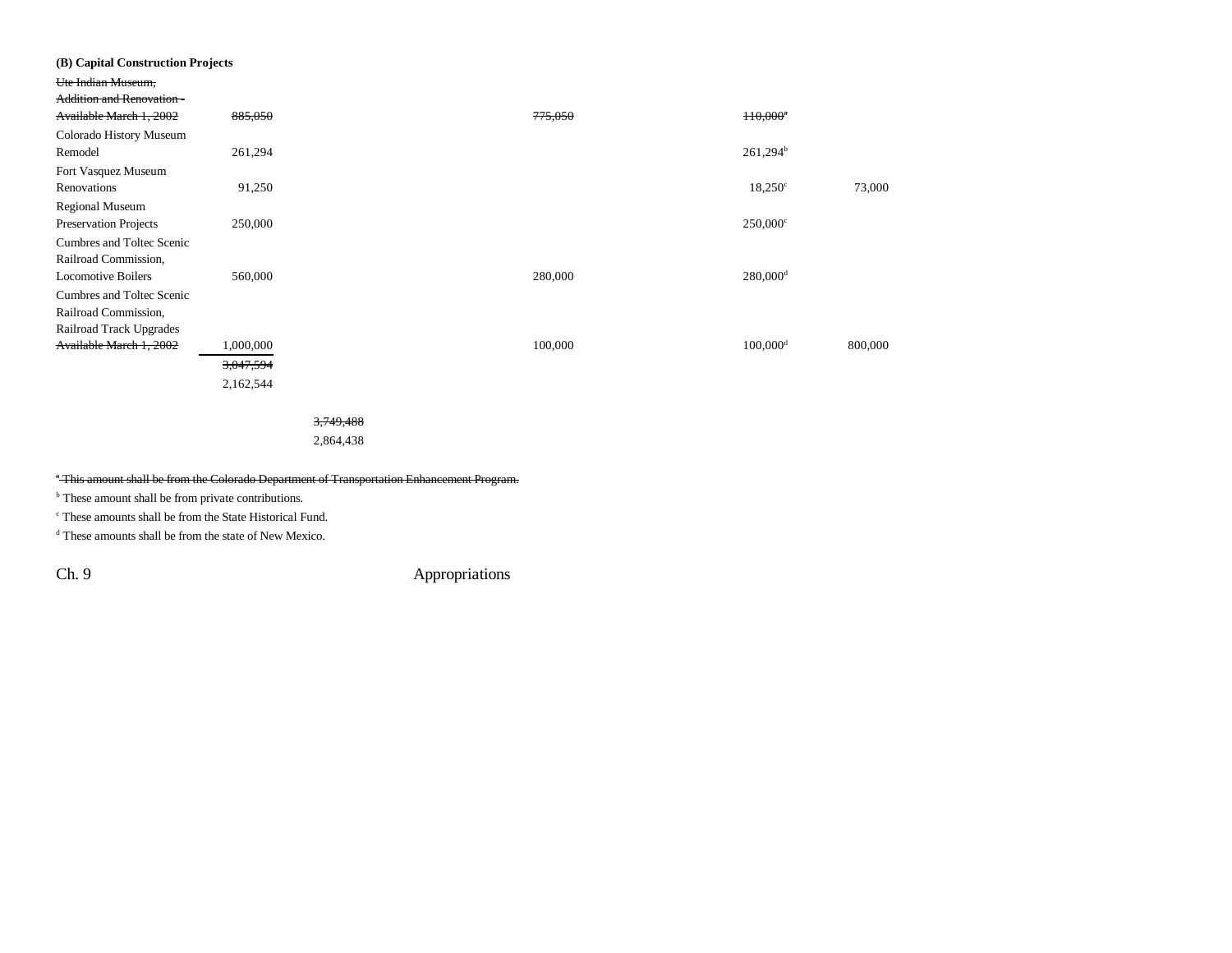|                                                      |                                      |               |                                                      |                                                                       | APPROPRIATION FROM          |                                              |                                |
|------------------------------------------------------|--------------------------------------|---------------|------------------------------------------------------|-----------------------------------------------------------------------|-----------------------------|----------------------------------------------|--------------------------------|
|                                                      | <b>ITEM &amp;</b><br><b>SUBTOTAL</b> | <b>TOTAL</b>  | <b>CAPITAL</b><br><b>CONSTRUCTION</b><br><b>FUND</b> | <b>CAPITAL</b><br><b>CONSTRUCTION</b><br><b>FUND</b><br><b>EXEMPT</b> | <b>CASH</b><br><b>FUNDS</b> | <b>CASH</b><br><b>FUNDS</b><br><b>EXEMPT</b> | <b>FEDERAL</b><br><b>FUNDS</b> |
| \$                                                   |                                      | \$            | \$                                                   | \$                                                                    | \$                          | \$                                           | \$                             |
|                                                      |                                      |               |                                                      |                                                                       |                             |                                              |                                |
| <b>TOTALS PART VI</b>                                |                                      |               |                                                      |                                                                       |                             |                                              |                                |
| (HIGHER EDUCATION)                                   |                                      | \$332,472,307 |                                                      | \$199,397,395                                                         | \$19,560,496                | \$108,293,013                                | \$5,221,403                    |
|                                                      |                                      | \$191,678,611 |                                                      | \$85,835,801                                                          |                             | \$83,209,314                                 | \$3,073,000                    |
|                                                      |                                      |               | <b>PART VII</b>                                      |                                                                       |                             |                                              |                                |
|                                                      |                                      |               | <b>DEPARTMENT OF HUMAN SERVICES</b>                  |                                                                       |                             |                                              |                                |
| (1) EXECUTIVE DIRECTOR'S                             |                                      |               |                                                      |                                                                       |                             |                                              |                                |
| <b>OFFICE</b><br>(A) Controlled Maintenance Projects |                                      |               |                                                      |                                                                       |                             |                                              |                                |
| Various Department<br>Campuses, Suicide Risk         |                                      |               |                                                      |                                                                       |                             |                                              |                                |
| <b>Assessment and Prevention</b>                     | 796,300                              |               |                                                      |                                                                       |                             |                                              |                                |
| Various Department<br>Campuses, Fire Alarm           |                                      |               |                                                      |                                                                       |                             |                                              |                                |
| System Upgrades, Phase 2 of                          |                                      |               |                                                      |                                                                       |                             |                                              |                                |
| 2                                                    | 436,056                              |               |                                                      |                                                                       |                             |                                              |                                |
|                                                      | 1,232,356                            |               |                                                      | 1,232,356                                                             |                             |                                              |                                |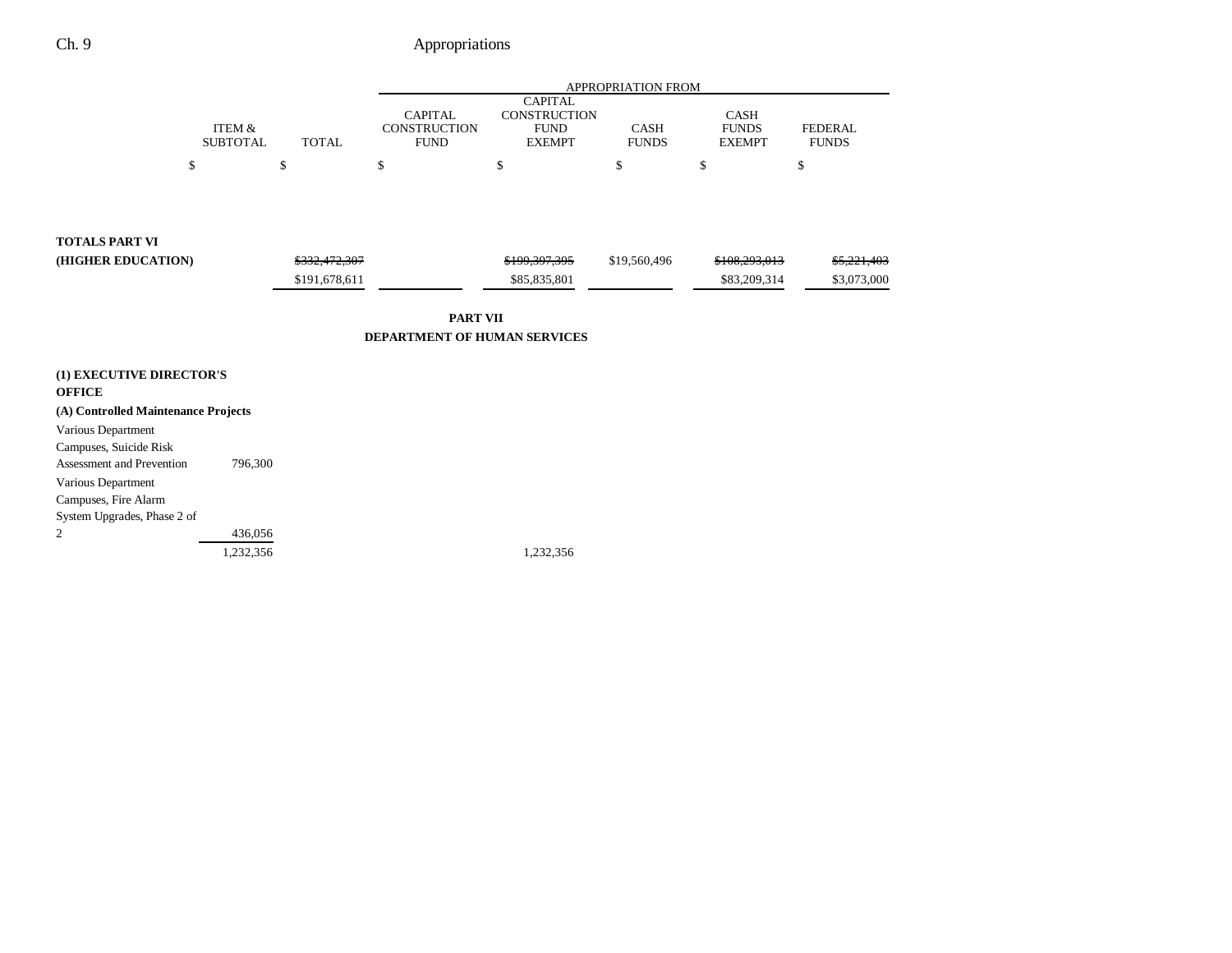| (B) Capital Construction Project |           |         |             |                    |         |
|----------------------------------|-----------|---------|-------------|--------------------|---------|
| Colorado Benefits                |           |         |             |                    |         |
| <b>Management System</b>         | 4,387,581 | 688.631 | $352.103^a$ | $1,522,929(T)^{b}$ | 823,918 |
|                                  |           |         |             |                    |         |

5,619,937

a This amount shall be from the Old Age Pension Fund.

<sup>b</sup> This amount shall be a transfer from the capital construction appropriation to the Department of Health Care Policy and Financing for the Colorado Benefits Management System.

### **(2) OFFICE OF DIRECT SERVICES**

**(A) Controlled Maintenance Projects** Colorado Mental Health Institute at Pueblo, Repair/Replace Campus Tunnel and Utility Infrastructure System, Phase 1,057,801 Colorado Mental Health Institute at Fort Logan, Repair/Replace HVAC Systems, Phase 3 of 4 375,000 Colorado Mental HealthInstitute at Pueblo, Repair Structural Problems in Building 54 180,000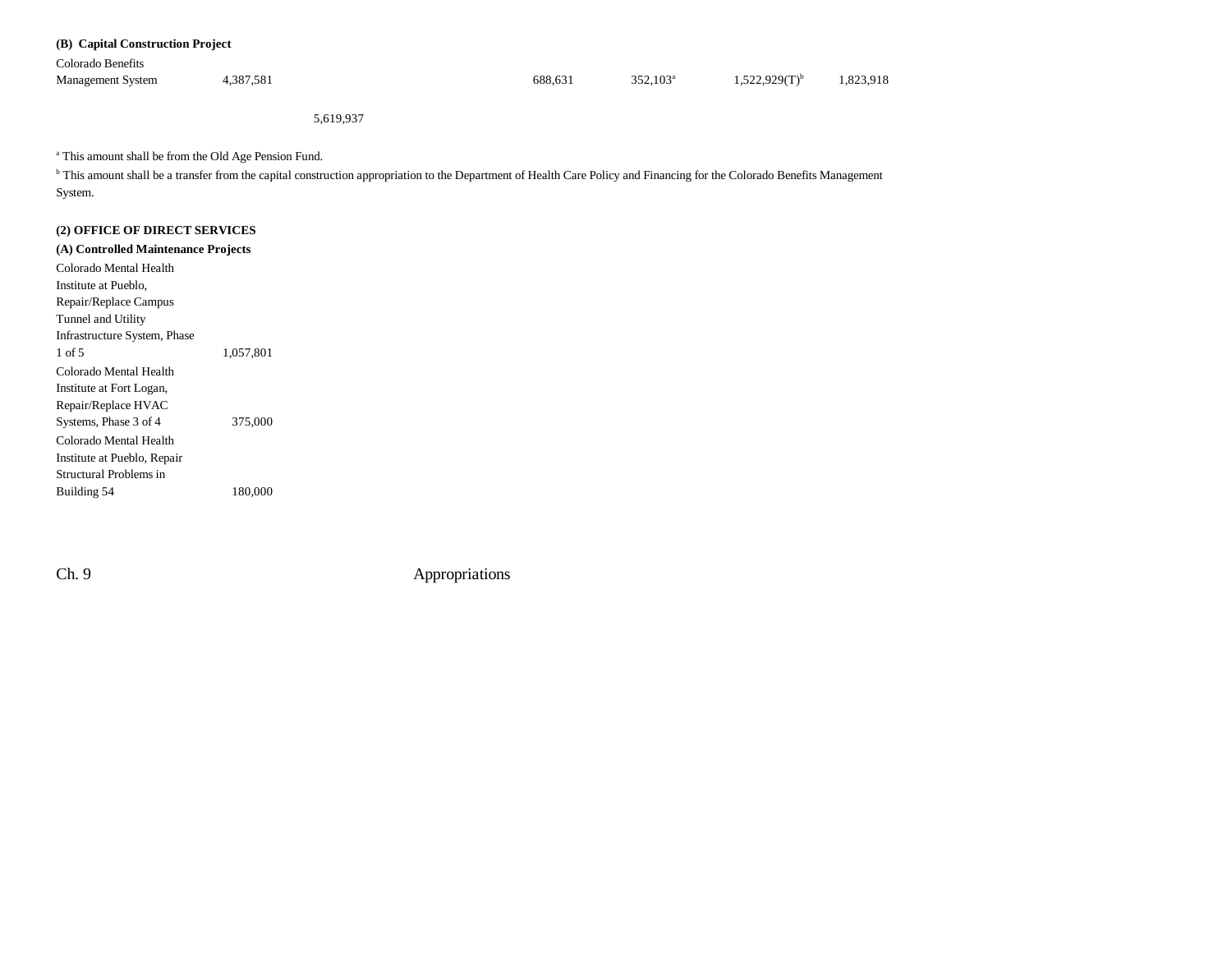|                                                                                                                                                                                                                                        |                                      |              | APPROPRIATION FROM                                   |                                                                |                             |                                       |                                |  |
|----------------------------------------------------------------------------------------------------------------------------------------------------------------------------------------------------------------------------------------|--------------------------------------|--------------|------------------------------------------------------|----------------------------------------------------------------|-----------------------------|---------------------------------------|--------------------------------|--|
|                                                                                                                                                                                                                                        | <b>ITEM &amp;</b><br><b>SUBTOTAL</b> | <b>TOTAL</b> | <b>CAPITAL</b><br><b>CONSTRUCTION</b><br><b>FUND</b> | <b>CAPITAL</b><br>CONSTRUCTION<br><b>FUND</b><br><b>EXEMPT</b> | <b>CASH</b><br><b>FUNDS</b> | CASH<br><b>FUNDS</b><br><b>EXEMPT</b> | <b>FEDERAL</b><br><b>FUNDS</b> |  |
|                                                                                                                                                                                                                                        | \$                                   | \$           | \$                                                   | \$                                                             | \$                          | \$                                    | \$                             |  |
| Colorado Mental Health<br>Institute at Fort Logan,<br>Replace Deteriorated<br>Campus Infrastructure<br>System, Phase 1 of 5<br>Colorado Mental Health<br>Institute at Pueblo,<br>Repair/Replace Secondary<br><b>Electrical Systems</b> | 575,000<br>698,750<br>2,886,551      | 2,886,551    |                                                      | 2,886,551                                                      |                             |                                       |                                |  |
| (B) Capital Construction Projects<br>Colorado Mental Health<br><b>Institute at Pueblo, Forensies</b><br><b>Medium and Maximum</b><br>Security Replacement                                                                              | 20,448,960                           |              |                                                      |                                                                |                             |                                       |                                |  |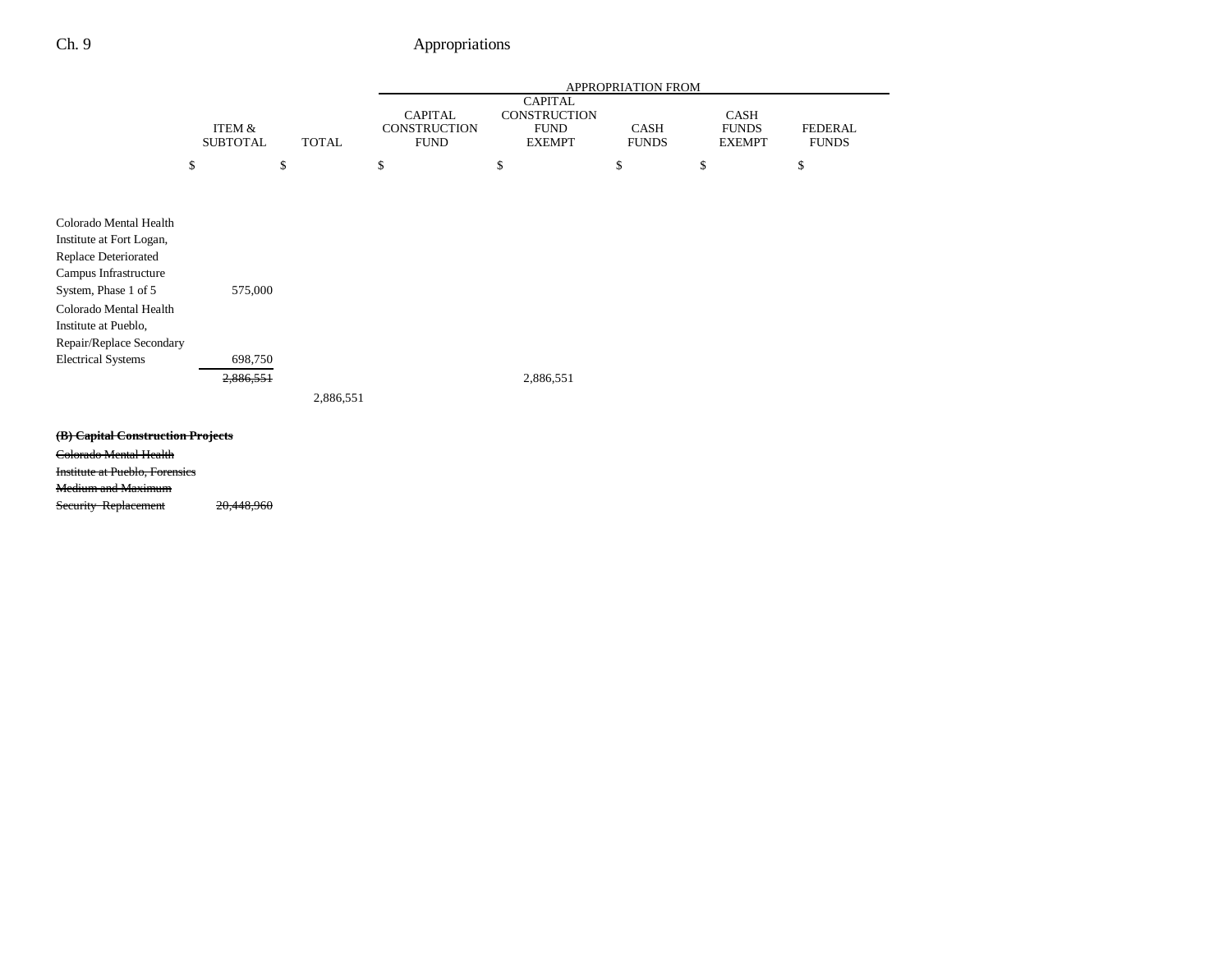| Colorado Mental Health            |                    |            |                      |  |                      |
|-----------------------------------|--------------------|------------|----------------------|--|----------------------|
| Institute at Pueblo, Hospital     |                    |            |                      |  |                      |
| Equipment - Available             |                    |            |                      |  |                      |
| March 1, 2002                     | 598,598            |            |                      |  |                      |
| Colorado Mental Health            |                    |            |                      |  |                      |
| Institute at Pueblo, Kitchen,     |                    |            |                      |  |                      |
| Warehouse, Heating Plant          |                    |            |                      |  |                      |
| Expansion                         | 4,750,250          |            |                      |  |                      |
| Pueblo Regional Center,           |                    |            |                      |  |                      |
| Group Home Remodeling -           |                    |            |                      |  |                      |
| Available March 1, 2002           | 177,730            |            |                      |  |                      |
| Colorado Mental Health            |                    |            |                      |  |                      |
| Institute at Fort Logan,          |                    |            |                      |  |                      |
| Renovation of Locked Adult        |                    |            |                      |  |                      |
| Unit - Available March 1,         |                    |            |                      |  |                      |
| 2002                              | <del>304,900</del> |            |                      |  |                      |
|                                   | 26,280,438         |            | 26,280,438           |  |                      |
|                                   |                    |            |                      |  |                      |
|                                   |                    | 29,166,989 |                      |  |                      |
|                                   |                    |            |                      |  |                      |
| (3) DIVISION OF YOUTH             |                    |            |                      |  |                      |
| <b>CORRECTIONS</b>                |                    |            |                      |  |                      |
| (A) Capital Construction Projects |                    |            |                      |  |                      |
| Division of Youth                 |                    |            |                      |  |                      |
| Corrections, Colorado             |                    |            |                      |  |                      |
| Mental Health Institute,          |                    |            |                      |  |                      |
| Secure 20-Bed Mental              |                    |            |                      |  |                      |
| Health Unit                       |                    | 4,890,300  | <del>1,121,800</del> |  | <del>3,768,500</del> |
|                                   |                    |            |                      |  |                      |
|                                   |                    |            |                      |  |                      |
|                                   |                    |            |                      |  |                      |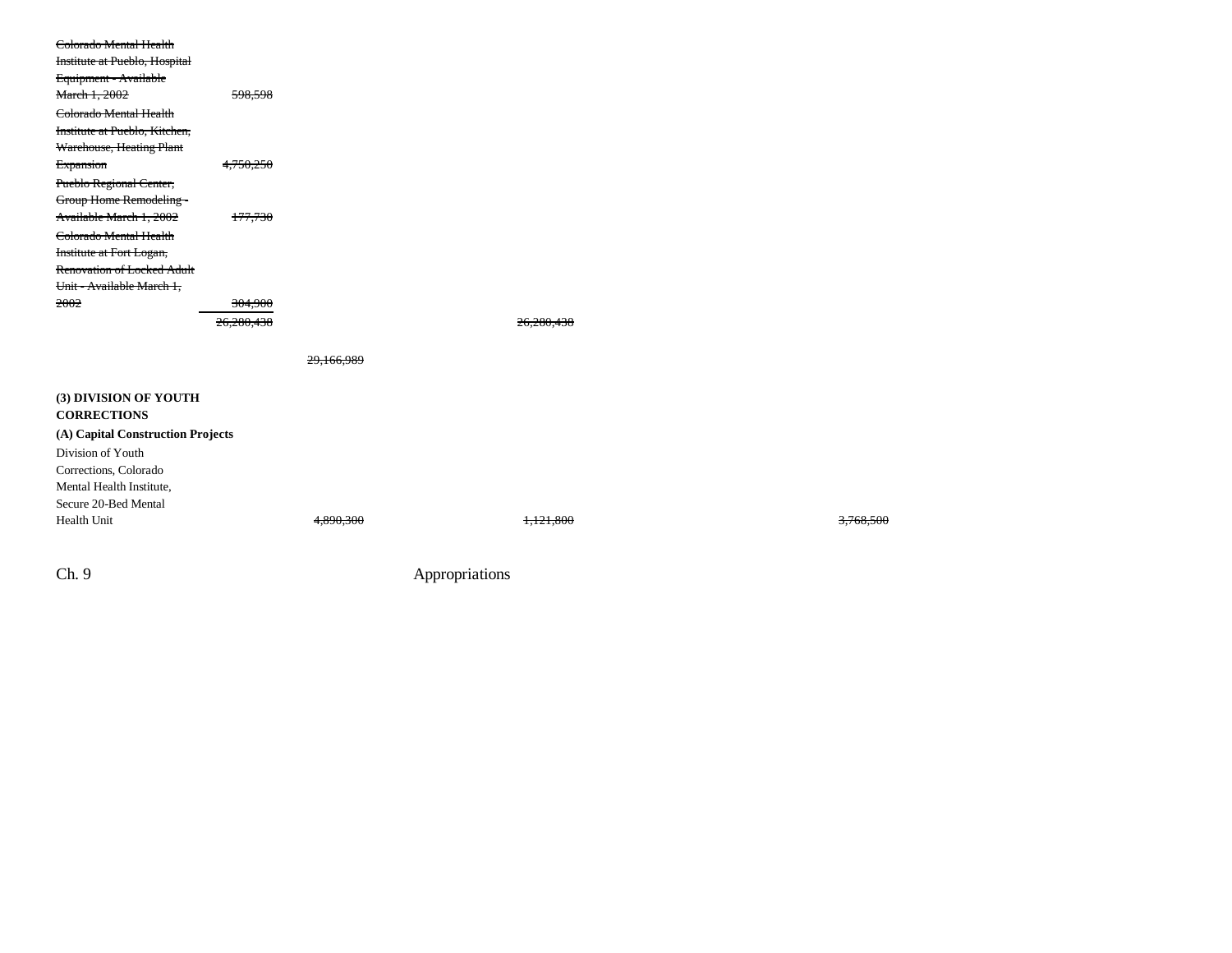|                                                                  |                                           |              | <b>APPROPRIATION FROM</b>                                                                                                     |              |                             |                                       |             |  |
|------------------------------------------------------------------|-------------------------------------------|--------------|-------------------------------------------------------------------------------------------------------------------------------|--------------|-----------------------------|---------------------------------------|-------------|--|
|                                                                  | ITEM &<br><b>TOTAL</b><br><b>SUBTOTAL</b> |              | <b>CAPITAL</b><br><b>CAPITAL</b><br><b>CONSTRUCTION</b><br><b>CONSTRUCTION</b><br><b>FUND</b><br><b>FUND</b><br><b>EXEMPT</b> |              | <b>CASH</b><br><b>FUNDS</b> | CASH<br><b>FUNDS</b><br><b>EXEMPT</b> |             |  |
|                                                                  | \$                                        | \$           | \$                                                                                                                            | \$           | \$                          | \$                                    | \$          |  |
|                                                                  |                                           | 25,802       |                                                                                                                               | 25,802       |                             |                                       |             |  |
| <b>TOTALS PART VII</b>                                           |                                           |              |                                                                                                                               |              |                             |                                       |             |  |
| (HUMAN SERVICES)                                                 |                                           | \$39,677,226 |                                                                                                                               | \$32,209,776 | \$352,103                   | $$1,522,929$ <sup>a</sup>             | \$5,592,418 |  |
|                                                                  |                                           | \$8,532,290  |                                                                                                                               | \$4,833,340  |                             |                                       | \$1,823,918 |  |
| <sup>a</sup> Of this amount \$1,522,929 contains a (T) notation. |                                           |              |                                                                                                                               |              |                             |                                       |             |  |

### **PART VIII JUDICIAL DEPARTMENT**

### **(1) CONTROLLED MAINTENANCE PROJECTS**

| Judicial Heritage Building, |         |         |         |
|-----------------------------|---------|---------|---------|
| Waterproof Sloped Roof and  |         |         |         |
| Plaza Deck, Phase 2 of 3    | 539.325 |         |         |
| Judicial Heritage Building, |         |         |         |
| Repair Building Exterior    | 42.680  |         |         |
|                             |         | 582,005 | 582,005 |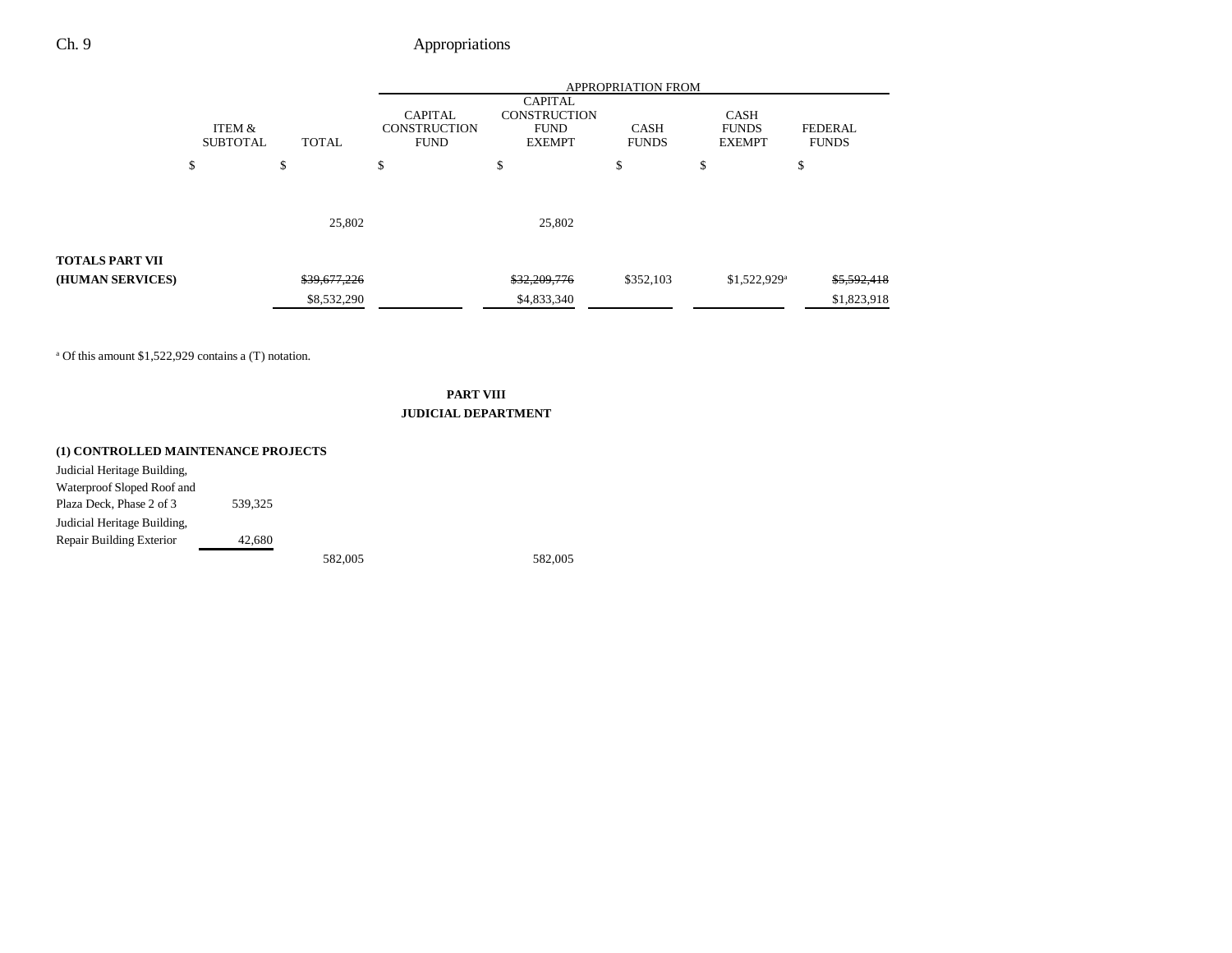| <b>TOTALS PART VIII</b>           |                                                                                                               |                                    |                   |           |
|-----------------------------------|---------------------------------------------------------------------------------------------------------------|------------------------------------|-------------------|-----------|
| (JUDICIAL)                        | \$582,005                                                                                                     | \$582,005                          |                   |           |
|                                   |                                                                                                               |                                    |                   |           |
|                                   |                                                                                                               | <b>PARTIX</b>                      |                   |           |
|                                   |                                                                                                               | DEPARTMENT OF LABOR AND EMPLOYMENT |                   |           |
|                                   |                                                                                                               |                                    |                   |           |
| (1) CAPITAL CONSTRUCTION PROJECTS |                                                                                                               |                                    |                   |           |
| Genesis Project                   | 13,105,274                                                                                                    | 13,105,274 <sup>a</sup>            |                   |           |
| Petroleum Storage Tank Site       |                                                                                                               |                                    |                   |           |
| Cleanup                           | 19,000,000                                                                                                    | $18,200,000^{\rm b}$               |                   | 800,000   |
|                                   | 32,105,274                                                                                                    |                                    |                   |           |
|                                   |                                                                                                               |                                    |                   |           |
|                                   | <sup>a</sup> This amount shall be from the Employment Support Fund pursuant to Section 8-77-109, C.R.S.       |                                    |                   |           |
|                                   | <sup>b</sup> This amount shall be from the Petroleum Storage Tank Fund pursuant to Section 8-20.5-103, C.R.S. |                                    |                   |           |
|                                   |                                                                                                               |                                    |                   |           |
| <b>TOTALS PART IX</b>             |                                                                                                               |                                    |                   |           |
| (LABOR AND                        |                                                                                                               |                                    |                   |           |
| EMPLOYMENT)                       | \$32,105,274                                                                                                  | \$31,305,274                       |                   | \$800,000 |
|                                   |                                                                                                               |                                    |                   |           |
|                                   |                                                                                                               | PART X                             |                   |           |
|                                   |                                                                                                               | <b>DEPARTMENT OF LAW</b>           |                   |           |
|                                   |                                                                                                               |                                    |                   |           |
| (1) CAPITAL CONSTRUCTION          |                                                                                                               |                                    |                   |           |
| <b>PROJECT</b>                    |                                                                                                               |                                    |                   |           |
| Law Office Information and        |                                                                                                               |                                    |                   |           |
| <b>Billing System</b>             | 224,936                                                                                                       | 53,517<br>$1,309^a$                | $164,709^{\rm b}$ | 5,401     |
|                                   |                                                                                                               |                                    |                   |           |
| Ch.9                              |                                                                                                               | Appropriations                     |                   |           |
|                                   |                                                                                                               |                                    |                   |           |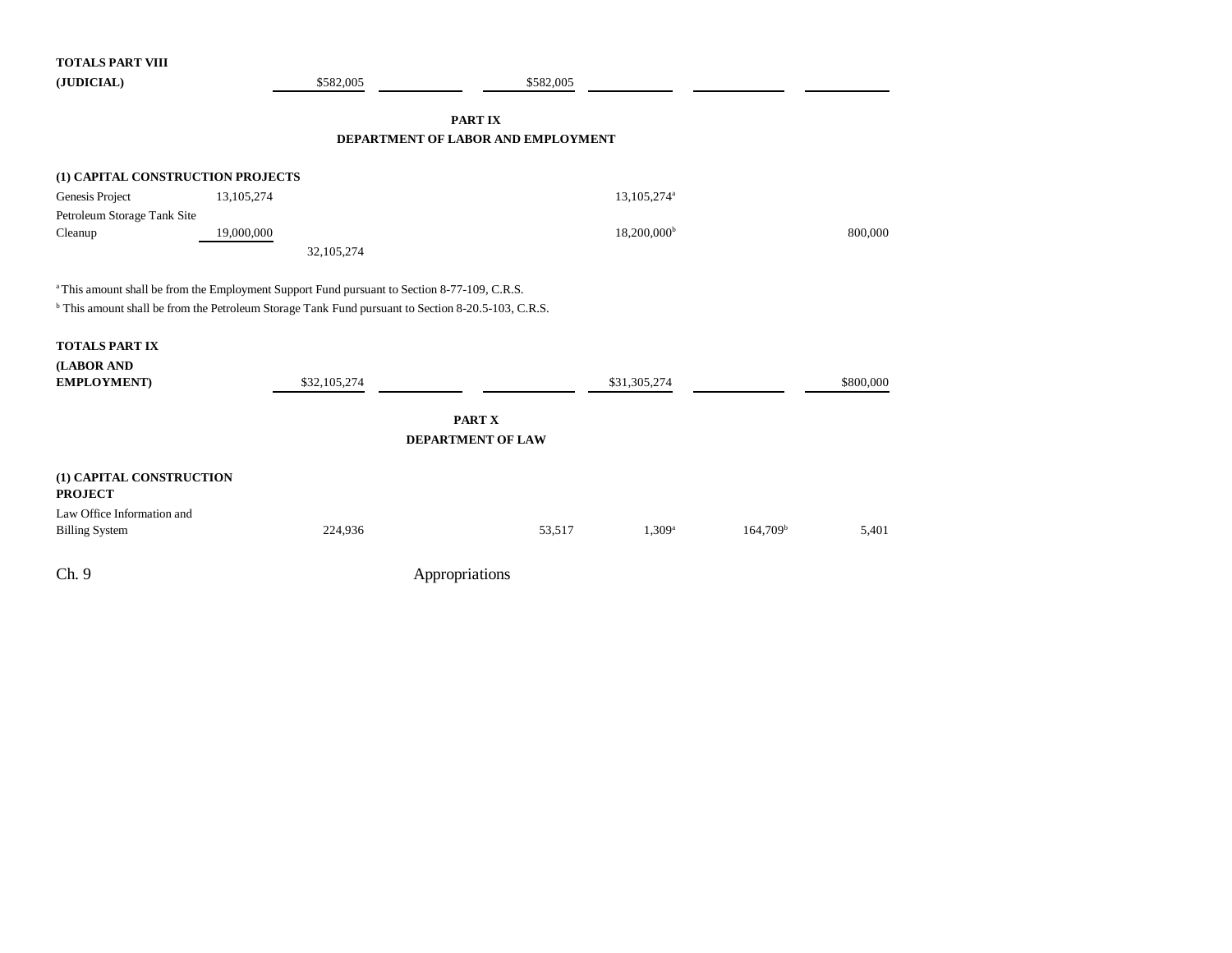|                                 |                | <b>APPROPRIATION FROM</b> |              |               |                |  |  |  |
|---------------------------------|----------------|---------------------------|--------------|---------------|----------------|--|--|--|
|                                 |                | <b>CAPITAL</b>            |              |               |                |  |  |  |
|                                 | <b>CAPITAL</b> | CONSTRUCTION              |              | <b>CASH</b>   |                |  |  |  |
| ITEM &                          | CONSTRUCTION   | <b>FUND</b>               | <b>CASH</b>  | <b>FUNDS</b>  | <b>FEDERAL</b> |  |  |  |
| <b>TOTAL</b><br><b>SUBTOTAL</b> | <b>FUND</b>    | <b>EXEMPT</b>             | <b>FUNDS</b> | <b>EXEMPT</b> | <b>FUNDS</b>   |  |  |  |
|                                 |                |                           |              |               |                |  |  |  |
|                                 |                |                           |              |               |                |  |  |  |

<sup>a</sup> This amount shall be from the State Compensation Insurance Authority.

<sup>b</sup> Of this amount, \$25,335(T) shall be from indirect cost recoveries, \$128,245(T) shall be from various sources of funds appropriated for legal services to state agencies, \$1,637 shall be from reserves in the Collection Agency Board Fund, \$5,564 shall be from reserves in the Uniform Consumer Credit Code Fund, \$2,291 shall be from the Department of Regulatory Agencies, Division of Securities, and \$1,637 shall be from the Department of Regulatory Agencies, Division of Insurance.

#### **TOTALS PART X**

| (LAW)                                                           | \$224,936 | \$53,517                                             | \$1,309 | $$164,709$ <sup>a</sup> | \$5,401 |
|-----------------------------------------------------------------|-----------|------------------------------------------------------|---------|-------------------------|---------|
| <sup>a</sup> Of this amount, \$153,580 contains a (T) notation. |           |                                                      |         |                         |         |
|                                                                 |           | <b>PART XI</b><br><b>DEPARTMENT OF LOCAL AFFAIRS</b> |         |                         |         |
| (1) CAPITAL CONSTRUCTION<br><b>PROJECT</b>                      |           |                                                      |         |                         |         |
| Community-Based Access<br>Grant Program - Available             |           |                                                      |         |                         |         |
| March 1, 2002                                                   | 5,000,000 | 5,000,000                                            |         |                         |         |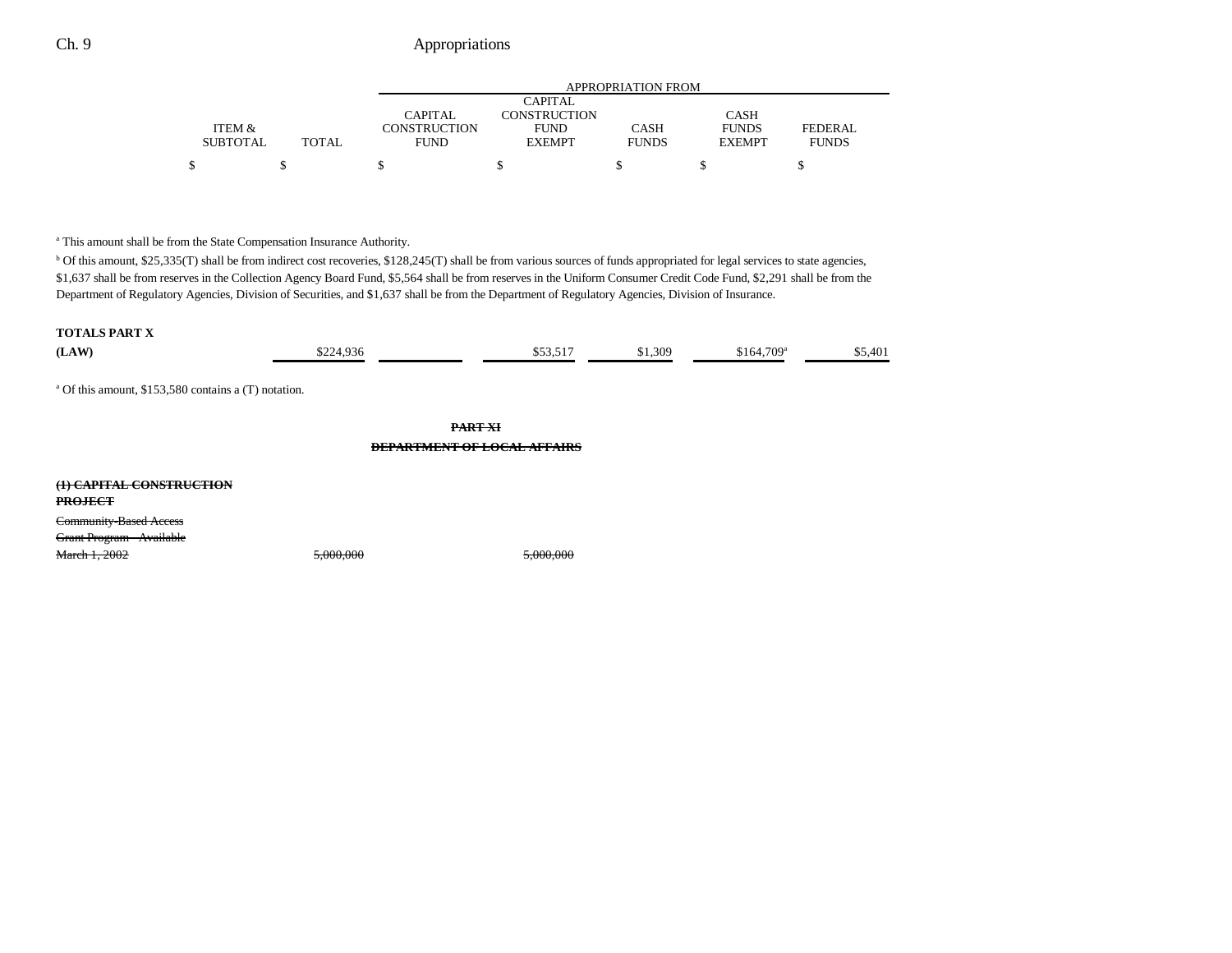#### **TOTALS PART XI**

| $(T \cap CAT$ AFEAIDEV | $E_{0000000}$ | $E_{000000}$ |
|------------------------|---------------|--------------|
| <b>(LOCAL AFTAINS)</b> | 33.000.000    | 33.000.000   |
|                        |               |              |

#### **PART XII**

#### **DEPARTMENT OF MILITARY AFFAIRS**

| (1) CONTROLLED MAINTENANCE PROJECTS<br>State Armories, Heating,<br>Ventilation and Air |             |             |           |
|----------------------------------------------------------------------------------------|-------------|-------------|-----------|
| Conditioning Modifications,                                                            |             |             |           |
| Phase 1 of 5                                                                           | 425,561     | 299,104     | 126,457   |
| State Armories, Emergency<br>Lighting/Electrical                                       |             |             |           |
| Violations, Phase 2 of 3                                                               | 314,126     | 236,293     | 77,833    |
| <b>State Armories, Armory</b>                                                          |             |             |           |
| Roof Projects, Phase 2 of 5                                                            | 271,813     | 214,413     | 57,400    |
| State Armories, Safety                                                                 |             |             |           |
| Standards Compliance,                                                                  |             |             |           |
| Phase 1 of 3                                                                           | 329,246     | 329,246     |           |
|                                                                                        | 1,340,746   |             |           |
|                                                                                        |             |             |           |
| <b>TOTALS PART XII</b>                                                                 |             |             |           |
| (MILITARY AFFAIRS)                                                                     | \$1,340,746 | \$1,079,056 | \$261,690 |

### **PART XIII DEPARTMENT OF NATURAL RESOURCES**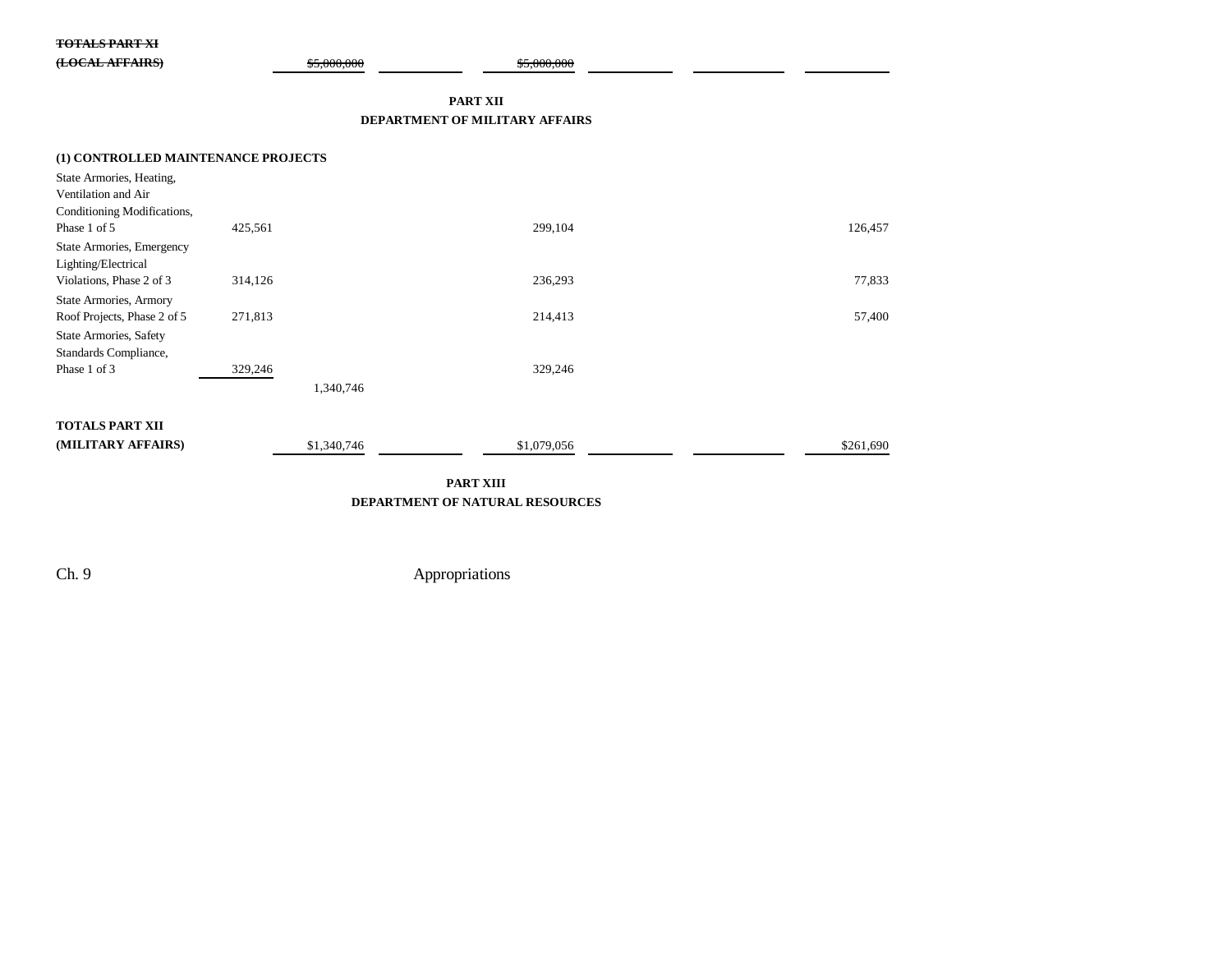|                                                                                                                                  |                           |              | APPROPRIATION FROM                                   |                                                                |                             |                                              |                                |
|----------------------------------------------------------------------------------------------------------------------------------|---------------------------|--------------|------------------------------------------------------|----------------------------------------------------------------|-----------------------------|----------------------------------------------|--------------------------------|
|                                                                                                                                  | ITEM &<br><b>SUBTOTAL</b> | <b>TOTAL</b> | <b>CAPITAL</b><br><b>CONSTRUCTION</b><br><b>FUND</b> | <b>CAPITAL</b><br>CONSTRUCTION<br><b>FUND</b><br><b>EXEMPT</b> | <b>CASH</b><br><b>FUNDS</b> | <b>CASH</b><br><b>FUNDS</b><br><b>EXEMPT</b> | <b>FEDERAL</b><br><b>FUNDS</b> |
|                                                                                                                                  | \$                        | \$           | \$                                                   | \$                                                             | \$                          | \$                                           | \$                             |
| (1) DIVISION OF PARKS AND OUTDOOR<br><b>RECREATION</b><br>(A) CAPITAL CONSTRUCTION AND CONTROLLED<br><b>MAINTENANCE PROJECTS</b> |                           |              |                                                      |                                                                |                             |                                              |                                |
| Major Repairs, Minor                                                                                                             |                           |              |                                                      |                                                                |                             |                                              |                                |
| <b>Recreation Improvements</b>                                                                                                   | 2,475,000                 |              |                                                      |                                                                |                             | 2,475,000 <sup>a</sup>                       |                                |
| Jackson State Park Lease                                                                                                         | 200,000                   |              |                                                      |                                                                |                             | $200,000^a$                                  |                                |
| Water Acquisitions/Lease                                                                                                         |                           |              |                                                      |                                                                |                             |                                              |                                |
| Options and Dam Repairs                                                                                                          | 400,000                   |              |                                                      |                                                                |                             | $400,000$ <sup>a</sup>                       |                                |
| Park Improvements and                                                                                                            |                           |              |                                                      |                                                                |                             |                                              |                                |
| <b>Buffer Acquisitions</b>                                                                                                       | 300,000                   |              |                                                      |                                                                |                             | 300,000 <sup>a</sup>                         |                                |
| Renovation of Bureau of                                                                                                          |                           |              |                                                      |                                                                |                             |                                              |                                |
| <b>Reclamation State Parks</b>                                                                                                   | 1,200,000                 |              |                                                      |                                                                |                             | 1,200,000 <sup>a</sup>                       |                                |
| <b>Grants for State Trails</b>                                                                                                   |                           |              |                                                      |                                                                |                             |                                              |                                |
| Program                                                                                                                          | 100,000                   |              |                                                      |                                                                |                             | $100,000^a$                                  |                                |
| Great Outdoors Colorado                                                                                                          |                           |              |                                                      |                                                                |                             |                                              |                                |
| Legacy Projects                                                                                                                  | 405,000                   |              |                                                      |                                                                |                             | $405,000^a$                                  |                                |
| Colorado Riverfront                                                                                                              |                           |              |                                                      |                                                                |                             |                                              |                                |
| Greenway Legacy Project                                                                                                          | 200,000                   |              |                                                      |                                                                |                             | $200,000$ <sup>a</sup>                       |                                |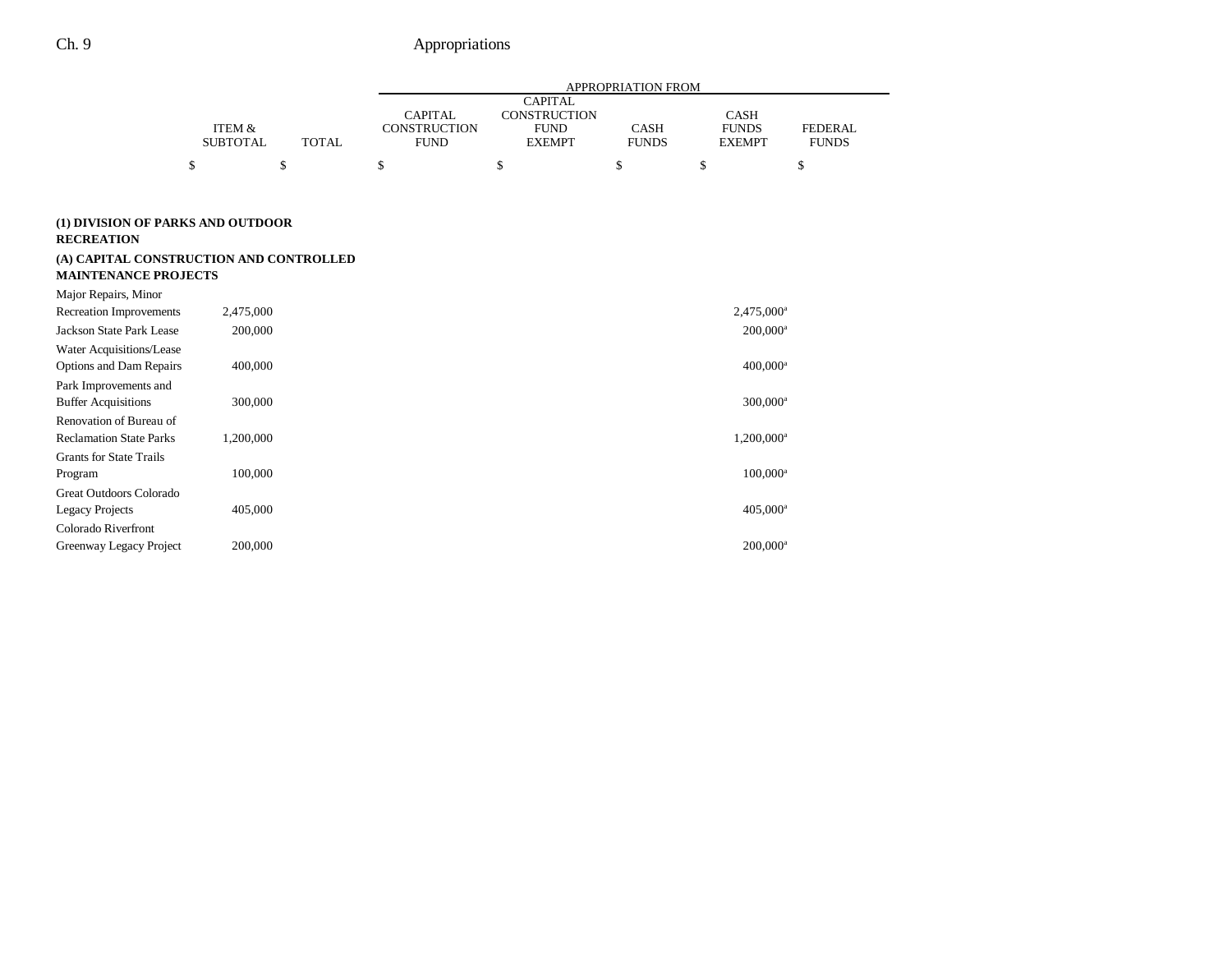| Renovation of Chatfield       |           |            |                          |                      |
|-------------------------------|-----------|------------|--------------------------|----------------------|
| <b>State Park</b>             | 325,000   |            |                          | 325,000 <sup>a</sup> |
| Cheyenne Mountain State       |           |            |                          |                      |
| Park Development              | 825,000   |            |                          | 825,000 <sup>a</sup> |
| Lone Mesa State Park          |           |            |                          |                      |
| Development                   | 200,000   |            |                          | $200,000^a$          |
| Improvements at Visitor       |           |            |                          |                      |
| Centers                       | 100,000   |            |                          | $100,000^a$          |
| Trail Linkages in State Parks | 300,000   |            |                          | 300,000 <sup>a</sup> |
| Watchable Wildlife in Parks   |           |            |                          |                      |
| Projects and Visitor Center   |           |            |                          |                      |
| Exhibits                      | 100,000   |            |                          | $100,000^{\rm a}$    |
| <b>Shower Conversions</b>     | 50,000    |            |                          | $50,000^{\rm a}$     |
| Road Maintenance and          |           |            |                          |                      |
| Improvements                  | 300,000   |            |                          | 300,000 <sup>b</sup> |
| Land and Water Protection     | 489,000   |            |                          | 489,000°             |
| <b>Parks Enhancements</b>     | 1,650,000 |            |                          | $1,650,000^{\circ}$  |
| <b>Statewide Programs</b>     | 566,000   |            |                          | 566,000°             |
| <b>Legacy Projects</b>        | 1,957,000 |            |                          | 1,957,000°           |
| Park Road Repairs             | 1,000,000 |            |                          | $1,000,000^a$        |
| Off-Highway Vehicle           |           |            |                          |                      |
| Program Grants and Minor      |           |            |                          |                      |
| New Construction and          |           |            |                          |                      |
| Renovation                    | 1,900,000 |            | $1,000,000$ <sup>d</sup> | $900,000^{\circ}$    |
|                               |           | 15,042,000 |                          |                      |

<sup>a</sup> These amounts shall be from the Division of Parks and Outdoor Recreation distribution of Lottery proceeds. They are based on estimates and shown for informational purposes only. As more current projections of Lottery proceeds become available, the Division may make adjustments to the amounts and projects shown here.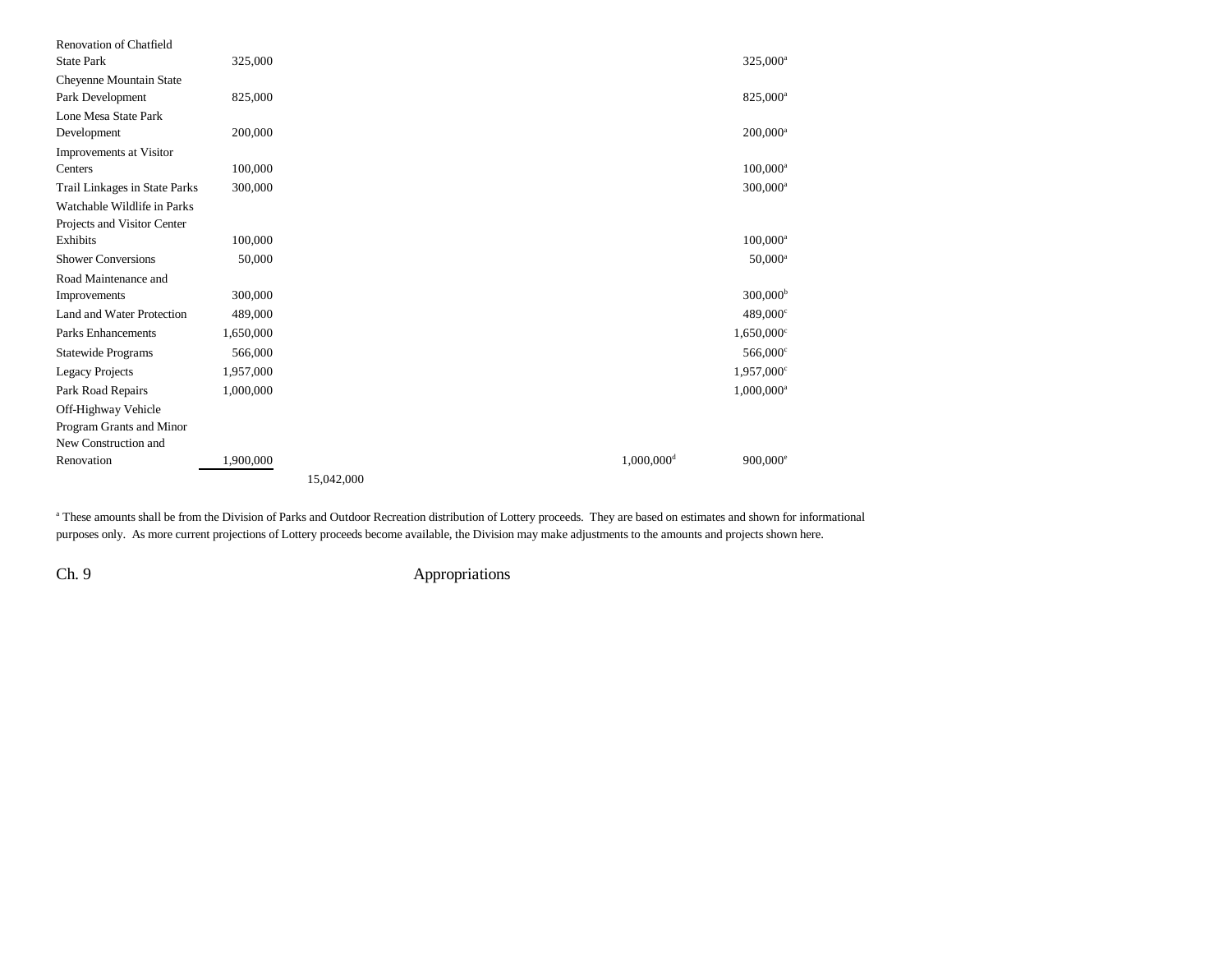|                 |       |              |               | APPROPRIATION FROM |               |                |
|-----------------|-------|--------------|---------------|--------------------|---------------|----------------|
|                 |       |              | CAPITAL       |                    |               |                |
|                 |       | CAPITAL      | CONSTRUCTION  |                    | <b>CASH</b>   |                |
| ITEM &          |       | CONSTRUCTION | <b>FUND</b>   | <b>CASH</b>        | <b>FUNDS</b>  | <b>FEDERAL</b> |
| <b>SUBTOTAL</b> | TOTAL | <b>FUND</b>  | <b>EXEMPT</b> | <b>FUNDS</b>       | <b>EXEMPT</b> | <b>FUNDS</b>   |
|                 |       |              |               |                    |               |                |
|                 |       |              |               |                    |               |                |

<sup>b</sup> This amount shall be from the Highway Users Tax Fund pursuant to Section 33-10-111(4), C.R.S.

c These amounts shall be from Great Outdoors Colorado Board Grants.

d This amount shall be from the Off-Highway Vehicle Recreation Fund pursuant to Section 33-14.5-106, C.R.S.

e This amount shall be from reserves in the Off-Highway Vehicle Recreation Fund pursuant to Section 33-14.5-106, C.R.S.

### **(2) DIVISION OF WILDLIFE4**

# **(A) CAPITAL CONSTRUCTION AND CONTROLLED**

|        |  | <b>MAINTENANCE PROJECTS</b> |  |  |
|--------|--|-----------------------------|--|--|
| $\sim$ |  |                             |  |  |

| Dam Maintenance, Repair,          |         |                      |         |
|-----------------------------------|---------|----------------------|---------|
| and Improvement                   | 153,615 | 153,615 <sup>a</sup> |         |
| Fish Unit Maintenance and         |         |                      |         |
| Improvement                       | 100,000 | $100,000^a$          |         |
| Property Maintenance,             |         |                      |         |
| Improvement, and                  |         |                      |         |
| Development                       | 380,856 | 380,856 <sup>a</sup> |         |
| <b>Waterfowl Habitat Projects</b> | 200,000 | 200,000 <sup>b</sup> |         |
| Motorboat Access on Lakes         |         |                      |         |
| and Streams                       | 776,055 | 194,014 <sup>a</sup> | 582,041 |
| Stream and Lake                   |         |                      |         |
| Improvements                      | 219,450 | $219.450^a$          |         |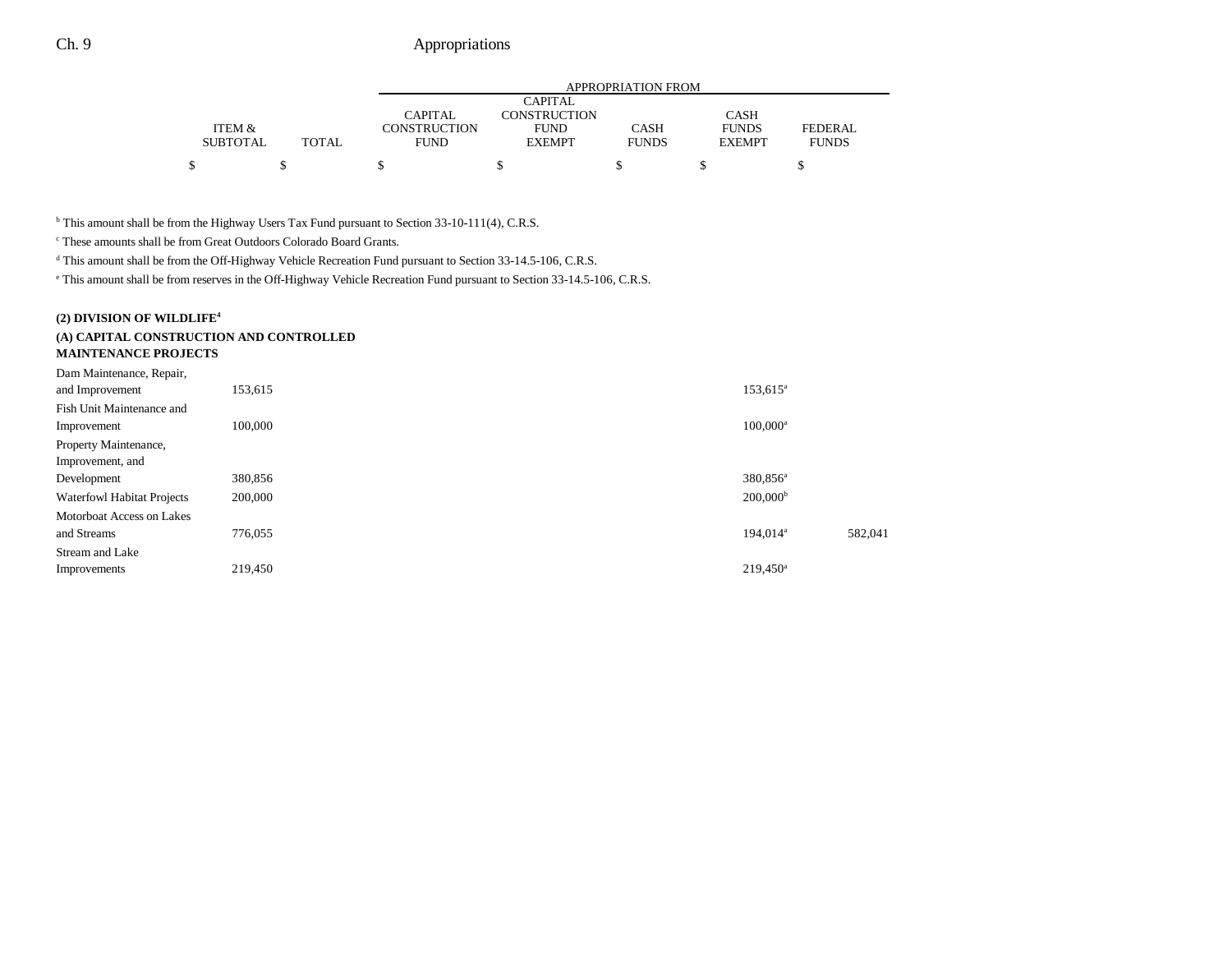| Uncompahgre Ecosystem        |                                                                              |             |                        |           |
|------------------------------|------------------------------------------------------------------------------|-------------|------------------------|-----------|
| <b>Restoration Project</b>   | 500,000                                                                      |             | 500,000 <sup>a</sup>   |           |
| Cooperative Habitat          |                                                                              |             |                        |           |
| Improvements                 | 500,000                                                                      |             | $500,000^a$            |           |
| Wetlands Improvement         |                                                                              |             |                        |           |
| Projects                     | 600,000                                                                      |             | $600,000$ <sup>a</sup> |           |
| Miscellaneous Small Projects | 641,891                                                                      |             | 641,891 <sup>a</sup>   |           |
|                              | 4,071,867                                                                    |             |                        |           |
|                              | <sup>a</sup> These amounts shall be from reserves in the Wildlife Cash Fund. |             |                        |           |
|                              | <sup>b</sup> This amount shall be from reserves in the Waterfowl Stamp Fund. |             |                        |           |
| <b>TOTALS PART XIII</b>      |                                                                              |             |                        |           |
| (NATURAL                     |                                                                              |             |                        |           |
| <b>RESOURCES</b>             | \$19,113,867                                                                 | \$1,000,000 | \$17,531,826           | \$582,041 |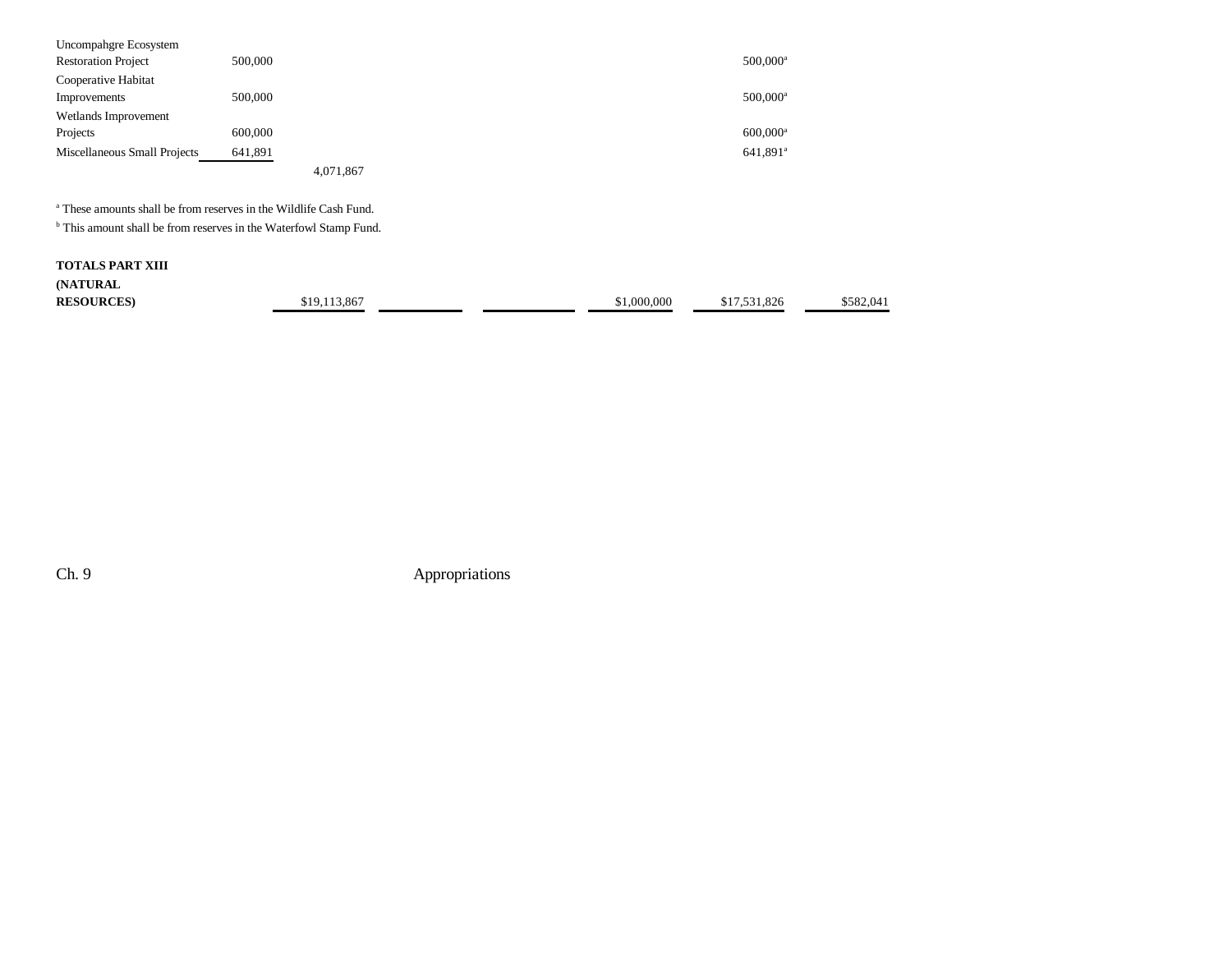|                           |   |              | <b>APPROPRIATION FROM</b>          |                              |                             |                               |                                |  |  |  |
|---------------------------|---|--------------|------------------------------------|------------------------------|-----------------------------|-------------------------------|--------------------------------|--|--|--|
|                           |   |              |                                    | <b>CAPITAL</b>               |                             |                               |                                |  |  |  |
|                           |   |              | <b>CAPITAL</b>                     | <b>CONSTRUCTION</b>          |                             | <b>CASH</b>                   |                                |  |  |  |
| ITEM &<br><b>SUBTOTAL</b> |   | <b>TOTAL</b> | <b>CONSTRUCTION</b><br><b>FUND</b> | <b>FUND</b><br><b>EXEMPT</b> | <b>CASH</b><br><b>FUNDS</b> | <b>FUNDS</b><br><b>EXEMPT</b> | <b>FEDERAL</b><br><b>FUNDS</b> |  |  |  |
|                           |   |              |                                    |                              |                             |                               |                                |  |  |  |
|                           | S | \$           |                                    |                              |                             |                               | S                              |  |  |  |
|                           |   |              |                                    |                              |                             |                               |                                |  |  |  |
|                           |   |              |                                    |                              |                             |                               |                                |  |  |  |

#### **PART XIV DEPARTMENT OF PERSONNEL**

| (1) CERTIFICATES OF PARTICIPATION PROJECTS |           |           |           |             |                           |
|--------------------------------------------|-----------|-----------|-----------|-------------|---------------------------|
| 1992 Issue (Refunding of                   |           |           |           |             |                           |
| 1979 DD, 1986 DYS, 1988                    |           |           |           |             |                           |
| Prison Issue, and 1995-2005                |           |           |           |             |                           |
| Part of AHEC North                         |           |           |           |             |                           |
| Classroom)                                 | 2,749,488 |           | 2,749,488 |             |                           |
| Lease Purchase of 700                      |           |           |           |             |                           |
| Kipling Street Building                    | 858.488   |           |           |             | $858,488(T)^a$            |
| Lease Purchase of 1881                     |           |           |           |             |                           |
| Pierce Street Building                     | 1,770,228 |           | 973.271   | $333.865^b$ | $463.092(T)$ <sup>b</sup> |
|                                            |           | 5.378.204 |           |             |                           |

<sup>a</sup> Of this amount, \$579,394 shall be from the Department of Public Safety, representing its share of the 700 Kipling Street building lease purchase, \$227,756 shall be from the Department of Agriculture representing its share of the 700 Kipling Street building lease purchase, and \$51,338 shall be from the Department of Transportation representing its share of the 700 Kipling Street building lease purchase.

b These amounts shall be from the Department of Revenue.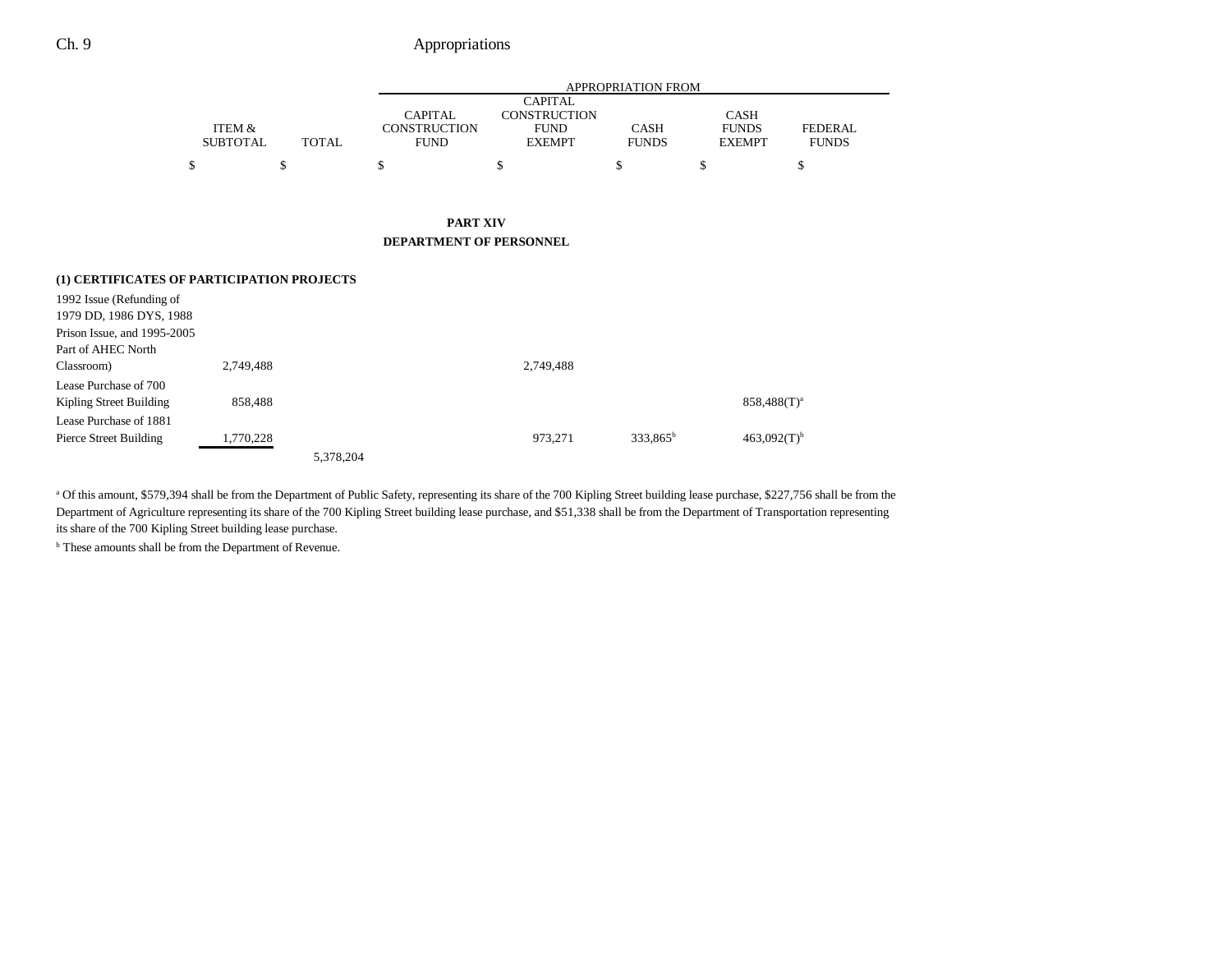### **(2) CONTROLLED MAINTENANCE PROJECTS**

| <b>Emergency Fund</b>             | 1,000,000          |  |
|-----------------------------------|--------------------|--|
| State Capitol Building,           |                    |  |
| Renovate First Floor Lights       | 466,375            |  |
| State Capitol Building,           |                    |  |
| House and Senate Chambers,        |                    |  |
| <b>Brass Handrail Safety</b>      |                    |  |
| Improvements                      | 193,735            |  |
| State Capitol Building,           |                    |  |
| Repairs/Replace Roof              | <del>511,890</del> |  |
|                                   | 131,890            |  |
| State Office, Centennial, and     |                    |  |
| Power Plant Buildings,            |                    |  |
| <b>Replace Deteriorated Roofs</b> | 607,180            |  |
| Centennial and Annex              |                    |  |
| Buildings, Repair Passenger       |                    |  |
| and Freight Elevators, Phase      |                    |  |
| $1$ of $3$                        | 325,670            |  |
| Camp George West, Repair          |                    |  |
| Paving and Removal of             |                    |  |
| <b>Buildings</b>                  | 122,346            |  |
| Remote Telecommunications         |                    |  |
| Buildings, Roof                   |                    |  |
| Replacement, Phase 3 of 5         | 53,280             |  |
| Centennial Building,              |                    |  |
| Replace Variable Air              |                    |  |
| <b>Volume Boxes</b>               | 1,396,800          |  |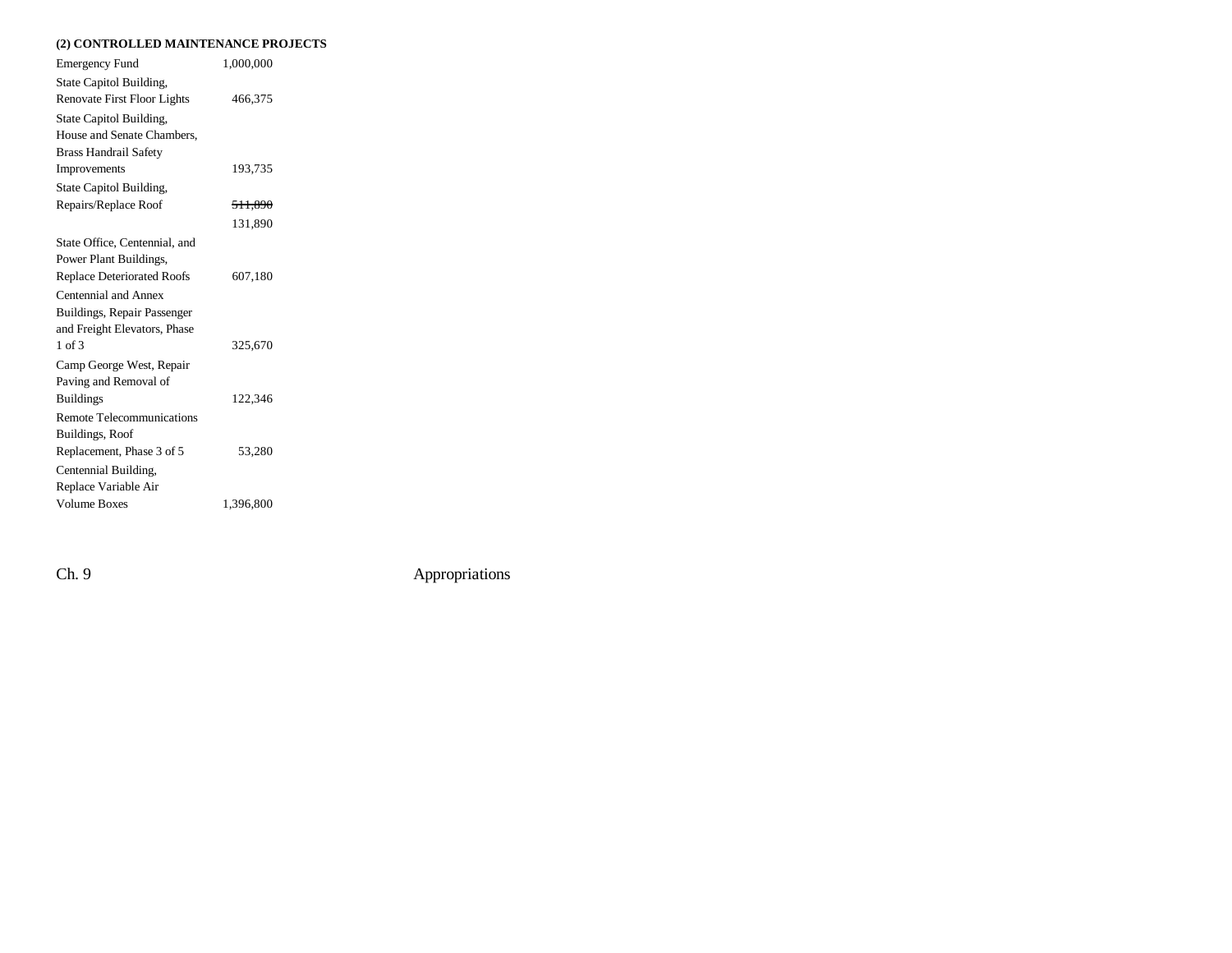|                                                                                                                 |                           |              |                                               |                                                                       | APPROPRIATION FROM   |                                                                         |  |
|-----------------------------------------------------------------------------------------------------------------|---------------------------|--------------|-----------------------------------------------|-----------------------------------------------------------------------|----------------------|-------------------------------------------------------------------------|--|
|                                                                                                                 | ITEM &<br><b>SUBTOTAL</b> | <b>TOTAL</b> | <b>CAPITAL</b><br>CONSTRUCTION<br><b>FUND</b> | <b>CAPITAL</b><br><b>CONSTRUCTION</b><br><b>FUND</b><br><b>EXEMPT</b> | CASH<br><b>FUNDS</b> | CASH<br><b>FUNDS</b><br><b>FEDERAL</b><br><b>FUNDS</b><br><b>EXEMPT</b> |  |
|                                                                                                                 | \$                        | \$           | \$                                            | \$                                                                    | \$                   | \$<br>\$                                                                |  |
|                                                                                                                 |                           |              |                                               |                                                                       |                      |                                                                         |  |
| Telecommunications<br>Buildings, Emergency                                                                      |                           |              |                                               |                                                                       |                      |                                                                         |  |
| Generator Replacement,<br>Phase 3 of 5                                                                          | 71,060                    |              |                                               |                                                                       |                      |                                                                         |  |
| Centennial, Power Plant, and<br>State Services Buildings,<br>Upgrade/Replace Domestic<br>Water Pump Systems and |                           |              |                                               |                                                                       |                      |                                                                         |  |
| <b>Heat Exchanges</b>                                                                                           | 326,315                   |              |                                               |                                                                       |                      |                                                                         |  |
| Telecommunications<br>Buildings, Replace Batteries<br>for Back-Up Generators,                                   |                           |              |                                               |                                                                       |                      |                                                                         |  |
| Phase 2 of 3                                                                                                    | 87,780                    |              |                                               |                                                                       |                      |                                                                         |  |
| 1881 Pierce Street Building,                                                                                    |                           |              |                                               |                                                                       |                      |                                                                         |  |
| Replace Fire Alarm System                                                                                       | 398,360                   |              |                                               |                                                                       |                      |                                                                         |  |
|                                                                                                                 |                           | 5,560,791    |                                               | 5,162,431                                                             |                      | $398,360(T)^a$                                                          |  |
|                                                                                                                 |                           | 5,180,791    |                                               | 4,782,431                                                             |                      |                                                                         |  |

a This amount shall be from the Department of Revenue.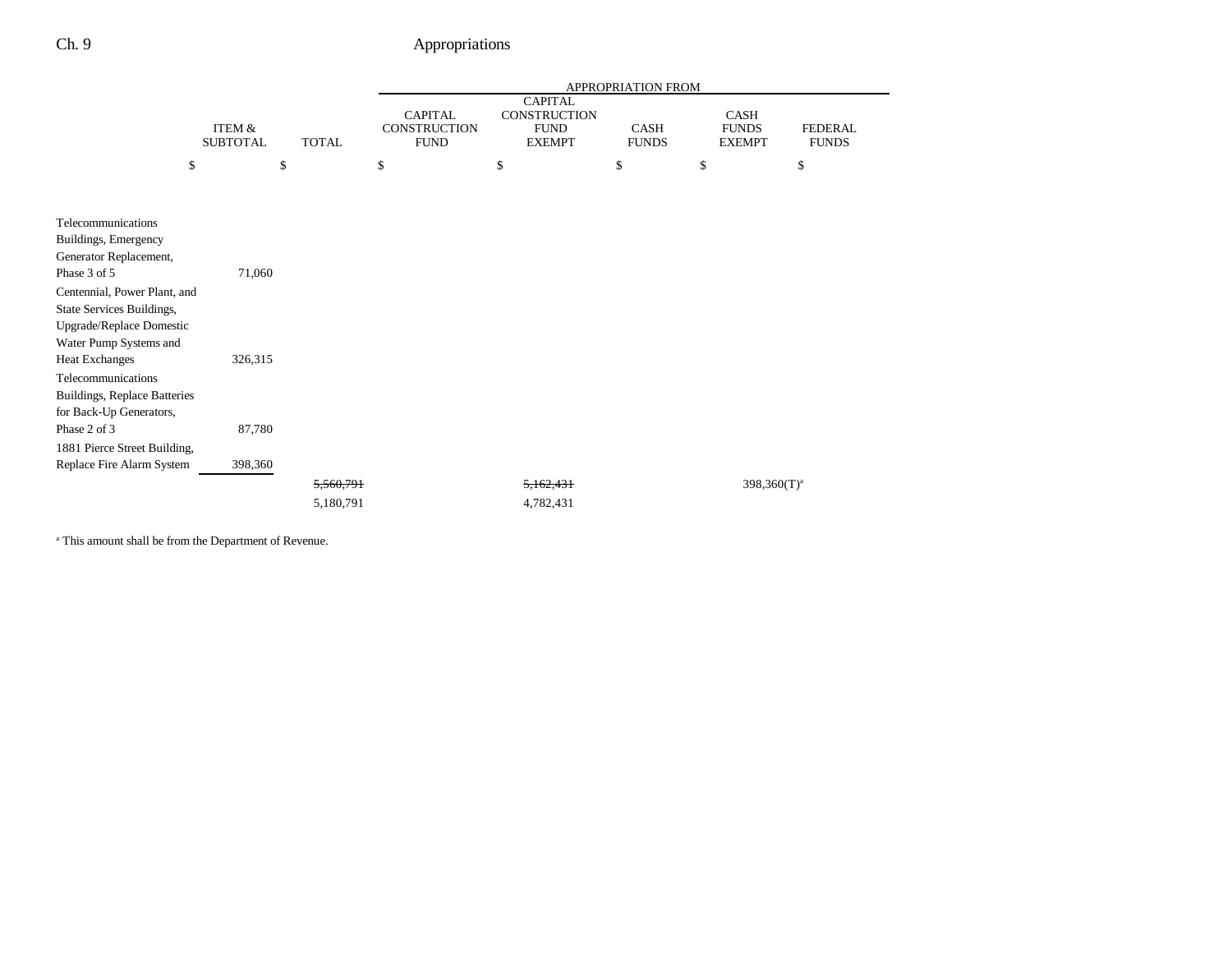### **(3) CAPITAL CONSTRUCTION PROJECT**S

| Capitol Complex Master                          |                    |            |                         |
|-------------------------------------------------|--------------------|------------|-------------------------|
| Plan                                            | 1,000,000          | 1,000,000  |                         |
| <b>Telecommunications</b>                       |                    |            |                         |
| Services, Replacement of                        |                    |            |                         |
| <b>Durango Maintenance</b>                      |                    |            |                         |
| Building - Available March                      |                    |            |                         |
| 1,2002                                          | 112,322            | 112,322    |                         |
| Statewide Multi-Use                             |                    |            |                         |
| Network Implementation                          | 2,450,000          | 2,450,000  |                         |
| Statewide Multi-Use<br>Network Implementation - |                    |            |                         |
| Available March 1, 2002                         | 250,000            | 250,000    |                         |
| <b>Public Safety</b>                            |                    |            |                         |
| <b>Communications Trust Fund</b>                | 16,655,265         | 16,655,265 |                         |
| Public Safety                                   |                    |            |                         |
| <b>Communications Trust Fund</b>                |                    |            |                         |
| - Available March 1, 2002                       | 1,069,735          | 1,069,735  |                         |
| Digital Trunked Radio                           |                    |            |                         |
| System                                          | 17,725,000         |            | 17,725,000 <sup>a</sup> |
| <b>Telecommunications Cash</b>                  |                    |            |                         |
| Deficit                                         | 2,256,061          | 2,256,061  |                         |
| Human Resources/Financial                       |                    |            |                         |
| System Project - Available                      |                    |            |                         |
| March 1, 2002                                   | 1.555.000          | 1.555.000  |                         |
| Statewide Security                              |                    |            |                         |
| <b>Assessment and Firewall</b>                  |                    |            |                         |
| Implementation                                  | <del>250,000</del> | 250,000    |                         |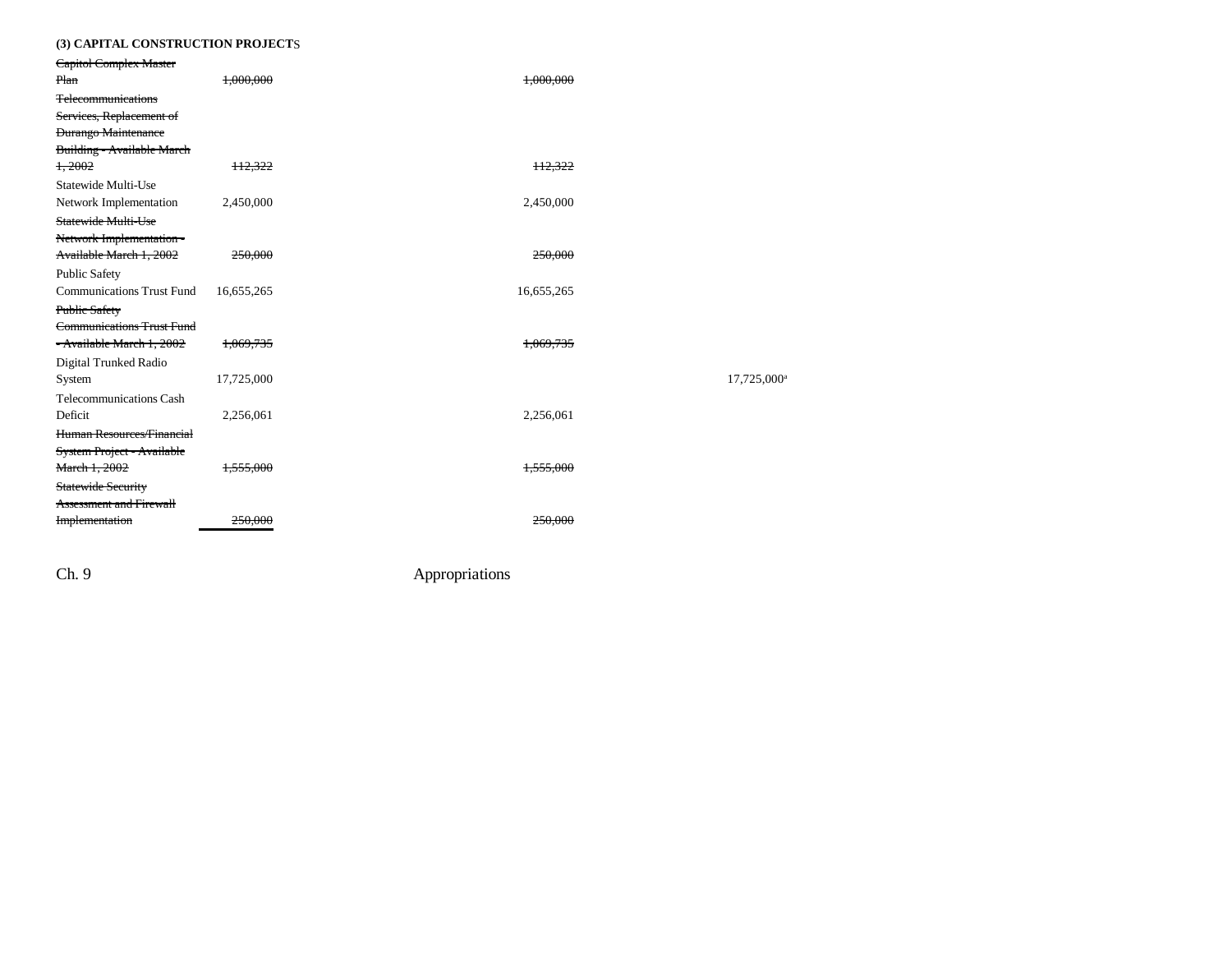|                                                                                     |                                           |                          | APPROPRIATION FROM                                   |                                                                       |                             |                                       |                                |  |
|-------------------------------------------------------------------------------------|-------------------------------------------|--------------------------|------------------------------------------------------|-----------------------------------------------------------------------|-----------------------------|---------------------------------------|--------------------------------|--|
|                                                                                     | ITEM &<br><b>SUBTOTAL</b><br><b>TOTAL</b> |                          | <b>CAPITAL</b><br><b>CONSTRUCTION</b><br><b>FUND</b> | <b>CAPITAL</b><br><b>CONSTRUCTION</b><br><b>FUND</b><br><b>EXEMPT</b> | <b>CASH</b><br><b>FUNDS</b> | CASH<br><b>FUNDS</b><br><b>EXEMPT</b> | <b>FEDERAL</b><br><b>FUNDS</b> |  |
|                                                                                     | \$                                        | \$                       | \$                                                   | \$                                                                    | \$                          | \$                                    | \$                             |  |
|                                                                                     |                                           | 43,323,383<br>39,086,326 |                                                      |                                                                       |                             |                                       |                                |  |
| <sup>a</sup> This amount shall be from the Public Safety Communications Trust Fund. |                                           |                          |                                                      |                                                                       |                             |                                       |                                |  |
| <b>TOTALS PART XIV</b>                                                              |                                           |                          |                                                      |                                                                       |                             |                                       |                                |  |
| (PERSONNEL)                                                                         |                                           | \$54,262,378             |                                                      | \$34,483,573                                                          | \$333,865                   | \$19,444,940 <sup>a</sup>             |                                |  |
|                                                                                     |                                           | \$49,645,321             |                                                      | \$29,866,516                                                          |                             |                                       |                                |  |
|                                                                                     |                                           |                          |                                                      |                                                                       |                             |                                       |                                |  |

 $\blacksquare$ 

 $\overline{\phantom{0}}$ 

a Of this amount, \$1,720,664 contains a (T) notation.

**PART XV**

#### **DEPARTMENT OF PUBLIC HEALTH AND ENVIRONMENT**

### **(1) CAPITAL CONSTRUCTION PROJECTS**

Small Community Wastewater Treatment Facilities ConstructionGrants 1,500,000 1,500,000 1,500,000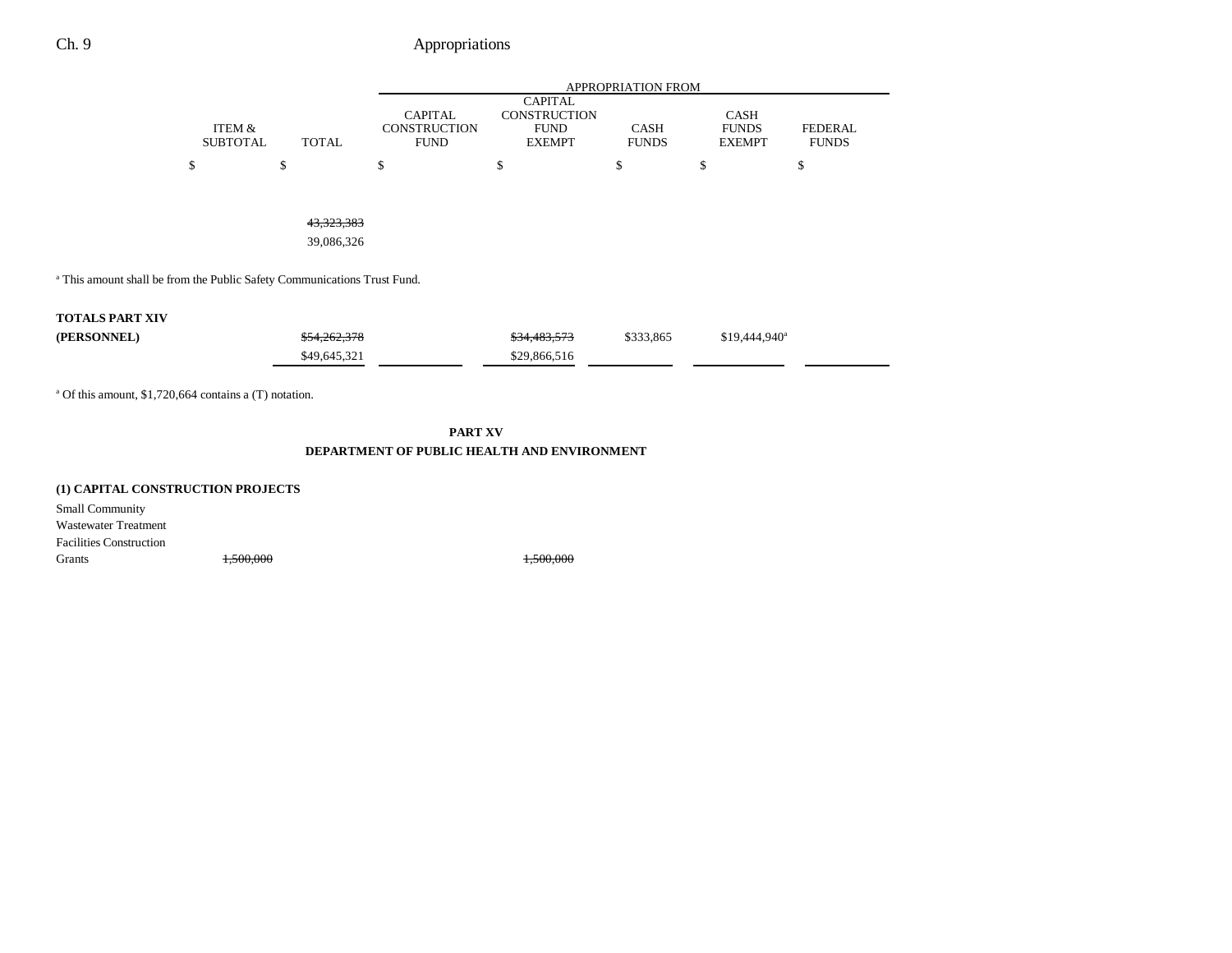|                                                                               | 486,754   |             | 486,754                     |                        |             |
|-------------------------------------------------------------------------------|-----------|-------------|-----------------------------|------------------------|-------------|
| <b>Contaminated Sites</b>                                                     |           |             |                             |                        |             |
| Redevelopment                                                                 | 2,450,000 |             |                             | $500,000$ <sup>a</sup> | 1,950,000   |
| <b>Small Community Drinking</b>                                               |           |             |                             |                        |             |
| <b>Water Treatment Facilities</b>                                             |           |             |                             |                        |             |
| <b>Construction Grants</b>                                                    | 1,500,000 |             | 1,500,000                   |                        |             |
|                                                                               | 279,273   |             | 279,273                     |                        |             |
|                                                                               |           | 5,450,000   |                             |                        |             |
|                                                                               |           | 3,216,027   |                             |                        |             |
|                                                                               |           |             |                             |                        |             |
| <sup>a</sup> This amount shall be from the Hazardous Substance Response Fund. |           |             |                             |                        |             |
| <b>TOTALS PART XV</b>                                                         |           |             |                             |                        |             |
| (PUBLIC HEALTH AND                                                            |           |             |                             |                        |             |
| <b>ENVIRONMENT</b> )                                                          |           | \$5,450,000 | \$3,000,000                 | \$500,000              | \$1,950,000 |
|                                                                               |           | \$3,216,027 | \$766,027                   |                        |             |
|                                                                               |           |             | <b>PART XVI</b>             |                        |             |
|                                                                               |           |             | DEPARTMENT OF PUBLIC SAFETY |                        |             |
|                                                                               |           |             |                             |                        |             |

| (1) CONTROLLED MAINTENANCE PROJECT |         |         |
|------------------------------------|---------|---------|
| Colorado State Patrol              |         |         |
| Academy/Camp George                |         |         |
| West Repairs, Phase 2 of 3         | 304.962 | 304.962 |
|                                    |         |         |

### **(2) CAPITAL CONSTRUCTION PROJECTS**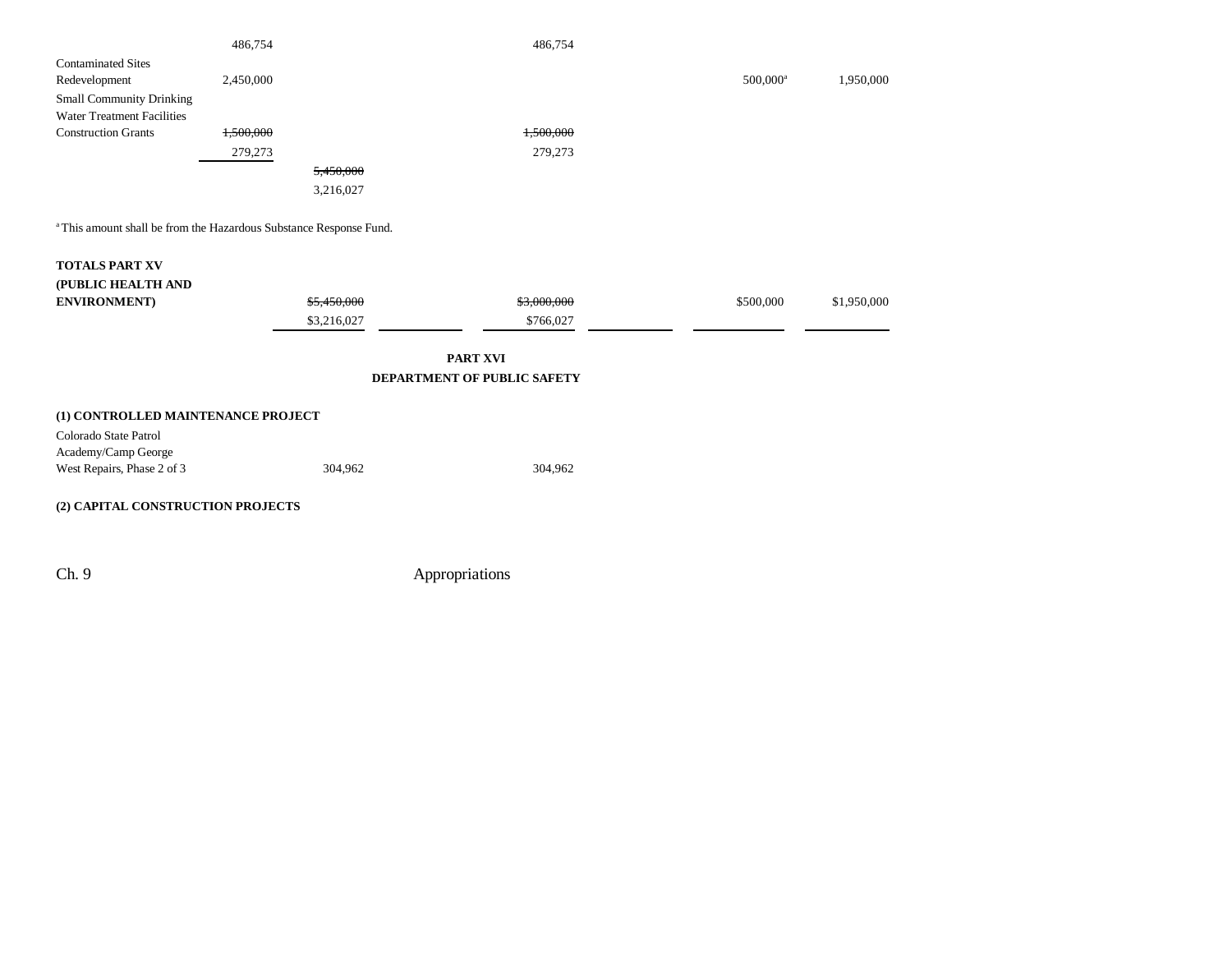|                                                                                                                                                                       |                                      |              | APPROPRIATION FROM                            |                                                                       |                             |                                       |                                |  |  |
|-----------------------------------------------------------------------------------------------------------------------------------------------------------------------|--------------------------------------|--------------|-----------------------------------------------|-----------------------------------------------------------------------|-----------------------------|---------------------------------------|--------------------------------|--|--|
|                                                                                                                                                                       | <b>ITEM &amp;</b><br><b>SUBTOTAL</b> | <b>TOTAL</b> | <b>CAPITAL</b><br>CONSTRUCTION<br><b>FUND</b> | <b>CAPITAL</b><br><b>CONSTRUCTION</b><br><b>FUND</b><br><b>EXEMPT</b> | <b>CASH</b><br><b>FUNDS</b> | CASH<br><b>FUNDS</b><br><b>EXEMPT</b> | <b>FEDERAL</b><br><b>FUNDS</b> |  |  |
|                                                                                                                                                                       | \$<br>\$                             |              | \$                                            | \$                                                                    | \$                          | \$                                    | \$                             |  |  |
|                                                                                                                                                                       |                                      |              |                                               |                                                                       |                             |                                       |                                |  |  |
| Colorado Bureau of<br>Investigation, Colorado<br>Crime Information Center,<br>Capacity Upgrade for<br><b>Automated Fingerprinting</b><br><b>Identification System</b> | 1,560,352                            |              |                                               |                                                                       |                             |                                       |                                |  |  |
| Colorado State Patrol,<br><b>Communications System</b><br>Maintenance and Building                                                                                    |                                      |              |                                               |                                                                       |                             |                                       |                                |  |  |
| Acquisition<br>Colorado State Patrol,<br>Mobile Data Computer                                                                                                         | 572,790                              |              |                                               |                                                                       |                             |                                       |                                |  |  |
| Initiative<br>Colorado State Patrol,<br>Mobile Data Computer<br>Initiative - Available March                                                                          | 424,168                              |              |                                               |                                                                       |                             |                                       |                                |  |  |
| 1,2002<br>Colorado State Patrol,<br>Capitol Security Video<br>Surveillance System -                                                                                   | 227,252                              |              |                                               |                                                                       |                             |                                       |                                |  |  |
| Available March 1, 2002                                                                                                                                               | 164,220                              |              |                                               |                                                                       |                             |                                       |                                |  |  |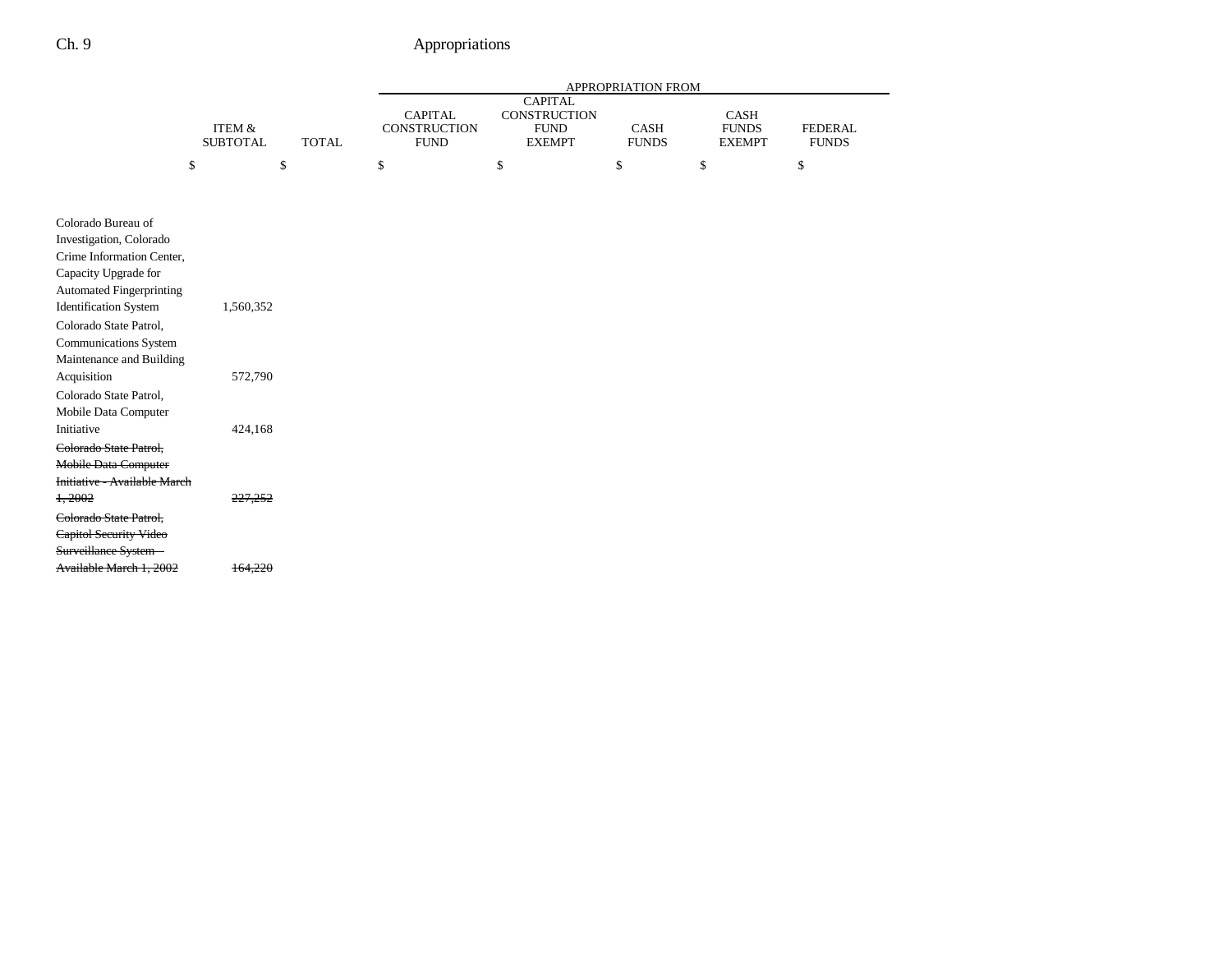| Colorado State Patrol, Frisco      |             |                              |                     |                   |  |
|------------------------------------|-------------|------------------------------|---------------------|-------------------|--|
| Troop Office Construction          | 227,252     |                              |                     |                   |  |
|                                    | 23,398      |                              |                     |                   |  |
| Colorado State Patrol, Frisco      |             |                              |                     |                   |  |
| <b>Troop Office Construction -</b> |             |                              |                     |                   |  |
| Available March 1, 2002            | 1,227,068   |                              |                     |                   |  |
|                                    | 4,403,102   | 4,403,102                    |                     |                   |  |
|                                    | 2,580,708   | 2,580,708                    |                     |                   |  |
|                                    |             |                              |                     |                   |  |
| <b>TOTALS PART XVI</b>             |             |                              |                     |                   |  |
| (PUBLIC SAFETY)                    | \$4,708,064 | \$4,708,064                  |                     |                   |  |
|                                    | \$2,885,670 | \$2,885,670                  |                     |                   |  |
|                                    |             | <b>PART XVII</b>             |                     |                   |  |
|                                    |             | <b>DEPARTMENT OF REVENUE</b> |                     |                   |  |
| (1) CONTROLLED MAINTENANCE PROJECT |             |                              |                     |                   |  |
|                                    |             |                              |                     |                   |  |
| 1881 Pierce Street Building,       |             |                              |                     |                   |  |
| Replace Fire Alarm System          | 398,360     | 219,098                      | 75,688 <sup>a</sup> | $103,574^{\rm b}$ |  |
| (2) CAPITAL CONSTRUCTION PROJECTS  |             |                              |                     |                   |  |
| <b>Central City Building</b>       |             |                              |                     |                   |  |
| Acquisition                        | 730,000     |                              | $730,000^{\circ}$   |                   |  |
| Colorado Tax Application           |             |                              |                     |                   |  |
| Feasibility Study - Available      |             |                              |                     |                   |  |
| March 1, 2002                      | 517,500     | 517,500                      |                     |                   |  |
|                                    |             |                              |                     |                   |  |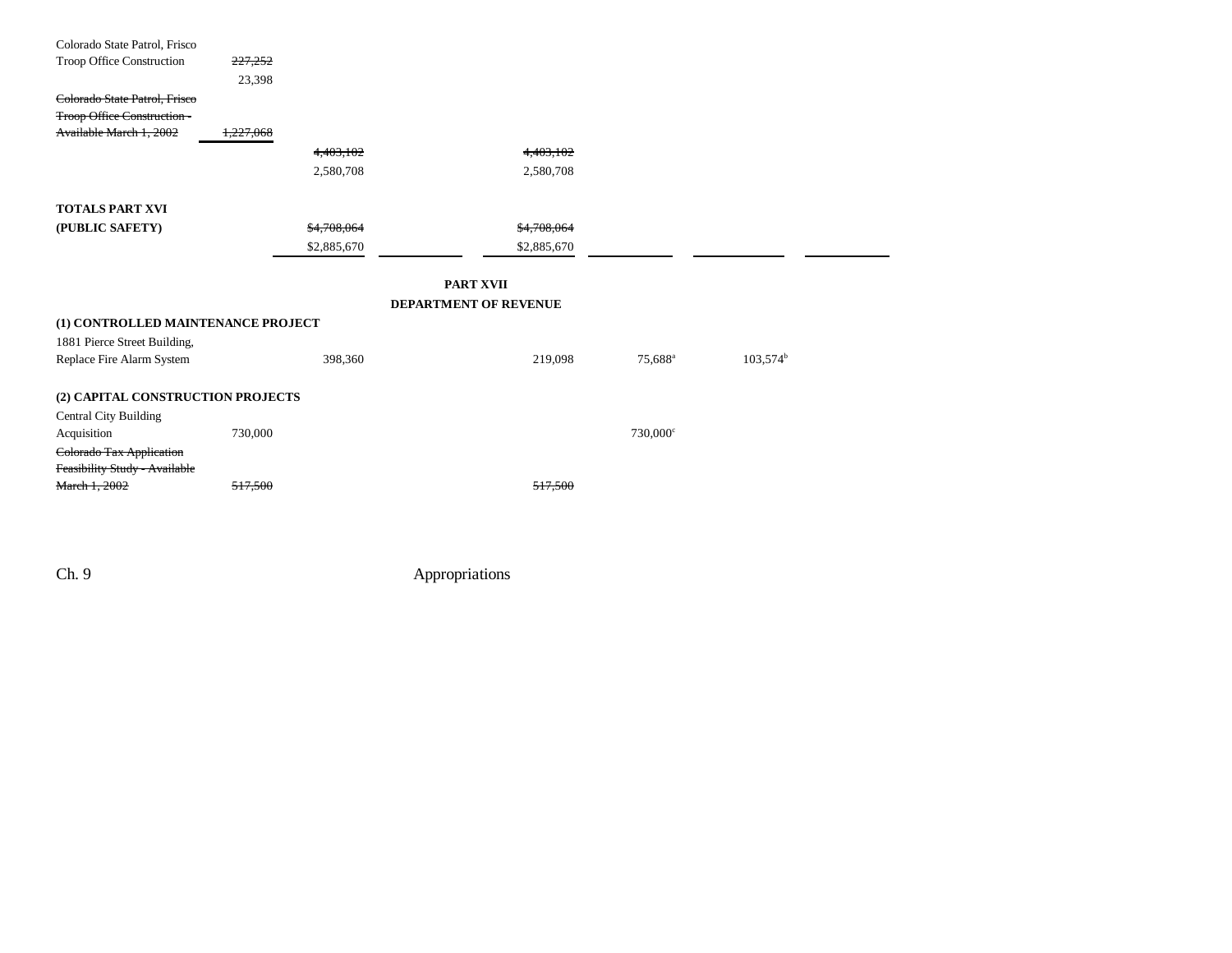|                                                                |                           |              |                                               |                                                                       | <b>APPROPRIATION FROM</b>   |                                              |                                |
|----------------------------------------------------------------|---------------------------|--------------|-----------------------------------------------|-----------------------------------------------------------------------|-----------------------------|----------------------------------------------|--------------------------------|
|                                                                | ITEM &<br><b>SUBTOTAL</b> | <b>TOTAL</b> | <b>CAPITAL</b><br>CONSTRUCTION<br><b>FUND</b> | <b>CAPITAL</b><br><b>CONSTRUCTION</b><br><b>FUND</b><br><b>EXEMPT</b> | <b>CASH</b><br><b>FUNDS</b> | <b>CASH</b><br><b>FUNDS</b><br><b>EXEMPT</b> | <b>FEDERAL</b><br><b>FUNDS</b> |
|                                                                | \$                        | \$<br>\$     |                                               | \$                                                                    | \$                          | \$                                           | \$                             |
|                                                                |                           |              |                                               |                                                                       |                             |                                              |                                |
| Ports of Entry,                                                |                           |              |                                               |                                                                       |                             |                                              |                                |
| Pre-engineering Studies -<br>Available March 1, 2002           | 30,000                    |              |                                               | 30,000                                                                |                             |                                              |                                |
| Ports of Entry, Semi-portable                                  |                           |              |                                               |                                                                       |                             |                                              |                                |
| Seale Replacement-                                             |                           |              |                                               |                                                                       |                             |                                              |                                |
| Available March 1, 2002                                        | 122,400                   |              |                                               | 122,400                                                               |                             |                                              |                                |
| <b>Trinidad Port of Entry,</b><br><b>Building Replacement-</b> |                           |              |                                               |                                                                       |                             |                                              |                                |
| Available March 1, 2002                                        | 178,156                   |              |                                               | 178,156                                                               |                             |                                              |                                |
| <b>Limon Port of Entry,</b>                                    |                           |              |                                               |                                                                       |                             |                                              |                                |
| <b>Building Renovation -</b>                                   |                           |              |                                               |                                                                       |                             |                                              |                                |
| Available March 1, 2002                                        | 170,000                   | 1,748,056    |                                               | 170,000                                                               |                             |                                              |                                |
|                                                                |                           |              |                                               |                                                                       |                             |                                              |                                |
|                                                                |                           | 730,000      |                                               |                                                                       |                             |                                              |                                |

a Of this amount \$48,080 shall be from the Limited Gaming Fund, \$17,009 shall be from the Auto Dealer License Fund, and \$10,599 shall be from the Liquor Enforcement Cash Fund.

b Of this amount \$89,878 shall be from the Distributive Data Processing Account, \$8,006 shall be from the Automobile Inspection Readjustment Account, and \$5,690 shall be from the Highway Users Tax Fund.

c This amount shall be from the Limited Gaming Fund.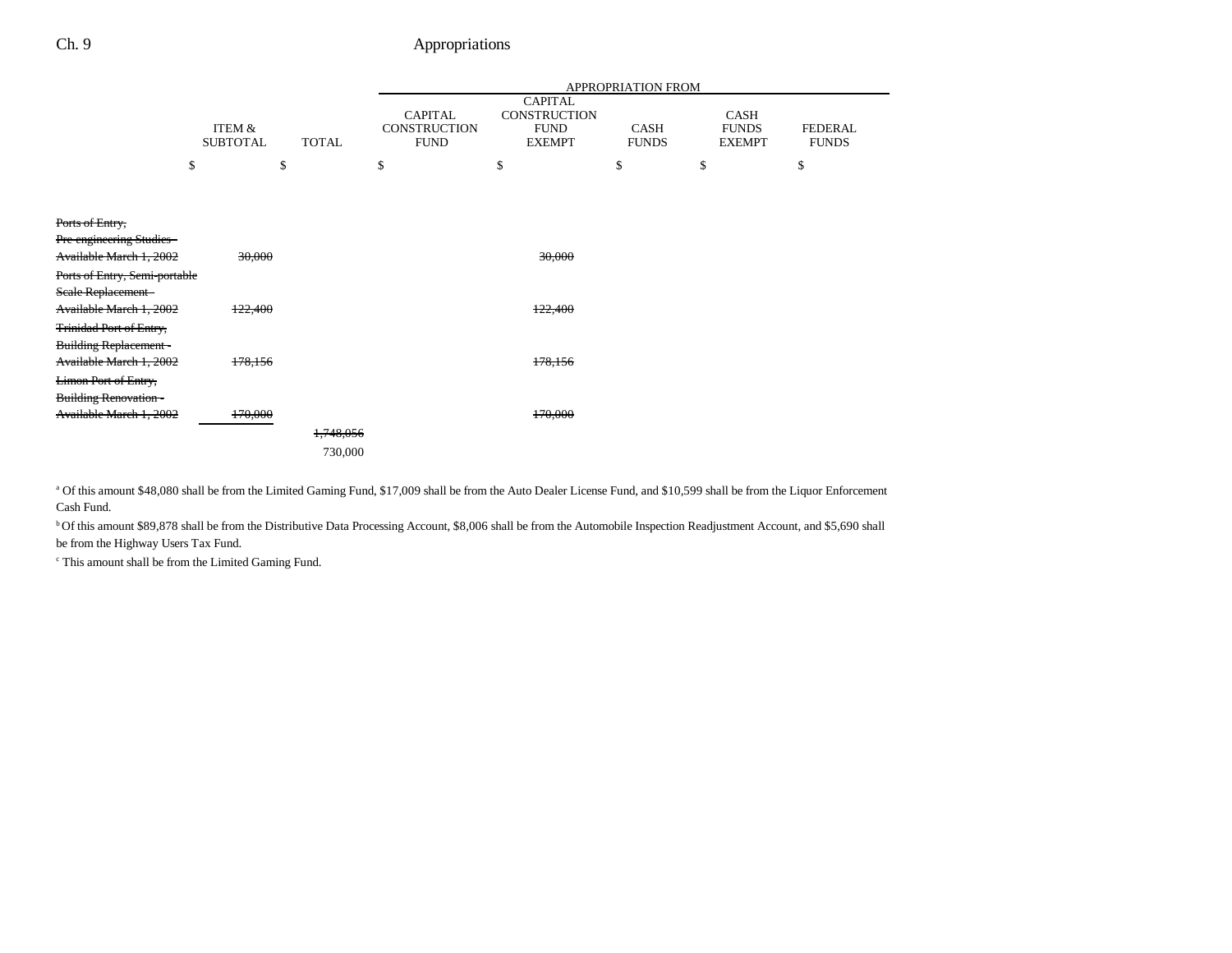| <b>TOTALS PART XVII</b>                                                                                                                                                                           |             |             |           |                    |  |  |
|---------------------------------------------------------------------------------------------------------------------------------------------------------------------------------------------------|-------------|-------------|-----------|--------------------|--|--|
| (REVENUE)                                                                                                                                                                                         | \$2,146,416 | \$1,237,154 | \$805,688 | $$103,574^{\circ}$ |  |  |
|                                                                                                                                                                                                   | \$1,128,360 | \$219,098   |           |                    |  |  |
|                                                                                                                                                                                                   |             |             |           |                    |  |  |
| <sup>a</sup> Of this amount, \$5,690 is from the Highway Users Tax Fund pursuant to Section 43-4-201 (3) (a), C.R.S.                                                                              |             |             |           |                    |  |  |
| <b>PART XVIII</b>                                                                                                                                                                                 |             |             |           |                    |  |  |
| DEPARTMENT OF TRANSPORTATION                                                                                                                                                                      |             |             |           |                    |  |  |
|                                                                                                                                                                                                   |             |             |           |                    |  |  |
| (1) CAPITAL CONSTRUCTION                                                                                                                                                                          |             |             |           |                    |  |  |
| <b>PROJECT</b>                                                                                                                                                                                    |             |             |           |                    |  |  |
| <b>Automated Weather</b>                                                                                                                                                                          |             |             |           |                    |  |  |
| Observation Systems for<br>Aircraft                                                                                                                                                               | 350,000     | 250,000     |           | $100,000(T)^a$     |  |  |
|                                                                                                                                                                                                   | 100,000     |             |           |                    |  |  |
|                                                                                                                                                                                                   |             |             |           |                    |  |  |
| a This amount shall be from an Aviation Discretionary Grant out of the moneys appropriated to the Department of Transportation from the Aviation Fund pursuant to Section<br>43-10-110(3), C.R.S. |             |             |           |                    |  |  |
|                                                                                                                                                                                                   |             |             |           |                    |  |  |
| <b>TOTALS PART XVIII</b>                                                                                                                                                                          |             |             |           |                    |  |  |
| (TRANSPORTATION)                                                                                                                                                                                  | \$350,000   | \$250.000   |           | $$100,000^a$       |  |  |
|                                                                                                                                                                                                   | \$100,000   |             |           |                    |  |  |

a Of this amount \$100,000 contains a (T) notation.

Ch. 9 Appropriations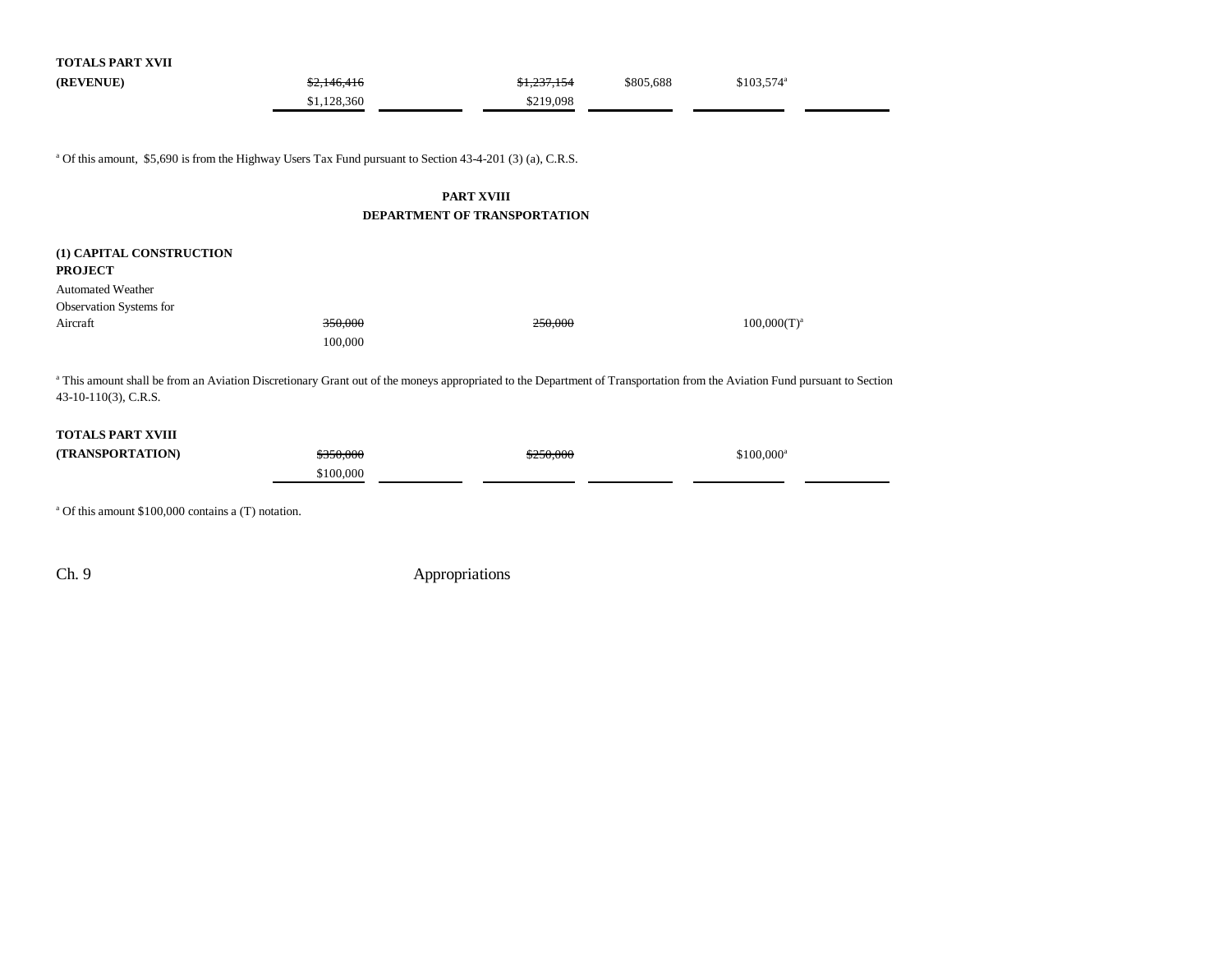## Ch. 9 Appropriations

|                                                                       |                           |               | <b>APPROPRIATION FROM</b>                            |                                                                       |                             |                                              |                                |  |
|-----------------------------------------------------------------------|---------------------------|---------------|------------------------------------------------------|-----------------------------------------------------------------------|-----------------------------|----------------------------------------------|--------------------------------|--|
|                                                                       | ITEM &<br><b>SUBTOTAL</b> | <b>TOTAL</b>  | <b>CAPITAL</b><br><b>CONSTRUCTION</b><br><b>FUND</b> | <b>CAPITAL</b><br><b>CONSTRUCTION</b><br><b>FUND</b><br><b>EXEMPT</b> | <b>CASH</b><br><b>FUNDS</b> | <b>CASH</b><br><b>FUNDS</b><br><b>EXEMPT</b> | <b>FEDERAL</b><br><b>FUNDS</b> |  |
|                                                                       | P                         | J.            | S                                                    | ъ                                                                     | \$                          | \$                                           | \$                             |  |
|                                                                       |                           |               |                                                      |                                                                       |                             |                                              |                                |  |
| <b>GRAND TOTALS</b><br>(CAPITAL <del>CONSTRUCTION)</del> <sup>5</sup> |                           |               |                                                      |                                                                       |                             |                                              |                                |  |
| CONSTRUCTION) <sup>5a</sup>                                           |                           | \$578,470,502 |                                                      | \$346,773,365                                                         | \$53,358,735                | \$157,326,670                                | \$21,011,732                   |  |
|                                                                       |                           | \$337,332,637 |                                                      | \$135,767,608                                                         |                             | $$133,111,465^a$                             | \$15,094,829                   |  |

<sup>a</sup> Of this amount, \$5,697,007 contains a (T) notation and \$5,690 is from the Highway Users Tax Fund pursuant to Section 43-4-201 (3) (a), C.R.S.

**FOOTNOTES** -- The following statements are referenced to the numbered footnotes throughout section 3.

- 1 Capital Construction, Department of Corrections, Capital Construction Projects, Correctional Industries, Minor Construction Projects -- The Department of Corrections is requested to submit an annual report to the Capital Development and Joint Budget Committees detailing expenditures made from this appropriation.
- 1a CAPITAL CONSTRUCTION, DEPARTMENT OF CORRECTIONS, CAPITAL CONSTRUCTION PROJECTS, FORT LYON ACQUISITION AND RENOVATION --IT IS THE INTENT OF THE GENERAL ASSEMBLY THAT THE STATE MATCH FOR THE FEDERAL FUNDS FOR THIS PROJECT COME FROM THE CORRECTIONS EXPANSION RESERVE FUND. THIS PROJECT ISUNIQUE IN THAT THE FACILITY IS BEING GIVEN TO THE STATE BY THE FEDERAL GOVERNMENT PROVIDED IT IS USED AS A CORRECTIONAL FACILITY. THIS APPROPRIATION IS NECESSARY IN ORDER TO BEGIN UTILIZING THIS FACILITYAS A STATE CORRECTIONAL FACILITY IN DECEMBER 2001.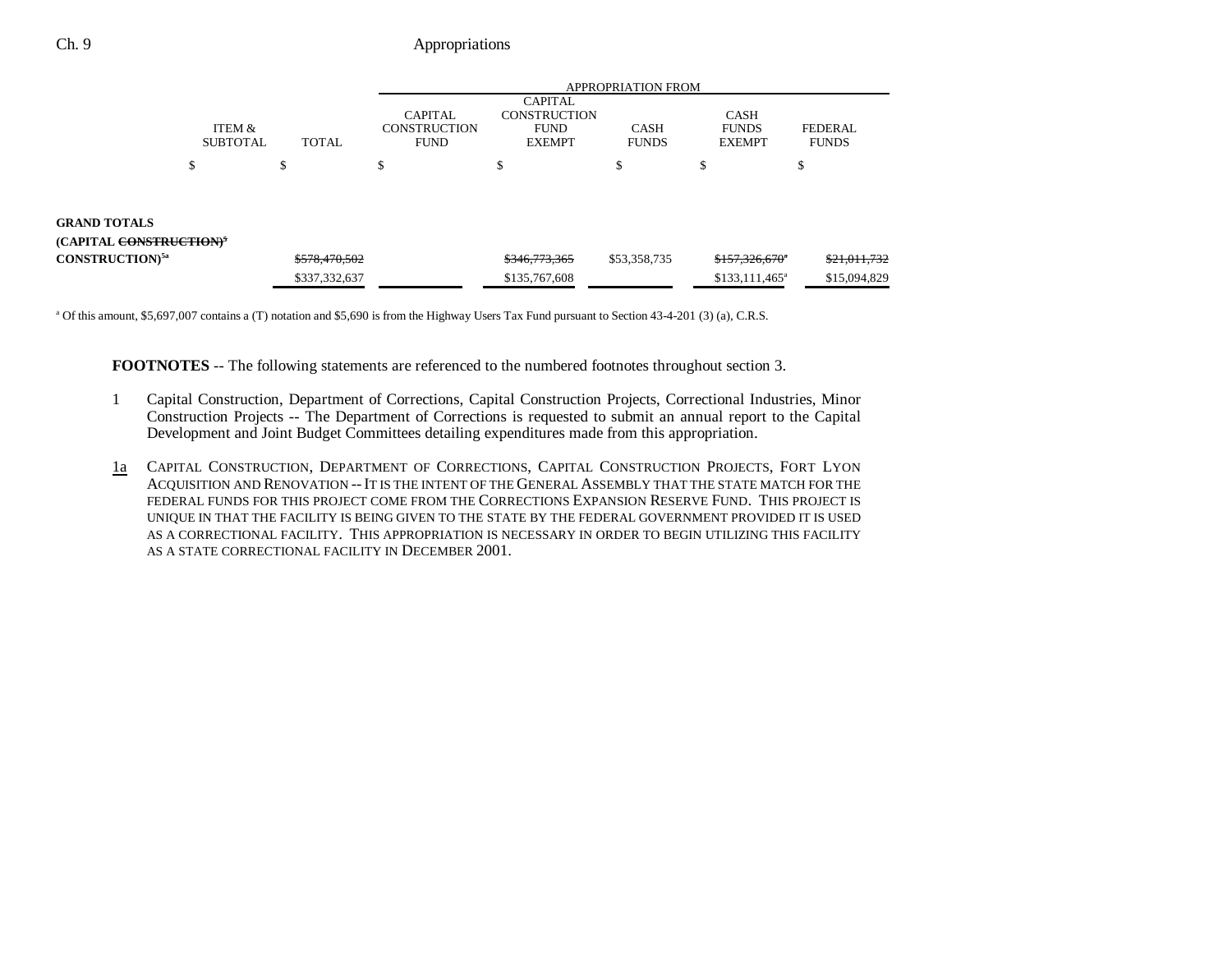- 2 Capital Construction, Department of Higher Education, University of Colorado Health Sciences Center, Capital Construction Projects, Fitzsimons, Infrastructure Development -- It is the intent of the General Assembly that the State Controller restrict these funds pending notification by the Capital Development Committee and Joint Budget Committee that the Board of Regents and the Commission and the General Assembly have agreed to a management structure for the move to the Fitzsimons campus that meets the needs of all parties.
- 3 Capital Construction, Department of Higher Education, University of Colorado Health Sciences Center, Capital Construction Projects, Fitzsimons, Education Facility/Center for Studies in Clinical Performance, Phase 2 of 3 -- It is the intent of the General Assembly that the State Controller restrict these funds pending notification by the Capital Development Committee and Joint Budget Committee that the Board of Regents and the Commission and the General Assembly have agreed to a management structure for the move to the Fitzsimons campus that meets the needs of all parties.
- 4 Capital Construction, Department of Natural Resources, Division of Wildlife -- It is the intent of the General Assembly that the Division better inform members of the General Assembly regarding the purchase of property and easements. As soon as the Division starts to consider a property acquisition or easement in a given county, the Division is directed to contact all members of the General Assembly who represent any portion of the county where the proposed acquisition or easement is to occur. Such notification shall include the specific location of the property or easement to be acquired, the mechanism for funding the proposal, and the justification for seeking the acquisition or easement.
- 5 Capital Construction, Grand Totals -- Funding for the capital construction projects contained in this Section 3 is based on the March, 2001, Office of State Planning and Budgeting Revenue Estimate for FY 2000-01 and FY 2001-02. It is the intent of the General Assembly that if actual General Fund revenues received for FY 2000-01 and FY 2001-02 are such that the projected S.B. 97-1 transfer of \$212 million will not be made if the projects in this section with an effective date of March 1, 2002, are funded, the General Assembly will reexamine the need for the projects with an effective date of March 1, 2002, during the 2002 Session to help ensure that the projected S.B. 97-1 transfer of \$212 million for FY 2001-02 occurs.
- 5a CAPITAL CONSTRUCTION, GRAND TOTALS -- IT IS THE INTENT OF THE GENERAL ASSEMBLY THAT IF THE DECEMBER

Ch. 9 Appropriations